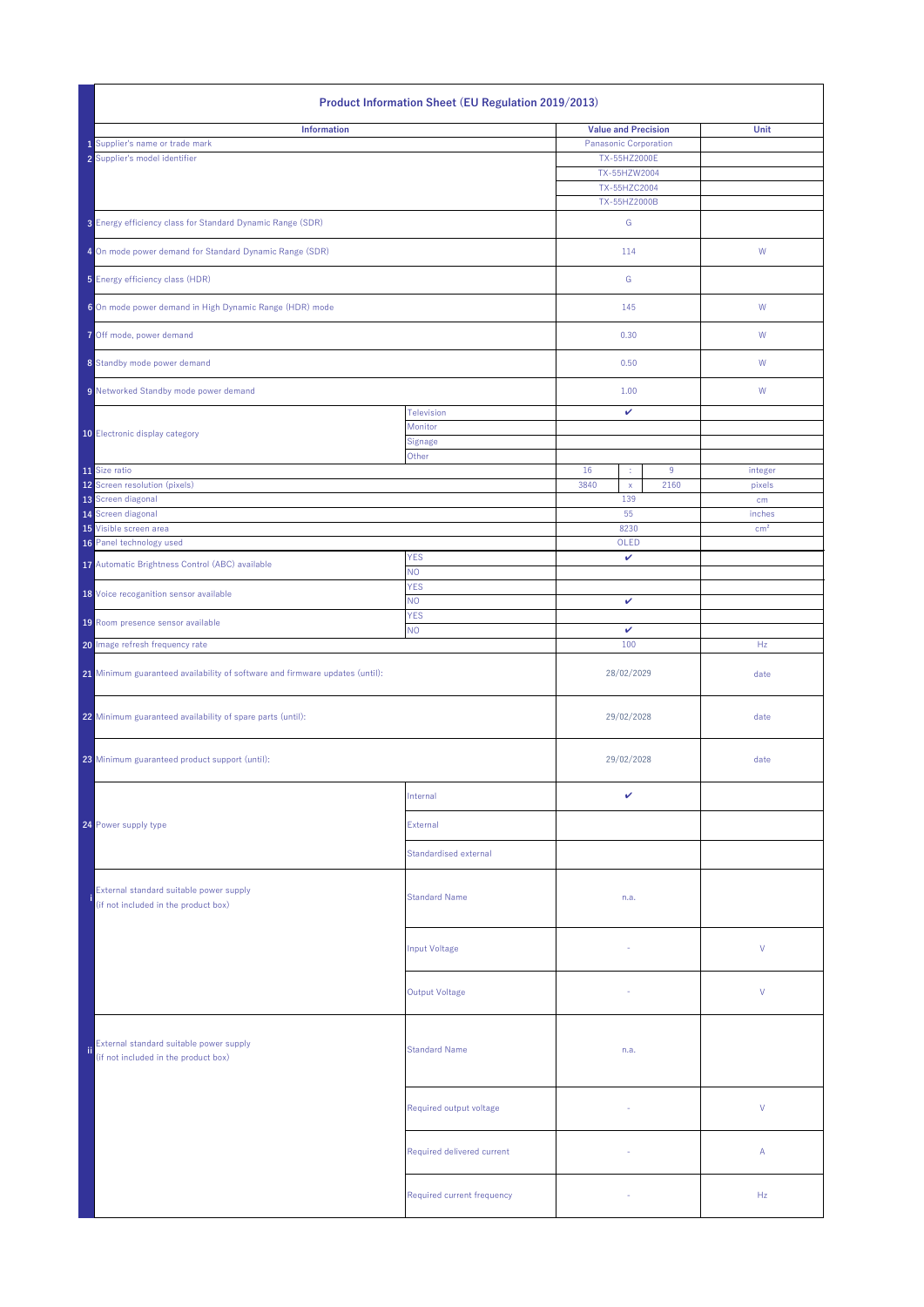| Fiche d'information sur le produit (RÈGLEMENT DÉLÉGUÉ (UE) 2019/2013 DE LA COMMISSION) |                                                                                                 |                                            |                              |                 |  |  |
|----------------------------------------------------------------------------------------|-------------------------------------------------------------------------------------------------|--------------------------------------------|------------------------------|-----------------|--|--|
|                                                                                        | <b>Informations</b>                                                                             | Valeur et précision                        | Unité                        |                 |  |  |
|                                                                                        | 1 Nom du fournisseur ou marque commerciale                                                      |                                            | <b>Panasonic Corporation</b> |                 |  |  |
|                                                                                        | 2 Référence du modèle donnée par le fournisseur                                                 |                                            | TX-55HZ2000E                 |                 |  |  |
|                                                                                        |                                                                                                 |                                            | TX-55HZW2004                 |                 |  |  |
|                                                                                        |                                                                                                 |                                            | TX-55HZC2004<br>TX-55HZ2000B |                 |  |  |
|                                                                                        | 3 Classe d'efficacité énergétique pour la gamme dynamique standard (SDR)                        |                                            | G                            |                 |  |  |
|                                                                                        | 4 Puissance appelée en mode marche pour la gamme dynamique standard (SDR)                       |                                            | 114                          | W               |  |  |
|                                                                                        | 5 Classe d'efficacité énergétique (HDR)                                                         |                                            | G                            |                 |  |  |
|                                                                                        | 6 Puissance appelée en mode marche pour la haute gamme dynamique (HDR)                          |                                            | 145                          | W               |  |  |
|                                                                                        | 7 Puissance appelée en mode arrêt                                                               |                                            | 0.30                         | W               |  |  |
|                                                                                        | 8 Puissance appelée en mode veille                                                              |                                            | 0.50                         | W               |  |  |
|                                                                                        | 9 Puissance appelée en mode veille avec maintien de la connexion au réseau                      |                                            | 1.00                         | W               |  |  |
|                                                                                        | 10 Catégorie de dispositif d'affichage électronique                                             | téléviseur<br>écran                        | $\mathbf v$                  |                 |  |  |
|                                                                                        |                                                                                                 | dispositif d'affichage dynamique/<br>autre |                              |                 |  |  |
|                                                                                        | 11 Rapport de taille                                                                            |                                            | 16<br>9                      | entier          |  |  |
|                                                                                        | 12 Résolution de l'écran (pixels)                                                               |                                            | 3840<br>2160<br>$\mathsf{X}$ | pixels          |  |  |
|                                                                                        | 13 Diagonale de l'écran                                                                         |                                            | 139                          | cm              |  |  |
|                                                                                        | 14 Diagonale de l'écran                                                                         |                                            | 55                           | pouces          |  |  |
|                                                                                        | 15 Surface visible de l'écran                                                                   |                                            | 8230                         | cm <sup>2</sup> |  |  |
|                                                                                        | 16 Technologie d'affichage utilisée                                                             |                                            | OLED                         |                 |  |  |
|                                                                                        | 17 Réglage automatique de la luminosité (ABC) disponible                                        | <b>OUI</b>                                 | $\mathbf v$                  |                 |  |  |
|                                                                                        |                                                                                                 | <b>NON</b>                                 |                              |                 |  |  |
|                                                                                        | 18 Capteur de reconnaissance vocale disponible                                                  | OUI<br><b>NON</b>                          | $\mathbf v$                  |                 |  |  |
|                                                                                        | 19 Capteur de présence disponible                                                               | <b>OUI</b><br><b>NON</b>                   | $\checkmark$                 |                 |  |  |
|                                                                                        | 20 Taux de fréquence de rafraîchissement de l'image                                             |                                            | 100                          | Hz              |  |  |
|                                                                                        | 21 Disponibilité minimale garantie des mises à jour du logiciel et du micrologiciel (jusqu'au): |                                            | 28/02/2029                   | date            |  |  |
|                                                                                        | 22 Disponibilité minimale garantie des pièces de rechange (jusqu'au):                           |                                            | 29/02/2028                   | date            |  |  |
|                                                                                        | 23 Assistance produit minimale garantie (jusqu'au):                                             |                                            | 29/02/2028                   | date            |  |  |
|                                                                                        |                                                                                                 | Interne                                    | $\checkmark$                 |                 |  |  |
|                                                                                        | <b>24</b> Type d'alimentation:                                                                  | <b>Externe</b>                             |                              |                 |  |  |
|                                                                                        |                                                                                                 | Externe normalisée                         |                              |                 |  |  |
|                                                                                        | Alimentation externe normalisée (EPS)<br>(incluse dans l'emballage du produit)                  | Nom de la norme                            | n.a.                         |                 |  |  |
|                                                                                        |                                                                                                 | Tension d'entrée                           |                              | $\vee$          |  |  |
|                                                                                        |                                                                                                 | Tension de sortie                          |                              | $\vee$          |  |  |
| ii.                                                                                    | Alimentation externe normalisée appropriée<br>(si non incluse dans l'emballage du produit)      | Nom de la norme                            | n.a.                         |                 |  |  |
|                                                                                        |                                                                                                 | Tension de sortie requise                  |                              | V               |  |  |
|                                                                                        |                                                                                                 | Intensité du courant à fournir             |                              | $\mathsf{A}$    |  |  |
|                                                                                        |                                                                                                 | Fréquence du courant requise               | $\sim$                       | Hz              |  |  |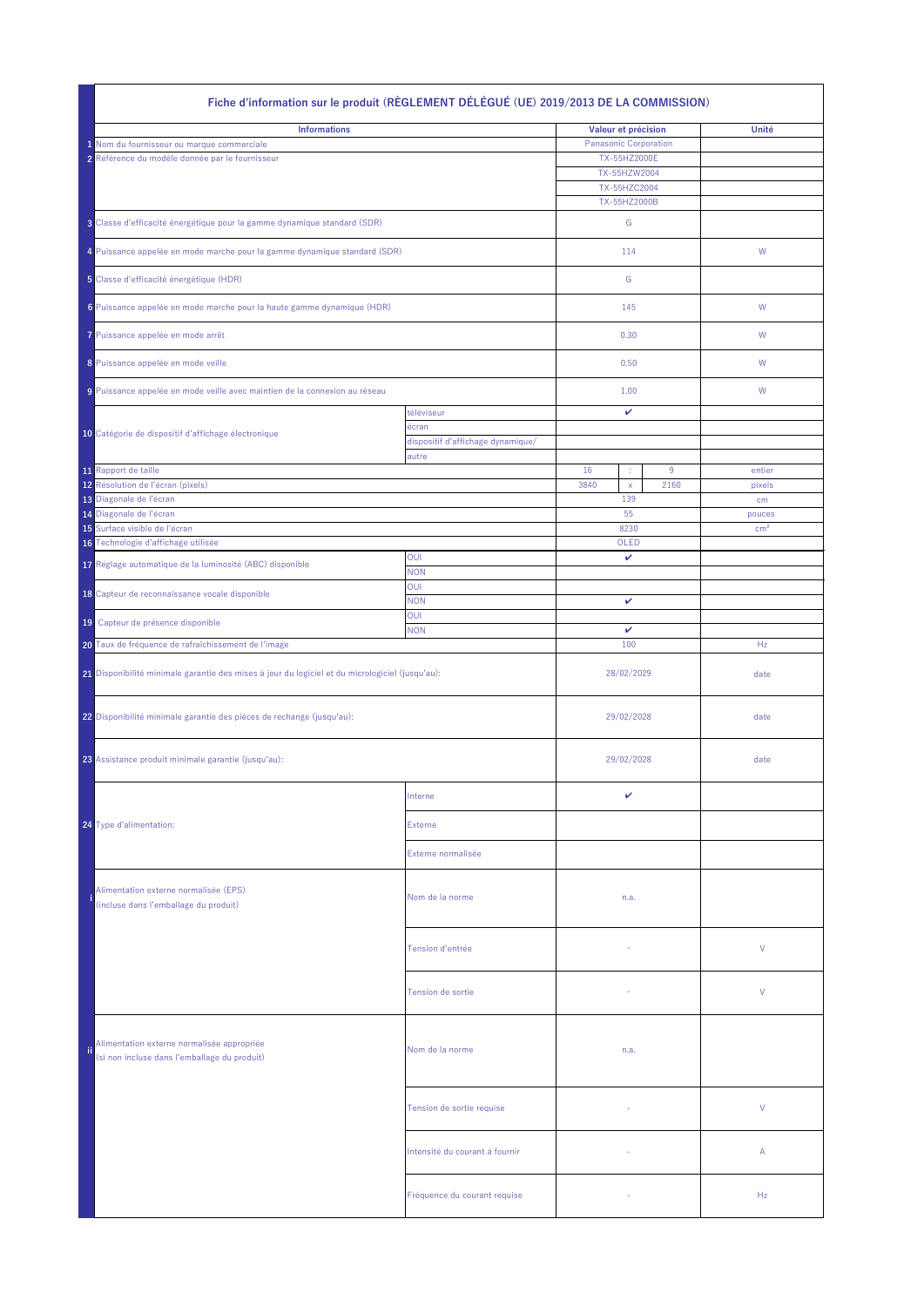|                                | Produktdatenblatt ((DELEGIERTE VERORDNUNG (EU) 2019/2013 DER KOMMISSION)              |                            |                                     |                 |  |  |  |  |
|--------------------------------|---------------------------------------------------------------------------------------|----------------------------|-------------------------------------|-----------------|--|--|--|--|
| Angaben                        |                                                                                       |                            | <b>Wert und Genauigkeit</b>         | <b>Einheit</b>  |  |  |  |  |
|                                | 1 Name oder Handelsmarke des Lieferanten                                              |                            | <b>Panasonic Corporation</b>        |                 |  |  |  |  |
|                                | 2 Modellkennung des Lieferanten                                                       |                            | TX-55HZ2000E                        |                 |  |  |  |  |
|                                |                                                                                       |                            | TX-55HZW2004<br>TX-55HZC2004        |                 |  |  |  |  |
|                                |                                                                                       |                            | TX-55HZ2000B                        |                 |  |  |  |  |
|                                | 3 Energieeffizienzklasse bei StandardDynamikumfang (SDR)                              |                            | G                                   |                 |  |  |  |  |
|                                | 4 Leistungsaufnahme im Ein-Zustand bei Standard-Dynamikumfang (SDR)                   |                            | 114                                 | W               |  |  |  |  |
| 5 Energieeffizienzklasse (HDR) |                                                                                       |                            | G                                   |                 |  |  |  |  |
|                                | 6 Leistungsaufnahme im Ein-Zustand bei hohem Dynamikumfang (HDR)                      |                            | 145                                 | W               |  |  |  |  |
|                                | 7 Leistungsaufnahme im Aus-Zustand                                                    |                            | 0.30                                | W               |  |  |  |  |
|                                | 8 Leistungsaufnahme im Bereitschaftszustand                                           |                            | 0.50                                | W               |  |  |  |  |
|                                | 9 Leistungsaufnahme im vernetzten Bereitschaftsbetrieb                                |                            | 1.00                                | W               |  |  |  |  |
|                                |                                                                                       | Fernsehgerät<br>Monitor    | ✓                                   |                 |  |  |  |  |
|                                | 10 Art des elektronischen Displays                                                    | Signage-Display            |                                     |                 |  |  |  |  |
|                                |                                                                                       | sonstige                   |                                     |                 |  |  |  |  |
|                                | 11 Seitenverhältnis                                                                   |                            | 16<br>9<br>÷                        | ganze Zahl      |  |  |  |  |
|                                | 12 Bildschirmauflösung (Pixel)<br>13 Bildschirmdiagonale                              |                            | 2160<br>3840<br>$\mathsf{X}$<br>139 | Pixel           |  |  |  |  |
|                                | 14 Bildschirmdiagonale                                                                |                            | 55                                  | cm<br>Zoll      |  |  |  |  |
|                                | 15 Sichtbare Bildschirmfläche                                                         |                            | 8230                                | cm <sup>2</sup> |  |  |  |  |
|                                | 16 Verwendete Panel-Technologie                                                       |                            | OLED                                |                 |  |  |  |  |
|                                | 17 Automatische Helligkeitsregelung (ABC) vorhanden                                   | JA                         | $\checkmark$                        |                 |  |  |  |  |
|                                |                                                                                       | <b>NEIN</b><br>JA          |                                     |                 |  |  |  |  |
|                                | 18 Spracherkennungssensor vorhanden                                                   | <b>NEIN</b>                | $\checkmark$                        |                 |  |  |  |  |
|                                | 19 Anwesenheitssensor vorhanden                                                       | JA                         |                                     |                 |  |  |  |  |
|                                |                                                                                       | <b>NEIN</b>                | $\checkmark$                        |                 |  |  |  |  |
|                                | 20 Bildwiederholfrequenz                                                              |                            | 100                                 | Hz              |  |  |  |  |
|                                | 21 Mindestens garantierte Software- und Firmware-Aktualisierungen (bis):              |                            | 28/02/2029                          | Datum           |  |  |  |  |
|                                | 22 Mindestens garantierte Verfügbarkeit von Ersatzteilen (bis):                       |                            | 29/02/2028                          | Datum           |  |  |  |  |
|                                | 23 Mindestens garantierte Produktunterstützung (bis):                                 |                            | 29/02/2028                          | Datum           |  |  |  |  |
|                                |                                                                                       | Intern                     | $\checkmark$                        |                 |  |  |  |  |
|                                | 24 Art der Stromversorgung (Netzteil)                                                 | extern                     |                                     |                 |  |  |  |  |
|                                |                                                                                       | extern genormt             |                                     |                 |  |  |  |  |
|                                | Genormtes externes Netzteil<br>(in der Verkaufsverpackung enthalten)                  | Name der Norm              | n.a.                                |                 |  |  |  |  |
|                                |                                                                                       | Eingangsspannung           | $\sim$                              | $\vee$          |  |  |  |  |
|                                |                                                                                       | Ausgangsspannung           |                                     | $\vee$          |  |  |  |  |
| ii.                            | Geeignetes genormtes externes Netzteil<br>(nicht in der Verkaufsverpackung enthalten) | Name der Norm              | n.a.                                |                 |  |  |  |  |
|                                |                                                                                       | Benötigte Ausgangsspannung |                                     | $\vee$          |  |  |  |  |
|                                |                                                                                       | Benötigte Stromstärke      |                                     | $\mathsf{A}$    |  |  |  |  |
|                                |                                                                                       | Benötigte Stromfrequenz    |                                     | Hz              |  |  |  |  |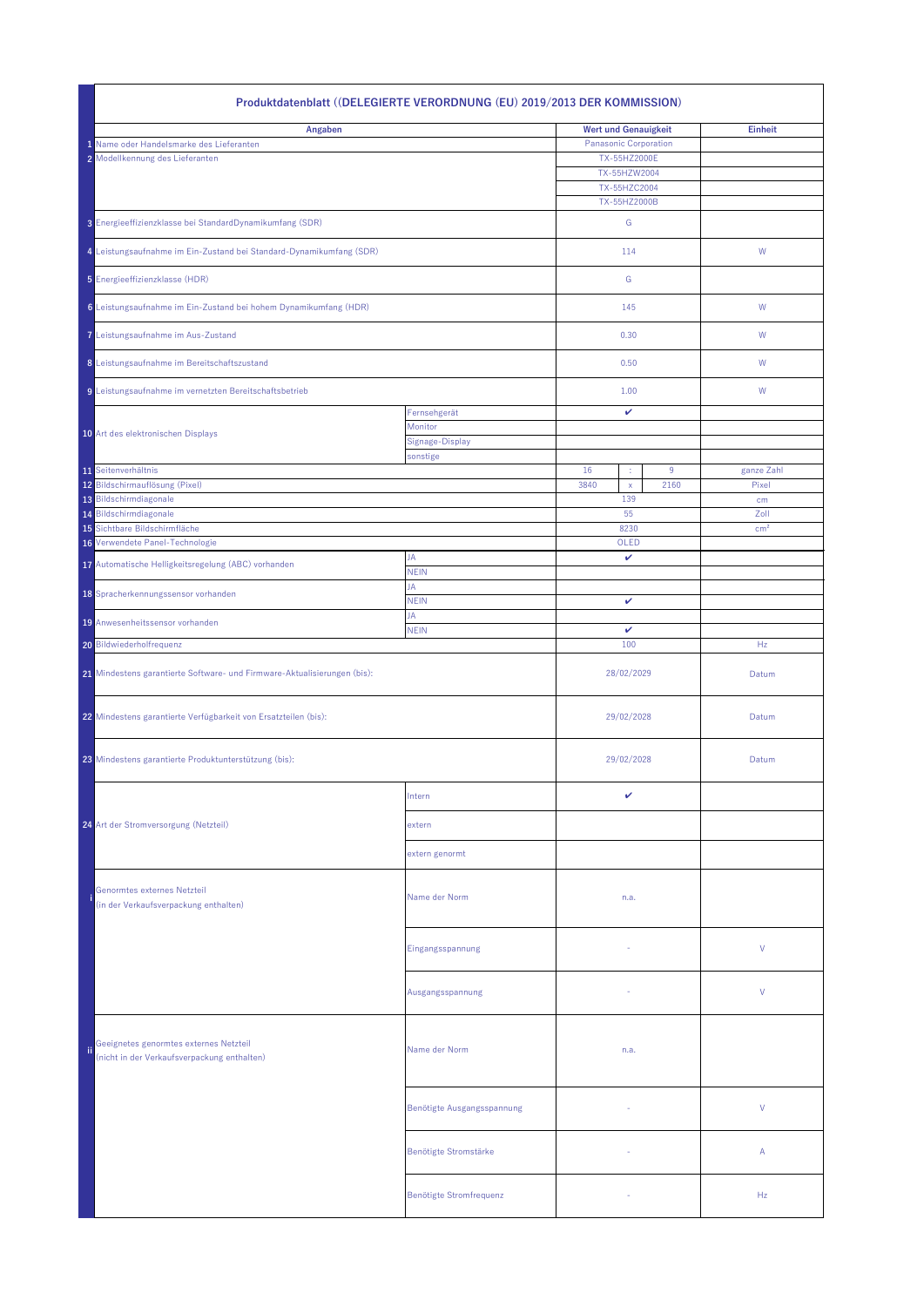|     | Productinformatieblad (GEDELEGEERDE VERORDENING (EU) 2019/2013 VAN DE COMMISSIE)                               |                                |              |                              |                         |  |  |
|-----|----------------------------------------------------------------------------------------------------------------|--------------------------------|--------------|------------------------------|-------------------------|--|--|
|     | <b>Informatie</b>                                                                                              | <b>Waarde en precisie</b>      |              | <b>Eenheid</b>               |                         |  |  |
|     | 1 Naam van de leverancier of handelsmerk                                                                       |                                | TX-55HZ2000E | <b>Panasonic Corporation</b> |                         |  |  |
|     | 2 Typeaanduiding van het model van de leverancier                                                              |                                | TX-55HZW2004 |                              |                         |  |  |
|     |                                                                                                                |                                | TX-55HZC2004 |                              |                         |  |  |
|     |                                                                                                                |                                | TX-55HZ2000B |                              |                         |  |  |
|     | 3 Energie-efficiëntieklasse voor SDR                                                                           |                                |              | G                            |                         |  |  |
|     | 4 Opgenomen vermogen in de gebruiksstand voor SDR                                                              |                                |              | 114                          | W                       |  |  |
|     | 5 Energie-efficiëntieklasse (HDR)                                                                              |                                | G            |                              |                         |  |  |
|     | 6 Opgenomen vermogen in de gebruiksstand in HDR-modus                                                          |                                |              | 145                          | W                       |  |  |
|     | 7 Opgenomen vermogen in uitstand                                                                               |                                | 0.30         |                              | W                       |  |  |
|     | 8 Opgenomen vermogen in stand-bystand                                                                          |                                | 0.50         |                              | W                       |  |  |
|     | 9 Opgenomen vermogen in netwerkgebonden stand-bystand                                                          |                                | 1.00         |                              | W                       |  |  |
|     |                                                                                                                | televisie                      |              | $\mathbf{v}$                 |                         |  |  |
|     | 10 Categorie elektronisch beeldscherm                                                                          | monitor                        |              |                              |                         |  |  |
|     |                                                                                                                | informatiebeeldscherm<br>ander |              |                              |                         |  |  |
|     | 11 Beeldverhouding                                                                                             |                                | 16           | 9<br>×                       | genee<br>$x \wedge y$   |  |  |
|     | 12 Schermresolutie (pixels)                                                                                    |                                | 3840         | 2160<br>$\mathsf{X}$         | pixels                  |  |  |
|     | 13 Schermdiagonaal                                                                                             |                                | 139          |                              | inch                    |  |  |
|     | 14 Schermdiagonaal<br>15 Zichtbaar schermoppervlak                                                             |                                | 55<br>8230   |                              | Zoll<br>cm <sup>2</sup> |  |  |
|     | 16 Gebruikte platteschermtechnologie                                                                           |                                | OLED         |                              |                         |  |  |
|     | 17 Automatische helderheidsregeling (ABC) beschikbaar                                                          | JA                             |              | $\mathbf v$                  |                         |  |  |
|     |                                                                                                                | <b>NEE</b><br>JA               |              |                              |                         |  |  |
|     | 18 Spraakherkenningssensor beschikbaar                                                                         | <b>NEE</b><br>JA               | $\checkmark$ |                              |                         |  |  |
|     | 19 Aanwezigheidssensor beschikbaar                                                                             | <b>NEE</b>                     | $\mathbf v$  |                              |                         |  |  |
|     | <b>20</b> Beeldverversingsfrequentie                                                                           |                                | 100          |                              | Hz                      |  |  |
|     | 21 Minimale gegarandeerde beschikbaarheid van software- en firmware-updates (tot en met):                      |                                | 28/02/2029   |                              | datum                   |  |  |
|     | 22 Minimale gegarandeerde beschikbaarheid van reserveonderdelen (tot en met):                                  |                                | 29/02/2028   |                              | datum                   |  |  |
|     | 23 Minimale gegarandeerde productondersteuning (tot en met):                                                   |                                | 29/02/2028   |                              | datum                   |  |  |
|     |                                                                                                                |                                |              |                              |                         |  |  |
|     |                                                                                                                | Intern                         |              | $\checkmark$                 |                         |  |  |
|     | 24 Type voeding:                                                                                               | Extern                         |              |                              |                         |  |  |
|     |                                                                                                                | Gestandaardiseerd extern       |              |                              |                         |  |  |
|     | Externe gestandaardiseerde stroomvoorziening<br>(in de doos van het product meegeleverd)                       | Naam van de standaard          | n.a.         |                              |                         |  |  |
|     |                                                                                                                | Voedingsspanning               |              |                              | V                       |  |  |
|     |                                                                                                                | Uitgangsspanning               |              |                              | $\vee$                  |  |  |
| ii. | Geschikte externe gestandaardiseerde stroomvoorziening<br>(indien niet in de doos van het product meegeleverd) | Naam van de standaard          | n.a.         |                              |                         |  |  |
|     |                                                                                                                | Vereiste uitgangs-spanning     |              |                              | V                       |  |  |
|     |                                                                                                                | Vereiste aangelever-de stroom  |              |                              | $\mathsf{A}$            |  |  |
|     |                                                                                                                | Vereiste stroomfrequentie      |              |                              | Hz                      |  |  |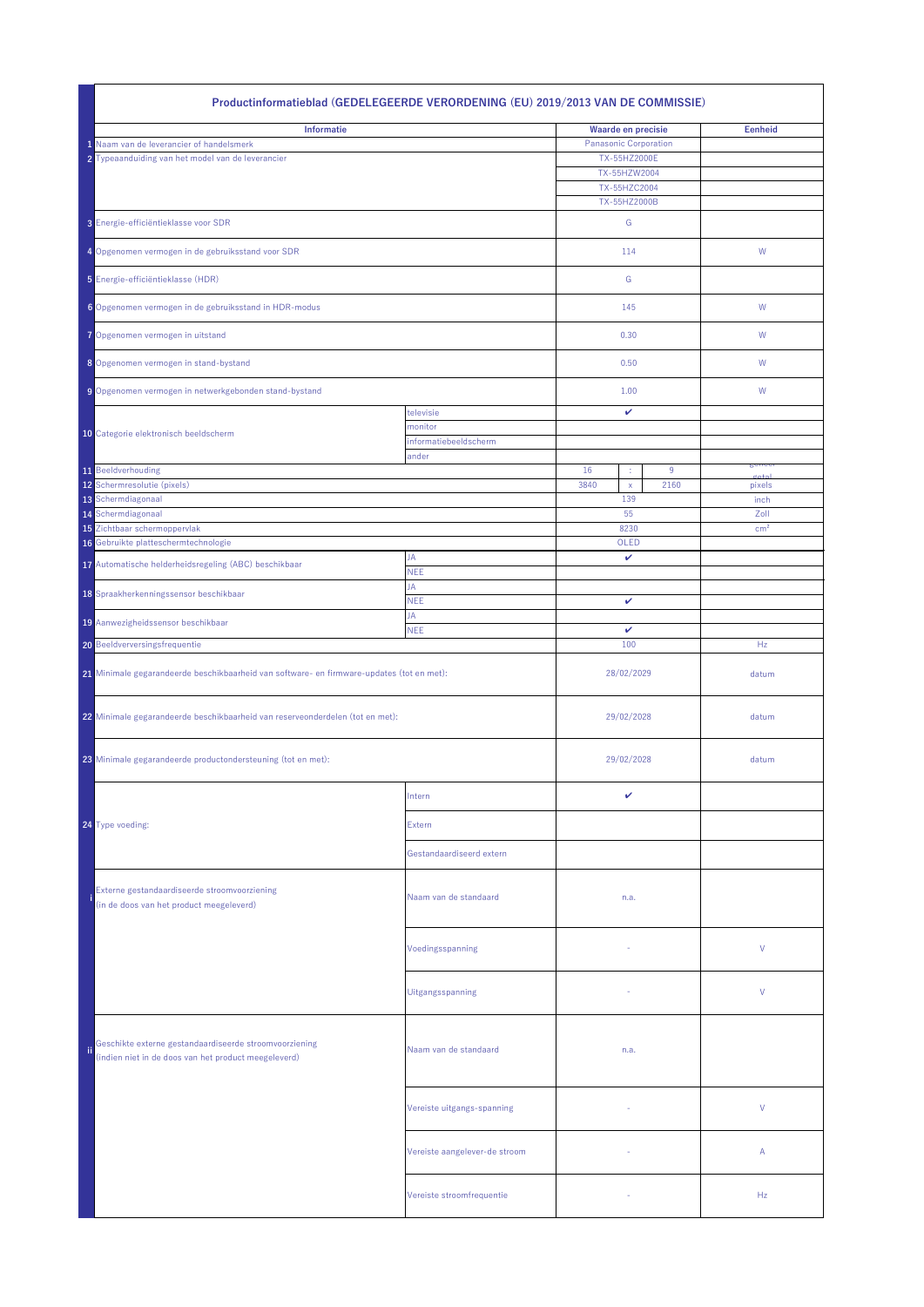| Información<br>Valor y precisión<br><b>Unidad</b><br><b>Panasonic Corporation</b><br>1 Nombre o marca del proveedor<br>2 Identificador del modelo del proveedor<br>TX-55HZ2000E<br>TX-55HZW2004<br>TX-55HZC2004<br>TX-55HZ2000B<br>3 Clase de eficiencia energética para el rango dinámico normal (SDR)<br>G<br>4 Demanda de potencia en modo encendido para el rango dinámico normal (SDR)<br>114<br>W<br>5 Clase de eficiencia energética (HDR)<br>G<br>6 Demanda de potencia en modo encendido para el alto rango dinámico (HDR)<br>145<br>W<br>7 Demanda de potencia en modo desactivado<br>0.30<br>W<br>8 Demanda de potencia en modo preparado<br>0.50<br>W<br>1.00<br>9 Demanda de potencia en modo preparado en red<br>W<br>televisión<br>$\checkmark$<br>monitor<br>10 Categoría de pantalla electrónica<br>señalización<br>otra<br>11 Ratio de tamaño<br>16<br>9<br>entero<br>÷<br>12 Resolución de la pantalla (en píxeles)<br>3840<br>2160<br>píxeles<br>$\mathsf{X}$<br>13 Diagonal de la pantalla<br>139<br>cm<br>14 Diagonal de la pantalla<br>55<br>pulgadas<br>15 Superficie visible de la pantalla<br>8230<br>cm <sup>2</sup><br>16 Tecnología usada en el panel<br>OLED<br>Sİ<br>$\checkmark$<br>17 Control automático de brillo (ABC) disponible<br><b>NO</b><br>SÍ<br>18 Sensor de reconocimiento vocal disponible<br><b>NO</b><br>$\checkmark$<br>SÍ<br>19 Sensor de presencia disponible<br><b>NO</b><br>$\mathbf v$<br>20 Frecuencia de refresco de la imagen<br>100<br>Hz<br>21 Disponibilidad mínima garantizada de actualizaciones de software y de firmware (hasta):<br>28/02/2029<br>fecha<br>22 Disponibilidad mínima garantizada de piezas de recambio (hasta):<br>29/02/2028<br>fecha<br>23 Tipo de fuente de alimentación:<br>29/02/2028<br>fecha<br>$\mathbf{v}$<br>Interna<br>24 Tipo de fuente de alimentación:<br>externa<br>externa normalizada<br>Fuente de alimentación externa normalizada<br>Nombre de la norma<br>n.a.<br>(incluida en la caja del producto)<br>$\vee$<br>Tensión de entrada<br>V<br>Tensión de salida<br>Fuente de alimentación externa normalizada adecuada<br>fii l<br>Nombre de la norma<br>n.a.<br>(si no está incluida en la caja del producto)<br>V<br>Tensión de salida requerida<br>Intensidad de corriente requerida<br>$\mathsf{A}$<br>$\sim$<br>Hz<br>Frecuencia de corriente requerida | Ficha de información del producto (REGLAMENTO DELEGADO (UE) 2019/2013 DE LA COMISIÓN) |  |  |  |  |  |  |
|----------------------------------------------------------------------------------------------------------------------------------------------------------------------------------------------------------------------------------------------------------------------------------------------------------------------------------------------------------------------------------------------------------------------------------------------------------------------------------------------------------------------------------------------------------------------------------------------------------------------------------------------------------------------------------------------------------------------------------------------------------------------------------------------------------------------------------------------------------------------------------------------------------------------------------------------------------------------------------------------------------------------------------------------------------------------------------------------------------------------------------------------------------------------------------------------------------------------------------------------------------------------------------------------------------------------------------------------------------------------------------------------------------------------------------------------------------------------------------------------------------------------------------------------------------------------------------------------------------------------------------------------------------------------------------------------------------------------------------------------------------------------------------------------------------------------------------------------------------------------------------------------------------------------------------------------------------------------------------------------------------------------------------------------------------------------------------------------------------------------------------------------------------------------------------------------------------------------------------------------------------------------------------------------------------------------------------------------------------------|---------------------------------------------------------------------------------------|--|--|--|--|--|--|
|                                                                                                                                                                                                                                                                                                                                                                                                                                                                                                                                                                                                                                                                                                                                                                                                                                                                                                                                                                                                                                                                                                                                                                                                                                                                                                                                                                                                                                                                                                                                                                                                                                                                                                                                                                                                                                                                                                                                                                                                                                                                                                                                                                                                                                                                                                                                                                |                                                                                       |  |  |  |  |  |  |
|                                                                                                                                                                                                                                                                                                                                                                                                                                                                                                                                                                                                                                                                                                                                                                                                                                                                                                                                                                                                                                                                                                                                                                                                                                                                                                                                                                                                                                                                                                                                                                                                                                                                                                                                                                                                                                                                                                                                                                                                                                                                                                                                                                                                                                                                                                                                                                |                                                                                       |  |  |  |  |  |  |
|                                                                                                                                                                                                                                                                                                                                                                                                                                                                                                                                                                                                                                                                                                                                                                                                                                                                                                                                                                                                                                                                                                                                                                                                                                                                                                                                                                                                                                                                                                                                                                                                                                                                                                                                                                                                                                                                                                                                                                                                                                                                                                                                                                                                                                                                                                                                                                |                                                                                       |  |  |  |  |  |  |
|                                                                                                                                                                                                                                                                                                                                                                                                                                                                                                                                                                                                                                                                                                                                                                                                                                                                                                                                                                                                                                                                                                                                                                                                                                                                                                                                                                                                                                                                                                                                                                                                                                                                                                                                                                                                                                                                                                                                                                                                                                                                                                                                                                                                                                                                                                                                                                |                                                                                       |  |  |  |  |  |  |
|                                                                                                                                                                                                                                                                                                                                                                                                                                                                                                                                                                                                                                                                                                                                                                                                                                                                                                                                                                                                                                                                                                                                                                                                                                                                                                                                                                                                                                                                                                                                                                                                                                                                                                                                                                                                                                                                                                                                                                                                                                                                                                                                                                                                                                                                                                                                                                |                                                                                       |  |  |  |  |  |  |
|                                                                                                                                                                                                                                                                                                                                                                                                                                                                                                                                                                                                                                                                                                                                                                                                                                                                                                                                                                                                                                                                                                                                                                                                                                                                                                                                                                                                                                                                                                                                                                                                                                                                                                                                                                                                                                                                                                                                                                                                                                                                                                                                                                                                                                                                                                                                                                |                                                                                       |  |  |  |  |  |  |
|                                                                                                                                                                                                                                                                                                                                                                                                                                                                                                                                                                                                                                                                                                                                                                                                                                                                                                                                                                                                                                                                                                                                                                                                                                                                                                                                                                                                                                                                                                                                                                                                                                                                                                                                                                                                                                                                                                                                                                                                                                                                                                                                                                                                                                                                                                                                                                |                                                                                       |  |  |  |  |  |  |
|                                                                                                                                                                                                                                                                                                                                                                                                                                                                                                                                                                                                                                                                                                                                                                                                                                                                                                                                                                                                                                                                                                                                                                                                                                                                                                                                                                                                                                                                                                                                                                                                                                                                                                                                                                                                                                                                                                                                                                                                                                                                                                                                                                                                                                                                                                                                                                |                                                                                       |  |  |  |  |  |  |
|                                                                                                                                                                                                                                                                                                                                                                                                                                                                                                                                                                                                                                                                                                                                                                                                                                                                                                                                                                                                                                                                                                                                                                                                                                                                                                                                                                                                                                                                                                                                                                                                                                                                                                                                                                                                                                                                                                                                                                                                                                                                                                                                                                                                                                                                                                                                                                |                                                                                       |  |  |  |  |  |  |
|                                                                                                                                                                                                                                                                                                                                                                                                                                                                                                                                                                                                                                                                                                                                                                                                                                                                                                                                                                                                                                                                                                                                                                                                                                                                                                                                                                                                                                                                                                                                                                                                                                                                                                                                                                                                                                                                                                                                                                                                                                                                                                                                                                                                                                                                                                                                                                |                                                                                       |  |  |  |  |  |  |
|                                                                                                                                                                                                                                                                                                                                                                                                                                                                                                                                                                                                                                                                                                                                                                                                                                                                                                                                                                                                                                                                                                                                                                                                                                                                                                                                                                                                                                                                                                                                                                                                                                                                                                                                                                                                                                                                                                                                                                                                                                                                                                                                                                                                                                                                                                                                                                |                                                                                       |  |  |  |  |  |  |
|                                                                                                                                                                                                                                                                                                                                                                                                                                                                                                                                                                                                                                                                                                                                                                                                                                                                                                                                                                                                                                                                                                                                                                                                                                                                                                                                                                                                                                                                                                                                                                                                                                                                                                                                                                                                                                                                                                                                                                                                                                                                                                                                                                                                                                                                                                                                                                |                                                                                       |  |  |  |  |  |  |
|                                                                                                                                                                                                                                                                                                                                                                                                                                                                                                                                                                                                                                                                                                                                                                                                                                                                                                                                                                                                                                                                                                                                                                                                                                                                                                                                                                                                                                                                                                                                                                                                                                                                                                                                                                                                                                                                                                                                                                                                                                                                                                                                                                                                                                                                                                                                                                |                                                                                       |  |  |  |  |  |  |
|                                                                                                                                                                                                                                                                                                                                                                                                                                                                                                                                                                                                                                                                                                                                                                                                                                                                                                                                                                                                                                                                                                                                                                                                                                                                                                                                                                                                                                                                                                                                                                                                                                                                                                                                                                                                                                                                                                                                                                                                                                                                                                                                                                                                                                                                                                                                                                |                                                                                       |  |  |  |  |  |  |
|                                                                                                                                                                                                                                                                                                                                                                                                                                                                                                                                                                                                                                                                                                                                                                                                                                                                                                                                                                                                                                                                                                                                                                                                                                                                                                                                                                                                                                                                                                                                                                                                                                                                                                                                                                                                                                                                                                                                                                                                                                                                                                                                                                                                                                                                                                                                                                |                                                                                       |  |  |  |  |  |  |
|                                                                                                                                                                                                                                                                                                                                                                                                                                                                                                                                                                                                                                                                                                                                                                                                                                                                                                                                                                                                                                                                                                                                                                                                                                                                                                                                                                                                                                                                                                                                                                                                                                                                                                                                                                                                                                                                                                                                                                                                                                                                                                                                                                                                                                                                                                                                                                |                                                                                       |  |  |  |  |  |  |
|                                                                                                                                                                                                                                                                                                                                                                                                                                                                                                                                                                                                                                                                                                                                                                                                                                                                                                                                                                                                                                                                                                                                                                                                                                                                                                                                                                                                                                                                                                                                                                                                                                                                                                                                                                                                                                                                                                                                                                                                                                                                                                                                                                                                                                                                                                                                                                |                                                                                       |  |  |  |  |  |  |
|                                                                                                                                                                                                                                                                                                                                                                                                                                                                                                                                                                                                                                                                                                                                                                                                                                                                                                                                                                                                                                                                                                                                                                                                                                                                                                                                                                                                                                                                                                                                                                                                                                                                                                                                                                                                                                                                                                                                                                                                                                                                                                                                                                                                                                                                                                                                                                |                                                                                       |  |  |  |  |  |  |
|                                                                                                                                                                                                                                                                                                                                                                                                                                                                                                                                                                                                                                                                                                                                                                                                                                                                                                                                                                                                                                                                                                                                                                                                                                                                                                                                                                                                                                                                                                                                                                                                                                                                                                                                                                                                                                                                                                                                                                                                                                                                                                                                                                                                                                                                                                                                                                |                                                                                       |  |  |  |  |  |  |
|                                                                                                                                                                                                                                                                                                                                                                                                                                                                                                                                                                                                                                                                                                                                                                                                                                                                                                                                                                                                                                                                                                                                                                                                                                                                                                                                                                                                                                                                                                                                                                                                                                                                                                                                                                                                                                                                                                                                                                                                                                                                                                                                                                                                                                                                                                                                                                |                                                                                       |  |  |  |  |  |  |
|                                                                                                                                                                                                                                                                                                                                                                                                                                                                                                                                                                                                                                                                                                                                                                                                                                                                                                                                                                                                                                                                                                                                                                                                                                                                                                                                                                                                                                                                                                                                                                                                                                                                                                                                                                                                                                                                                                                                                                                                                                                                                                                                                                                                                                                                                                                                                                |                                                                                       |  |  |  |  |  |  |
|                                                                                                                                                                                                                                                                                                                                                                                                                                                                                                                                                                                                                                                                                                                                                                                                                                                                                                                                                                                                                                                                                                                                                                                                                                                                                                                                                                                                                                                                                                                                                                                                                                                                                                                                                                                                                                                                                                                                                                                                                                                                                                                                                                                                                                                                                                                                                                |                                                                                       |  |  |  |  |  |  |
|                                                                                                                                                                                                                                                                                                                                                                                                                                                                                                                                                                                                                                                                                                                                                                                                                                                                                                                                                                                                                                                                                                                                                                                                                                                                                                                                                                                                                                                                                                                                                                                                                                                                                                                                                                                                                                                                                                                                                                                                                                                                                                                                                                                                                                                                                                                                                                |                                                                                       |  |  |  |  |  |  |
|                                                                                                                                                                                                                                                                                                                                                                                                                                                                                                                                                                                                                                                                                                                                                                                                                                                                                                                                                                                                                                                                                                                                                                                                                                                                                                                                                                                                                                                                                                                                                                                                                                                                                                                                                                                                                                                                                                                                                                                                                                                                                                                                                                                                                                                                                                                                                                |                                                                                       |  |  |  |  |  |  |
|                                                                                                                                                                                                                                                                                                                                                                                                                                                                                                                                                                                                                                                                                                                                                                                                                                                                                                                                                                                                                                                                                                                                                                                                                                                                                                                                                                                                                                                                                                                                                                                                                                                                                                                                                                                                                                                                                                                                                                                                                                                                                                                                                                                                                                                                                                                                                                |                                                                                       |  |  |  |  |  |  |
|                                                                                                                                                                                                                                                                                                                                                                                                                                                                                                                                                                                                                                                                                                                                                                                                                                                                                                                                                                                                                                                                                                                                                                                                                                                                                                                                                                                                                                                                                                                                                                                                                                                                                                                                                                                                                                                                                                                                                                                                                                                                                                                                                                                                                                                                                                                                                                |                                                                                       |  |  |  |  |  |  |
|                                                                                                                                                                                                                                                                                                                                                                                                                                                                                                                                                                                                                                                                                                                                                                                                                                                                                                                                                                                                                                                                                                                                                                                                                                                                                                                                                                                                                                                                                                                                                                                                                                                                                                                                                                                                                                                                                                                                                                                                                                                                                                                                                                                                                                                                                                                                                                |                                                                                       |  |  |  |  |  |  |
|                                                                                                                                                                                                                                                                                                                                                                                                                                                                                                                                                                                                                                                                                                                                                                                                                                                                                                                                                                                                                                                                                                                                                                                                                                                                                                                                                                                                                                                                                                                                                                                                                                                                                                                                                                                                                                                                                                                                                                                                                                                                                                                                                                                                                                                                                                                                                                |                                                                                       |  |  |  |  |  |  |
|                                                                                                                                                                                                                                                                                                                                                                                                                                                                                                                                                                                                                                                                                                                                                                                                                                                                                                                                                                                                                                                                                                                                                                                                                                                                                                                                                                                                                                                                                                                                                                                                                                                                                                                                                                                                                                                                                                                                                                                                                                                                                                                                                                                                                                                                                                                                                                |                                                                                       |  |  |  |  |  |  |
|                                                                                                                                                                                                                                                                                                                                                                                                                                                                                                                                                                                                                                                                                                                                                                                                                                                                                                                                                                                                                                                                                                                                                                                                                                                                                                                                                                                                                                                                                                                                                                                                                                                                                                                                                                                                                                                                                                                                                                                                                                                                                                                                                                                                                                                                                                                                                                |                                                                                       |  |  |  |  |  |  |
|                                                                                                                                                                                                                                                                                                                                                                                                                                                                                                                                                                                                                                                                                                                                                                                                                                                                                                                                                                                                                                                                                                                                                                                                                                                                                                                                                                                                                                                                                                                                                                                                                                                                                                                                                                                                                                                                                                                                                                                                                                                                                                                                                                                                                                                                                                                                                                |                                                                                       |  |  |  |  |  |  |
|                                                                                                                                                                                                                                                                                                                                                                                                                                                                                                                                                                                                                                                                                                                                                                                                                                                                                                                                                                                                                                                                                                                                                                                                                                                                                                                                                                                                                                                                                                                                                                                                                                                                                                                                                                                                                                                                                                                                                                                                                                                                                                                                                                                                                                                                                                                                                                |                                                                                       |  |  |  |  |  |  |
|                                                                                                                                                                                                                                                                                                                                                                                                                                                                                                                                                                                                                                                                                                                                                                                                                                                                                                                                                                                                                                                                                                                                                                                                                                                                                                                                                                                                                                                                                                                                                                                                                                                                                                                                                                                                                                                                                                                                                                                                                                                                                                                                                                                                                                                                                                                                                                |                                                                                       |  |  |  |  |  |  |
|                                                                                                                                                                                                                                                                                                                                                                                                                                                                                                                                                                                                                                                                                                                                                                                                                                                                                                                                                                                                                                                                                                                                                                                                                                                                                                                                                                                                                                                                                                                                                                                                                                                                                                                                                                                                                                                                                                                                                                                                                                                                                                                                                                                                                                                                                                                                                                |                                                                                       |  |  |  |  |  |  |
|                                                                                                                                                                                                                                                                                                                                                                                                                                                                                                                                                                                                                                                                                                                                                                                                                                                                                                                                                                                                                                                                                                                                                                                                                                                                                                                                                                                                                                                                                                                                                                                                                                                                                                                                                                                                                                                                                                                                                                                                                                                                                                                                                                                                                                                                                                                                                                |                                                                                       |  |  |  |  |  |  |
|                                                                                                                                                                                                                                                                                                                                                                                                                                                                                                                                                                                                                                                                                                                                                                                                                                                                                                                                                                                                                                                                                                                                                                                                                                                                                                                                                                                                                                                                                                                                                                                                                                                                                                                                                                                                                                                                                                                                                                                                                                                                                                                                                                                                                                                                                                                                                                |                                                                                       |  |  |  |  |  |  |
|                                                                                                                                                                                                                                                                                                                                                                                                                                                                                                                                                                                                                                                                                                                                                                                                                                                                                                                                                                                                                                                                                                                                                                                                                                                                                                                                                                                                                                                                                                                                                                                                                                                                                                                                                                                                                                                                                                                                                                                                                                                                                                                                                                                                                                                                                                                                                                |                                                                                       |  |  |  |  |  |  |
|                                                                                                                                                                                                                                                                                                                                                                                                                                                                                                                                                                                                                                                                                                                                                                                                                                                                                                                                                                                                                                                                                                                                                                                                                                                                                                                                                                                                                                                                                                                                                                                                                                                                                                                                                                                                                                                                                                                                                                                                                                                                                                                                                                                                                                                                                                                                                                |                                                                                       |  |  |  |  |  |  |
|                                                                                                                                                                                                                                                                                                                                                                                                                                                                                                                                                                                                                                                                                                                                                                                                                                                                                                                                                                                                                                                                                                                                                                                                                                                                                                                                                                                                                                                                                                                                                                                                                                                                                                                                                                                                                                                                                                                                                                                                                                                                                                                                                                                                                                                                                                                                                                |                                                                                       |  |  |  |  |  |  |
|                                                                                                                                                                                                                                                                                                                                                                                                                                                                                                                                                                                                                                                                                                                                                                                                                                                                                                                                                                                                                                                                                                                                                                                                                                                                                                                                                                                                                                                                                                                                                                                                                                                                                                                                                                                                                                                                                                                                                                                                                                                                                                                                                                                                                                                                                                                                                                |                                                                                       |  |  |  |  |  |  |
|                                                                                                                                                                                                                                                                                                                                                                                                                                                                                                                                                                                                                                                                                                                                                                                                                                                                                                                                                                                                                                                                                                                                                                                                                                                                                                                                                                                                                                                                                                                                                                                                                                                                                                                                                                                                                                                                                                                                                                                                                                                                                                                                                                                                                                                                                                                                                                |                                                                                       |  |  |  |  |  |  |
|                                                                                                                                                                                                                                                                                                                                                                                                                                                                                                                                                                                                                                                                                                                                                                                                                                                                                                                                                                                                                                                                                                                                                                                                                                                                                                                                                                                                                                                                                                                                                                                                                                                                                                                                                                                                                                                                                                                                                                                                                                                                                                                                                                                                                                                                                                                                                                |                                                                                       |  |  |  |  |  |  |
|                                                                                                                                                                                                                                                                                                                                                                                                                                                                                                                                                                                                                                                                                                                                                                                                                                                                                                                                                                                                                                                                                                                                                                                                                                                                                                                                                                                                                                                                                                                                                                                                                                                                                                                                                                                                                                                                                                                                                                                                                                                                                                                                                                                                                                                                                                                                                                |                                                                                       |  |  |  |  |  |  |
|                                                                                                                                                                                                                                                                                                                                                                                                                                                                                                                                                                                                                                                                                                                                                                                                                                                                                                                                                                                                                                                                                                                                                                                                                                                                                                                                                                                                                                                                                                                                                                                                                                                                                                                                                                                                                                                                                                                                                                                                                                                                                                                                                                                                                                                                                                                                                                |                                                                                       |  |  |  |  |  |  |
|                                                                                                                                                                                                                                                                                                                                                                                                                                                                                                                                                                                                                                                                                                                                                                                                                                                                                                                                                                                                                                                                                                                                                                                                                                                                                                                                                                                                                                                                                                                                                                                                                                                                                                                                                                                                                                                                                                                                                                                                                                                                                                                                                                                                                                                                                                                                                                |                                                                                       |  |  |  |  |  |  |
|                                                                                                                                                                                                                                                                                                                                                                                                                                                                                                                                                                                                                                                                                                                                                                                                                                                                                                                                                                                                                                                                                                                                                                                                                                                                                                                                                                                                                                                                                                                                                                                                                                                                                                                                                                                                                                                                                                                                                                                                                                                                                                                                                                                                                                                                                                                                                                |                                                                                       |  |  |  |  |  |  |
|                                                                                                                                                                                                                                                                                                                                                                                                                                                                                                                                                                                                                                                                                                                                                                                                                                                                                                                                                                                                                                                                                                                                                                                                                                                                                                                                                                                                                                                                                                                                                                                                                                                                                                                                                                                                                                                                                                                                                                                                                                                                                                                                                                                                                                                                                                                                                                |                                                                                       |  |  |  |  |  |  |
|                                                                                                                                                                                                                                                                                                                                                                                                                                                                                                                                                                                                                                                                                                                                                                                                                                                                                                                                                                                                                                                                                                                                                                                                                                                                                                                                                                                                                                                                                                                                                                                                                                                                                                                                                                                                                                                                                                                                                                                                                                                                                                                                                                                                                                                                                                                                                                |                                                                                       |  |  |  |  |  |  |
|                                                                                                                                                                                                                                                                                                                                                                                                                                                                                                                                                                                                                                                                                                                                                                                                                                                                                                                                                                                                                                                                                                                                                                                                                                                                                                                                                                                                                                                                                                                                                                                                                                                                                                                                                                                                                                                                                                                                                                                                                                                                                                                                                                                                                                                                                                                                                                |                                                                                       |  |  |  |  |  |  |
|                                                                                                                                                                                                                                                                                                                                                                                                                                                                                                                                                                                                                                                                                                                                                                                                                                                                                                                                                                                                                                                                                                                                                                                                                                                                                                                                                                                                                                                                                                                                                                                                                                                                                                                                                                                                                                                                                                                                                                                                                                                                                                                                                                                                                                                                                                                                                                |                                                                                       |  |  |  |  |  |  |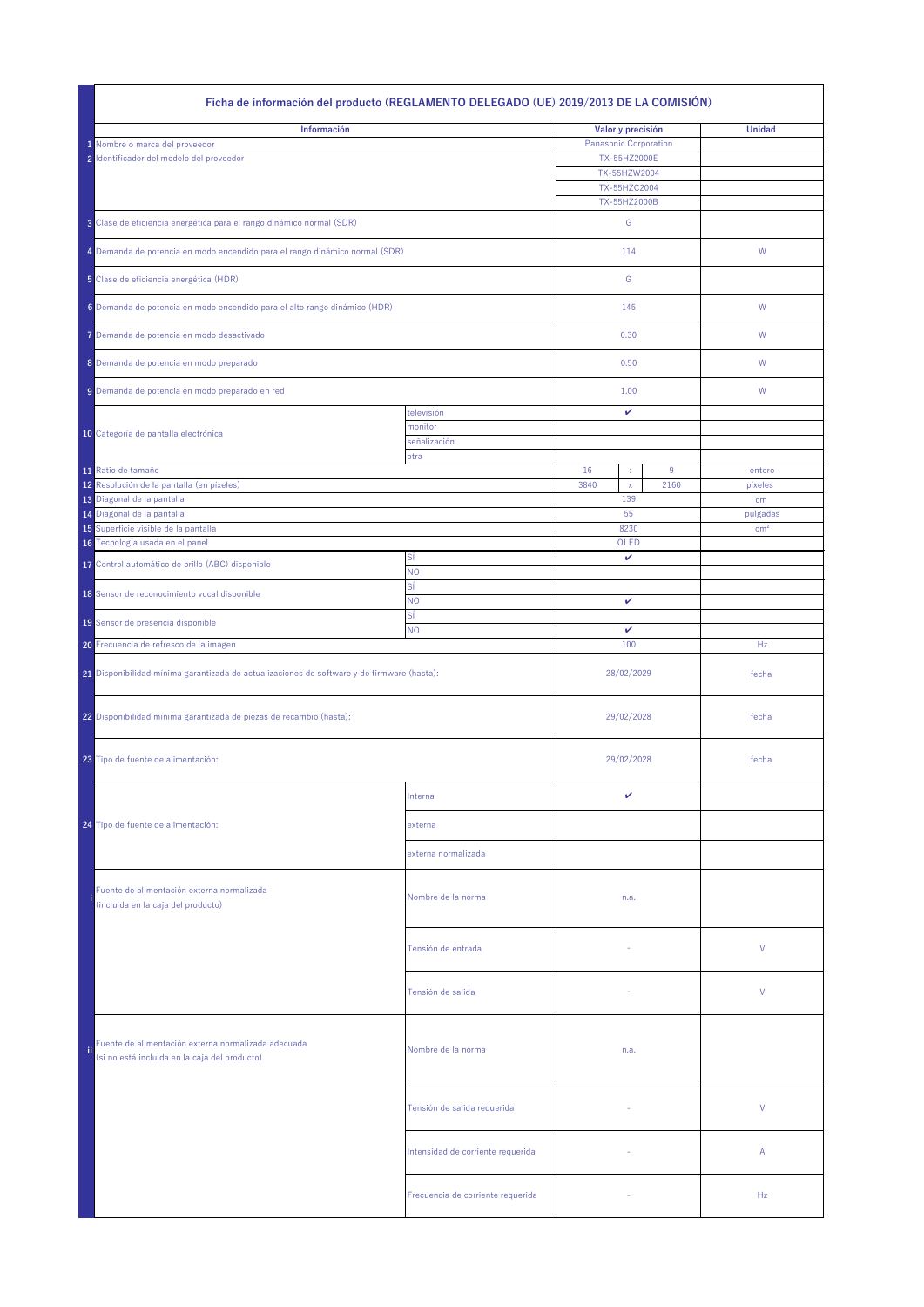| Ficha de informação do produto (REGULAMENTO DELEGADO (UE) 2019/2013 DA COMISSÃO) |                                                                                             |                                         |                              |                              |      |                  |
|----------------------------------------------------------------------------------|---------------------------------------------------------------------------------------------|-----------------------------------------|------------------------------|------------------------------|------|------------------|
|                                                                                  | Informação                                                                                  |                                         | Valor e aproximação          |                              |      | <b>Unidade</b>   |
|                                                                                  | 1 Marca comercial ou nome do fornecedor                                                     |                                         | <b>Panasonic Corporation</b> |                              |      |                  |
|                                                                                  | 2 Identificador de modelo do fornecedor                                                     |                                         |                              | TX-55HZ2000E<br>TX-55HZW2004 |      |                  |
|                                                                                  |                                                                                             |                                         |                              | TX-55HZC2004                 |      |                  |
|                                                                                  |                                                                                             |                                         |                              | TX-55HZ2000B                 |      |                  |
|                                                                                  | 3 Classe de eficiência energética em alcance dinâmico normal (SDR)                          |                                         |                              | G                            |      |                  |
|                                                                                  | 4 Consumo de energia no modo ligado em alcance dinâmico normal (SDR)                        |                                         | 114                          |                              |      | W                |
|                                                                                  | 5 Classe de eficiência energética (HDR)                                                     |                                         |                              | G                            |      |                  |
|                                                                                  | 6 Consumo de energia no modo ligado em grande alcance dinâmico (HDR)                        |                                         |                              | 145                          |      | W                |
|                                                                                  | 7 Consumo de energia no modo desligado                                                      |                                         |                              | 0.30                         |      | W                |
|                                                                                  | 8 Consumo de energia no modo de espera                                                      |                                         |                              | 0.50                         |      | W                |
|                                                                                  | 9 Consumo de energia no modo de espera em rede                                              |                                         |                              | 1.00                         |      | W                |
|                                                                                  |                                                                                             | televisor                               |                              | $\mathbf{v}$                 |      |                  |
|                                                                                  | 10 Categoria de ecrã eletrónico                                                             | monitor<br>ecrã de sinalização          |                              |                              |      |                  |
|                                                                                  |                                                                                             | outros                                  |                              |                              |      |                  |
|                                                                                  | 11 Relação dimensional                                                                      |                                         | 16                           | ÷                            | 9    | Números inteiros |
|                                                                                  | 12 Resolução do ecrã (píxeis)                                                               |                                         | 3840                         | $\mathsf{X}$<br>139          | 2160 | píxeis           |
|                                                                                  | 13 Diagonal do ecrã<br>14 Diagonal do ecrã                                                  |                                         |                              | 55                           |      | cm<br>polegadas  |
|                                                                                  | 15 Área visível do ecrã                                                                     |                                         |                              | 8230                         |      | cm <sup>2</sup>  |
|                                                                                  | 16 Tecnologia de painel utilizada                                                           |                                         |                              | OLED                         |      |                  |
|                                                                                  | 17 Controlo automático do brilho (CAB) disponível                                           | <b>SIM</b><br>NÃO                       |                              | $\mathbf v$                  |      |                  |
|                                                                                  | 18 Sensor de reconhecimento vocal disponível                                                | <b>SIM</b>                              |                              |                              |      |                  |
|                                                                                  |                                                                                             | NÃO<br><b>SIM</b>                       | $\mathbf{v}$                 |                              |      |                  |
|                                                                                  | 19 Detetor de presença disponível                                                           | <b>NÃO</b>                              |                              | $\mathbf v$                  |      |                  |
|                                                                                  | 20 Frequência de atualização de imagens                                                     |                                         | 100                          |                              |      | Hz               |
|                                                                                  | 21 Disponibilidade mínima garantida de atualizações de software e firmware (até):           |                                         |                              | 28/02/2029                   |      | data             |
|                                                                                  | 22 Disponibilidade mínima garantida de peças sobressalentes (até):                          |                                         |                              | 29/02/2028                   |      | data             |
|                                                                                  | 23 Garantia mínima de apoio ao produto (até):                                               |                                         | 29/02/2028                   |                              |      | data             |
|                                                                                  |                                                                                             |                                         |                              |                              |      |                  |
|                                                                                  |                                                                                             | Interna                                 |                              | ✓                            |      |                  |
|                                                                                  | 24 Tipo de fonte de alimentação:                                                            | externa                                 |                              |                              |      |                  |
|                                                                                  |                                                                                             | externa normalizada                     |                              |                              |      |                  |
|                                                                                  | Fonte de alimentação externa normalizada<br>(incluída na embalagem do produto)              | Nome normalizado                        |                              | n.a.                         |      |                  |
|                                                                                  |                                                                                             | Tensão de entrada                       |                              |                              |      | $\vee$           |
|                                                                                  |                                                                                             | Tensão de saída                         |                              |                              |      | $\vee$           |
| ii.                                                                              | Fonte de alimentação externa normalizada adequada<br>(não incluída na embalagem do produto) | Nome normalizado                        |                              | n.a.                         |      |                  |
|                                                                                  |                                                                                             | Requisito de tensão de saída            |                              |                              |      | V                |
|                                                                                  |                                                                                             | Requisito de corrente de<br>alimentação |                              | $\overline{\phantom{a}}$     |      | $\mathsf{A}$     |
|                                                                                  |                                                                                             | Requisito de frequência da corrente     |                              | $\sim$                       |      | Hz               |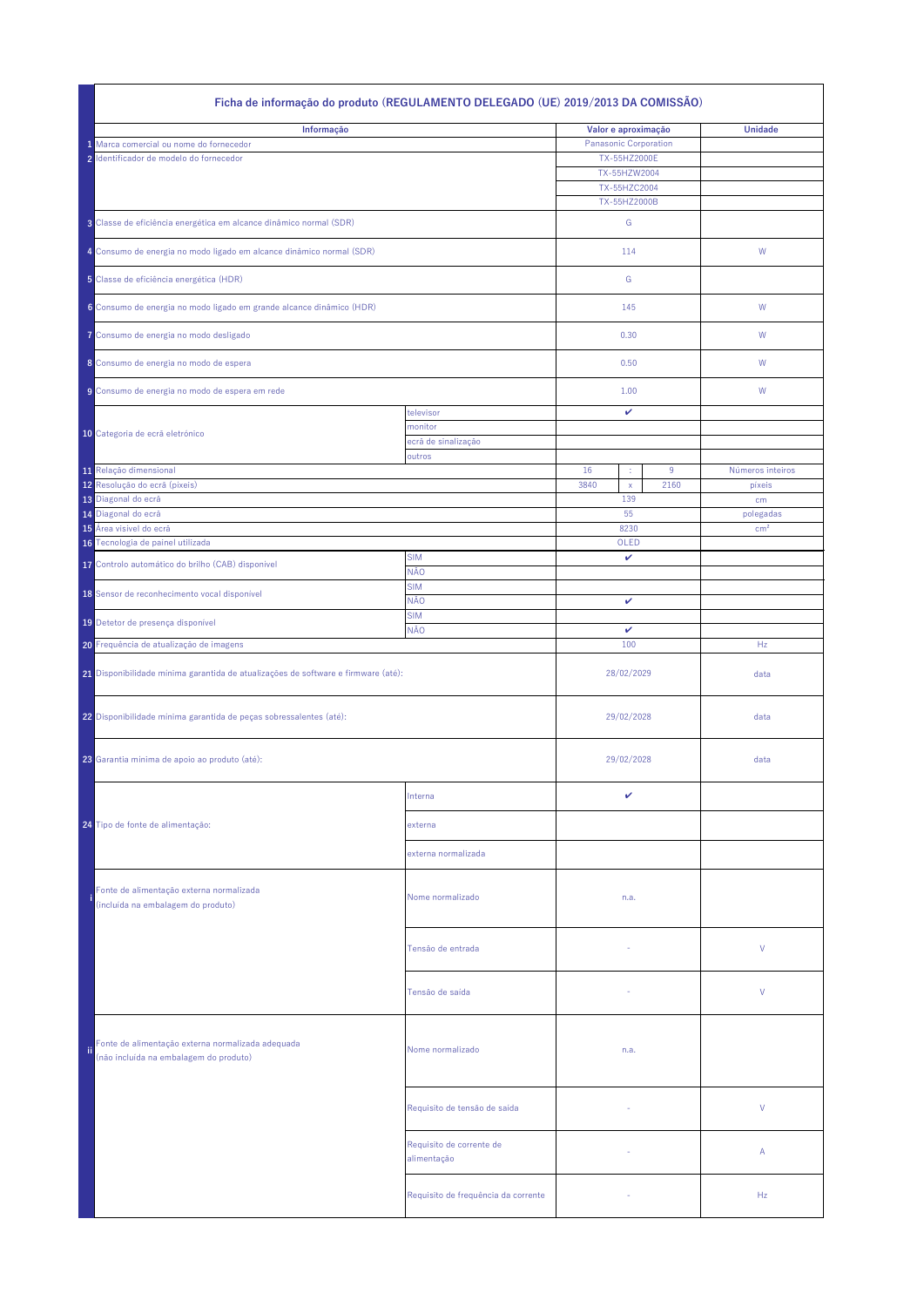|                                                                        | Scheda informativa del prodotto (REGOLAMENTO DELEGATO (UE) 2019/2013 DELLA COMMISSIONE)      |                                  |                              |                              |      |                |                 |
|------------------------------------------------------------------------|----------------------------------------------------------------------------------------------|----------------------------------|------------------------------|------------------------------|------|----------------|-----------------|
|                                                                        | <b>INFORMAZIONI</b>                                                                          |                                  | Valore e precisione          |                              |      |                | Unità           |
|                                                                        | 1 Nome o marchio del fornitore                                                               |                                  | <b>Panasonic Corporation</b> |                              |      |                |                 |
|                                                                        | 2 Identificativo del modello del fornitore                                                   |                                  |                              | TX-55HZ2000E                 |      |                |                 |
|                                                                        |                                                                                              |                                  |                              | TX-55HZW2004                 |      |                |                 |
|                                                                        |                                                                                              |                                  |                              | TX-55HZC2004<br>TX-55HZ2000B |      |                |                 |
|                                                                        |                                                                                              |                                  |                              |                              |      |                |                 |
| 3 Classe di efficienza energetica per la gamma dinamica standard (SDR) |                                                                                              |                                  |                              | G                            |      |                |                 |
|                                                                        | 4 Potenza assorbita in modo acceso per la gamma dinamica standard (SDR)                      |                                  |                              | 114                          |      | W              |                 |
|                                                                        | 5 Classe di efficienza energetica (HDR)                                                      |                                  |                              | G                            |      |                |                 |
|                                                                        | 6 Potenza assorbita in modo acceso per la gamma dinamica alta (HDR)                          |                                  | 145                          |                              |      | W              |                 |
|                                                                        | 7 Potenza assorbita in modo spento                                                           |                                  |                              | 0.30                         |      | W              |                 |
|                                                                        | 8 Potenza assorbita in modo stand-by                                                         |                                  |                              | 0.50                         |      | W              |                 |
|                                                                        | 9 Potenza assorbita in modo stand-by in rete                                                 |                                  | 1.00                         |                              |      | W              |                 |
|                                                                        |                                                                                              | televisore                       |                              | ✓                            |      |                |                 |
|                                                                        | 10 Tipo di display elettronico                                                               | monitor                          |                              |                              |      |                |                 |
|                                                                        |                                                                                              | segnaletica                      |                              |                              |      |                |                 |
|                                                                        | 11 Rapporto dimensioni                                                                       | altro                            | 16                           |                              | 9    | пишск          |                 |
|                                                                        | 12 Risoluzione dello schermo (pixel)                                                         |                                  | 3840                         | ÷<br>$\mathsf{X}$            | 2160 | intor<br>pixel |                 |
|                                                                        | 13 Diagonale dello schermo                                                                   |                                  |                              | 139                          |      | cm             |                 |
|                                                                        | 14 Diagonale dello schermo                                                                   |                                  |                              | 55                           |      | pollici        |                 |
|                                                                        | 15 Superficie visibile dello schermo                                                         |                                  |                              | 8230                         |      |                | cm <sup>2</sup> |
|                                                                        | 16 Tecnologia del pannello                                                                   |                                  |                              | OLED                         |      |                |                 |
|                                                                        | 17 Controllo automatico della luminosità (ABC) disponibile                                   | <b>SI</b>                        |                              | $\mathbf{v}$                 |      |                |                 |
|                                                                        |                                                                                              | <b>NO</b><br>SÌ                  |                              |                              |      |                |                 |
|                                                                        | 18 Sensore di riconoscimento vocale disponibile                                              | <b>NO</b>                        | V                            |                              |      |                |                 |
|                                                                        | 19 Sensore di rilevamento di presenza disponibile                                            | Sİ<br><b>NO</b>                  | $\mathbf v$                  |                              |      |                |                 |
|                                                                        | 20 Tasso di frequenza di aggiornamento dell'immagine                                         |                                  |                              | 100                          |      | Hz             |                 |
|                                                                        | 21 Disponibilità minima garantita degli aggiornamenti di software e firmware (fino al):      |                                  |                              | 28/02/2029                   |      | data           |                 |
|                                                                        | 22 Disponibilità minima garantita delle parti di ricambio (fino al):                         |                                  | 29/02/2028                   |                              | data |                |                 |
|                                                                        | 23 Assistenza tecnica minima garantita per il prodotto (fino al):                            |                                  | 29/02/2028                   |                              |      | data           |                 |
|                                                                        |                                                                                              | Interno                          |                              | V                            |      |                |                 |
|                                                                        | 24 Tipo di alimentatore                                                                      | esterno                          |                              |                              |      |                |                 |
|                                                                        |                                                                                              | esterno standardizzato           |                              |                              |      |                |                 |
|                                                                        | Alimentatore esterno standardizzato                                                          |                                  |                              |                              |      |                |                 |
|                                                                        | (incluso nell'imballaggio del prodotto)                                                      | Nome standard                    |                              | n.a.                         |      |                |                 |
|                                                                        |                                                                                              |                                  |                              |                              |      |                |                 |
|                                                                        |                                                                                              | Tensione d'ingresso:             |                              |                              |      |                | $\vee$          |
|                                                                        |                                                                                              | Tensione di uscita               |                              |                              |      |                | V               |
| ii.                                                                    | Alimentatore esterno standardizzato adatto<br>(se non incluso nell'imballaggio del prodotto) | Nome standard                    |                              | n.a.                         |      |                |                 |
|                                                                        |                                                                                              | Tensione in uscita necessaria    |                              |                              |      |                | V               |
|                                                                        |                                                                                              | Intensità di corrente necessaria |                              |                              |      |                | $\mathsf{A}$    |
|                                                                        |                                                                                              | Frequenza di corrente necessaria |                              |                              |      |                | Hz              |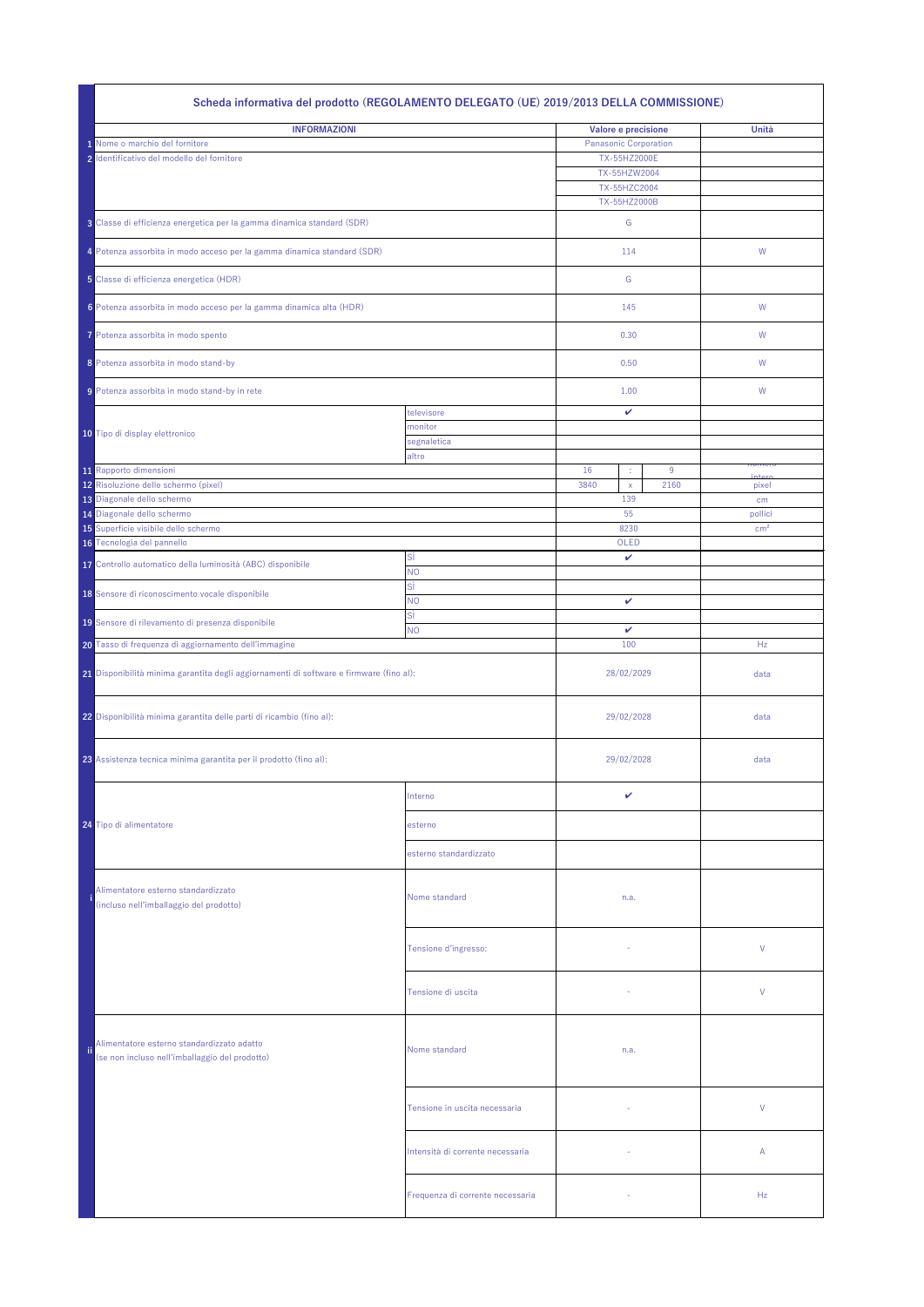|                                                     | Produktinformationsblad (KOMMISSIONENS DELEGERADE FÖRORDNING (EU) 2019/2013)                         |                              |                              |      |                        |  |  |
|-----------------------------------------------------|------------------------------------------------------------------------------------------------------|------------------------------|------------------------------|------|------------------------|--|--|
|                                                     | <b>Information</b>                                                                                   |                              | Värde och precision          |      | <b>Enhet</b>           |  |  |
|                                                     | 1 Leverantörens namn eller varumärke                                                                 | <b>Panasonic Corporation</b> |                              |      |                        |  |  |
|                                                     | 2 Leverantörens modellbeteckning                                                                     |                              | TX-55HZ2000E                 |      |                        |  |  |
|                                                     |                                                                                                      |                              | TX-55HZW2004<br>TX-55HZC2004 |      |                        |  |  |
|                                                     |                                                                                                      |                              | TX-55HZ2000B                 |      |                        |  |  |
|                                                     | 3 Energieffektivitetsklass för SDR (Standard Dynamic Range)                                          |                              | G                            |      |                        |  |  |
|                                                     | 4 Effektbehov i påläge för SDR (Standard Dynamic Range)                                              |                              | 114                          |      | W                      |  |  |
|                                                     | 5 Energieffektivitetsklass för HDR (High Definition Range)                                           |                              | G                            |      |                        |  |  |
| 6 Effektbehov i påläge för HDR (High Dynamic Range) |                                                                                                      |                              | 145                          |      | W                      |  |  |
|                                                     | 7 Effektbehov i frånläge                                                                             |                              | 0.30                         |      | W                      |  |  |
|                                                     | 8 Effektbehov i standbyläge                                                                          |                              | 0.50                         |      | W                      |  |  |
|                                                     | 9 Effektbehov i nätverksanslutet standbyläge                                                         |                              | 1.00                         |      | W                      |  |  |
|                                                     |                                                                                                      | tv-apparat                   | $\mathbf{v}$                 |      |                        |  |  |
|                                                     | 10 Kategori av elektronisk bildskärm                                                                 | datorskärm                   |                              |      |                        |  |  |
|                                                     |                                                                                                      | skyltningsskärm<br>övriga    |                              |      |                        |  |  |
|                                                     | 11 Höjd-breddförhållande                                                                             |                              | 16<br>÷                      | 9    | Heltal                 |  |  |
|                                                     | 12 Skärmupplösning (pixlar)                                                                          |                              | 3840<br>$\mathsf{X}$         | 2160 | Pixlar                 |  |  |
|                                                     | 13 Skärmdiagonal                                                                                     |                              | 139                          |      | cm                     |  |  |
|                                                     | 14 Skärmdiagonal<br>15 Synlig bildskärmsarea                                                         |                              | 55<br>8230                   |      | tum<br>cm <sup>2</sup> |  |  |
|                                                     | 16 Bildskärmsteknik                                                                                  |                              | OLED                         |      |                        |  |  |
|                                                     | 17 Automatisk ljusstyrkereglering (ABC) tillgänglig                                                  | JA                           | $\mathbf{v}$                 |      |                        |  |  |
|                                                     |                                                                                                      | <b>NEJ</b><br>JA             |                              |      |                        |  |  |
|                                                     | 18 Sensor för taligenkänning tillgänglig                                                             | <b>NEJ</b>                   | $\mathbf{v}$                 |      |                        |  |  |
|                                                     | 19 Närvarosensor tillgänglig                                                                         | JA<br><b>NEJ</b>             | $\mathbf{v}$                 |      |                        |  |  |
|                                                     | 20 Bilduppdateringsfrekvens                                                                          |                              | 100                          |      | Hz                     |  |  |
|                                                     | 21 Minsta garanterade tillgång till uppdateringar av fast programvara och annan programvara (t.o.m.) |                              | 28/02/2029                   |      | Datum                  |  |  |
|                                                     | 22 Minsta garanterade tillgång till reservdelar (t.o.m.)                                             |                              | 29/02/2028                   |      | Datum                  |  |  |
|                                                     | 23 Minsta garanterade produktsupport (t.o.m.)                                                        |                              | 29/02/2028                   |      | Datum                  |  |  |
|                                                     |                                                                                                      | internt                      | ✓                            |      |                        |  |  |
|                                                     | 24 Typ av strömförsörjning (nätaggregat)                                                             | externt                      |                              |      |                        |  |  |
|                                                     |                                                                                                      | standardiserat externt       |                              |      |                        |  |  |
|                                                     | Standardiserat externt nätaggregat<br>(som finns med i produktens förpackning)                       | Namn på standard             | n.a.                         |      |                        |  |  |
|                                                     |                                                                                                      | Ingående spänning            |                              |      | $\vee$                 |  |  |
|                                                     |                                                                                                      | Utgående spänning            |                              |      | V                      |  |  |
|                                                     | Lämpligt standardiserat externt nätaggregat<br>(om det inte finns med i produktens förpackning)      | Namn på standard             | n.a.                         |      |                        |  |  |
|                                                     |                                                                                                      | Krav på utgående spänning    |                              |      | V                      |  |  |
|                                                     |                                                                                                      | Krav på utgående strömstyrka |                              |      | $\mathsf{A}$           |  |  |
|                                                     |                                                                                                      | Krav på strömmens frekvens   | $\overline{\phantom{a}}$     |      | Hz                     |  |  |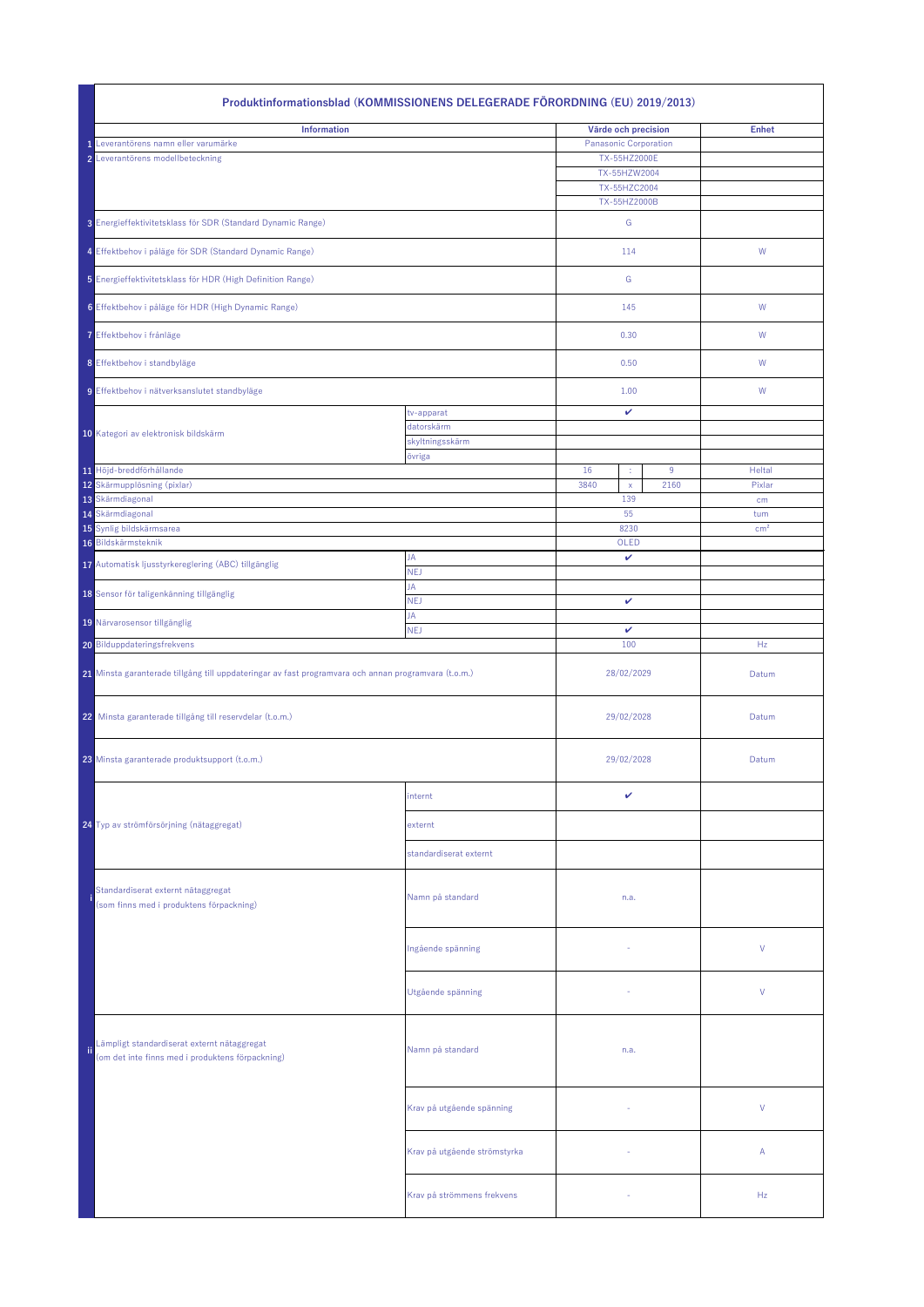| Produktdatablad (KOMMISSIONENS DELEGEREDE FORORDNING (EU) 2019/2013)        |                          |                                     |                 |  |  |  |  |
|-----------------------------------------------------------------------------|--------------------------|-------------------------------------|-----------------|--|--|--|--|
| <b>Oplysninger</b>                                                          |                          | Værdi og præcisering                | <b>Enhed</b>    |  |  |  |  |
| Leverandørens navn eller varemærke                                          |                          | <b>Panasonic Corporation</b>        |                 |  |  |  |  |
| 2 Leverandørens modelidentifikation                                         |                          | TX-55HZ2000E                        |                 |  |  |  |  |
|                                                                             |                          | TX-55HZW2004                        |                 |  |  |  |  |
|                                                                             |                          | TX-55HZC2004<br>TX-55HZ2000B        |                 |  |  |  |  |
| 3 Energieffektivitetsklasse i standard dynamikområde (SDR)                  |                          | G                                   |                 |  |  |  |  |
| 4 Effektforbrug i tændt tilstand i standard dynamikområde (SDR)             |                          | 114                                 | W               |  |  |  |  |
| 5 Energieffektivitetsklasse (HDR)                                           |                          | G                                   |                 |  |  |  |  |
| 6 Effektforbrug i tændt tilstand i højt dynamikområde (HDR)                 |                          | 145                                 | W               |  |  |  |  |
| 7 Effektforbrug i slukket tilstand                                          |                          | 0.30                                | W               |  |  |  |  |
| 8 Effektforbrug i standbytilstand                                           |                          | 0.50                                | W               |  |  |  |  |
| 9 Effektforbrug i netværksforbundet standbytilstand                         |                          | 1.00                                | W               |  |  |  |  |
|                                                                             | fjernsyn                 | $\checkmark$                        |                 |  |  |  |  |
| 10 Elektronisk skærmkategori                                                | monitor                  |                                     |                 |  |  |  |  |
|                                                                             | informationsskærm        |                                     |                 |  |  |  |  |
| 11 Størrelsesforhold                                                        | andre                    | 16<br>9<br>÷                        | hele tal        |  |  |  |  |
| 12 Skærmopløsning (pixel)<br>13 Skærmdiagonal                               |                          | 3840<br>2160<br>$\mathsf{X}$<br>139 | pixel<br>cm     |  |  |  |  |
| 14 Skærmdiagonal                                                            |                          | 55                                  | tommer          |  |  |  |  |
| 15 Synligt skærmareal                                                       |                          | 8230                                | cm <sup>2</sup> |  |  |  |  |
| 16 Anvendt panelteknologi                                                   |                          | OLED                                |                 |  |  |  |  |
| 17 Automatisk lysstyrkekontrol (ABC)                                        | JA                       | $\checkmark$                        |                 |  |  |  |  |
|                                                                             | <b>NEJ</b>               |                                     |                 |  |  |  |  |
| 18 Stemmegenkendelsessensor                                                 | JA<br><b>NEJ</b>         | $\checkmark$                        |                 |  |  |  |  |
| 19 Tilstedeværelsessensor                                                   | JA<br><b>NEJ</b>         | $\mathbf v$                         |                 |  |  |  |  |
| 20 Opdateringsfrekvens                                                      |                          | 100                                 | Hz              |  |  |  |  |
| 21 Garanteret minimumsadgang til softwareog firmwareopdateringer (indtil)   |                          | 28/02/2029                          | dato            |  |  |  |  |
| 22 Garanteret minimumsadgang til reservedele (indtil)                       |                          | 29/02/2028                          | dato            |  |  |  |  |
| 23 Garanteret minimumsadgang til produktsupport (indtil)                    |                          | 29/02/2028                          | dato            |  |  |  |  |
|                                                                             | Internal                 | $\checkmark$                        |                 |  |  |  |  |
| 24 Strømforsyningstype                                                      | External                 |                                     |                 |  |  |  |  |
|                                                                             | Standardised external    |                                     |                 |  |  |  |  |
| Standardiseret ekstern strømforsyning<br>(leveret med produktet)            | Standardbetegnelse       | n.a.                                |                 |  |  |  |  |
|                                                                             | Indgangsspænding         | $\overline{\phantom{a}}$            | $\vee$          |  |  |  |  |
|                                                                             | Udgangsspænding          |                                     | $\vee$          |  |  |  |  |
| Egnet standardiseret ekstern strømforsyning<br>(ikke leveret med produktet) | Standardbetegnelse       | n.a.                                |                 |  |  |  |  |
|                                                                             | Påkrævet udgangsspænding | $\sim$                              | $\vee$          |  |  |  |  |
|                                                                             | Påkrævet strømstyrke     | $\sim$                              | $\mathsf{A}$    |  |  |  |  |
|                                                                             | Påkrævet frekvens        |                                     | Hz              |  |  |  |  |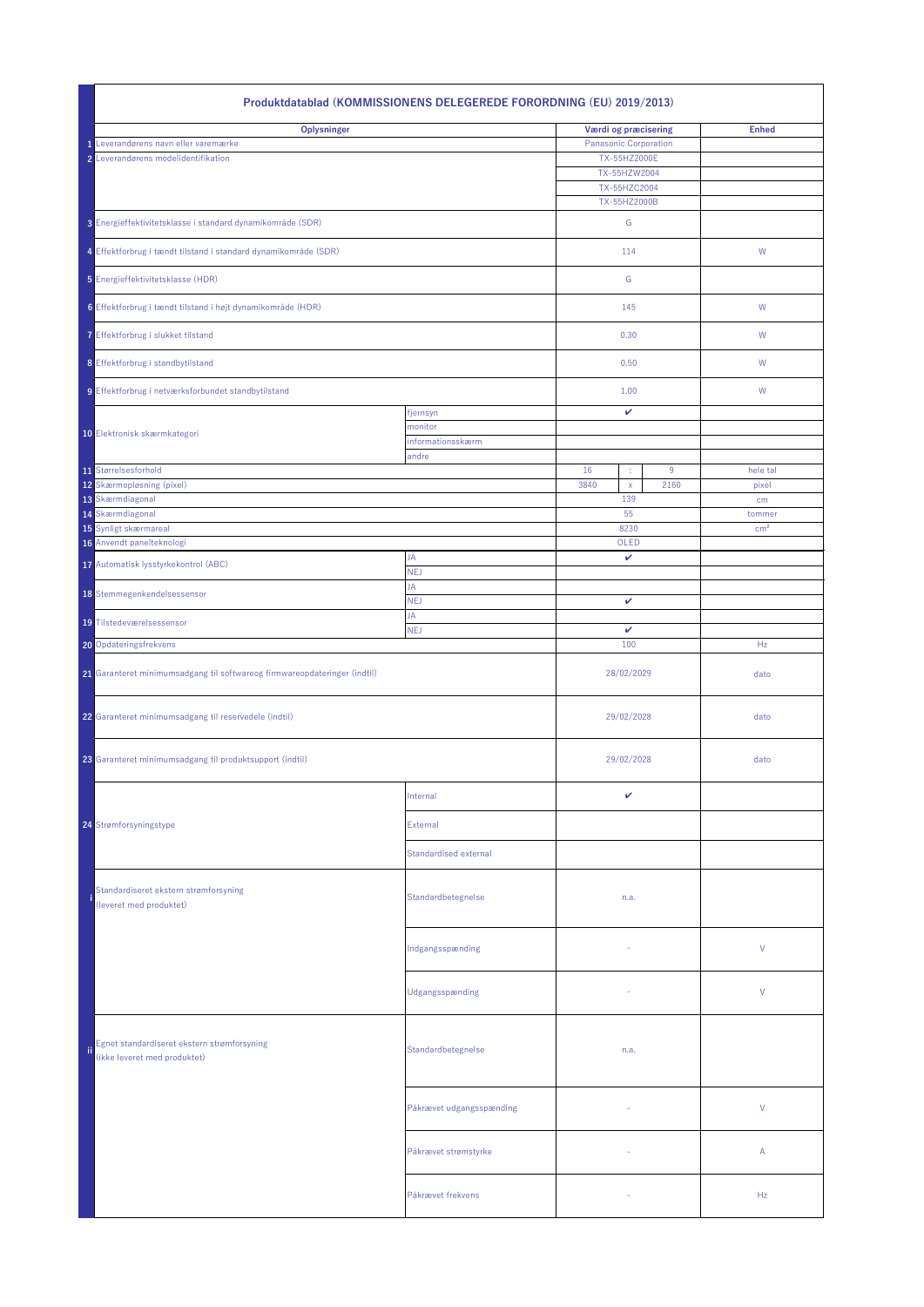| <b>Produkt informasjonsark (EU-forordning 2019/2013)</b>                         |                       |                       |                    |      |                       |  |
|----------------------------------------------------------------------------------|-----------------------|-----------------------|--------------------|------|-----------------------|--|
| Informasjon                                                                      |                       |                       | Verdi og presisjon |      | <b>Enhet</b>          |  |
| Leverandørens navn eller varemerke                                               |                       | Panasonic Corporation |                    |      |                       |  |
| 2 Leverandørens modellidentifikator                                              |                       |                       | TX-55HZ2000E       |      |                       |  |
|                                                                                  |                       |                       | TX-55HZW2004       |      |                       |  |
|                                                                                  |                       |                       | TX-55HZC2004       |      |                       |  |
|                                                                                  |                       |                       | TX-55HZ2000B       |      |                       |  |
| 3 Energieffektivitetsklasse for Standard Dynamisk Rekkevidde (SDR)               |                       |                       | G                  |      |                       |  |
| 4 På-modus strømbehov for Standard Dynamisk Rekkevidde (SDR)                     |                       | 114                   |                    |      | W                     |  |
| 5 Energieffektivitetsklasse (HDR)                                                |                       |                       | G                  |      |                       |  |
| 6 På-modus strømbehov i Høyt Dynamisk Område (HDR) modus                         |                       |                       | 145                |      | W                     |  |
| 7 Av-modus, strømbehov                                                           |                       |                       | 0.30               |      | W                     |  |
| 8 Standby-modus strømbehov                                                       |                       |                       | 0.50               |      | W                     |  |
| 9 Nettverks standby-modus strømbehov                                             |                       | 1.00                  |                    |      | W                     |  |
|                                                                                  | fjernsyn              |                       | $\checkmark$       |      |                       |  |
| 10 Elektronisk display kategori                                                  | monitor               |                       |                    |      |                       |  |
|                                                                                  | skilt                 |                       |                    |      |                       |  |
| 11 Størrelsesforhold                                                             | annet                 | 16                    |                    | 9    |                       |  |
| 12 Skjermoppløsning (piksler)                                                    |                       | 3840                  | ÷,<br>$\mathsf{X}$ | 2160 | heltallige<br>piksler |  |
| 13 Skjermdiagonal                                                                |                       |                       | 139                |      | cm                    |  |
| 14 Skjermdiagonal                                                                |                       |                       | 55                 |      | tommer                |  |
| 15 Synlig skjermområde                                                           |                       |                       | 8230               |      | cm <sup>2</sup>       |  |
| 16 Brukt panelteknologi                                                          |                       |                       | OLED               |      |                       |  |
| 17 Automatisk lysstyrkekontroll (ABC) tilgjengelig                               | JA<br><b>NEI</b>      | $\checkmark$          |                    |      |                       |  |
|                                                                                  | JA                    |                       |                    |      |                       |  |
| 18 Stemmegjenkjenningssensor tilgjengelig                                        | <b>NEI</b><br>JA      |                       | $\checkmark$       |      |                       |  |
| 19 Tilstedeværelsessensor tilgjengelig                                           | <b>NEI</b>            | $\mathbf{v}$          |                    |      |                       |  |
| 20 Frekvens for bildeoppdatering                                                 |                       | 100                   |                    |      | Hz                    |  |
| 21 Minimum garantert tilgang til programvare- og fastvareoppdateringer (inntil): |                       | 28/02/2029            |                    |      | dato                  |  |
| 22 Minimum garantert tilgang til reservedeler (inntil):                          |                       |                       | 29/02/2028         |      | dato                  |  |
| 23 Minimum garantert produktstøtte (inntil):                                     |                       |                       | 29/02/2028         |      | dato                  |  |
|                                                                                  | Intern                |                       | $\mathbf{v}$       |      |                       |  |
| 24 Type strømforsyning                                                           | ekstern               |                       |                    |      |                       |  |
|                                                                                  | standardisert ekstern |                       |                    |      |                       |  |
| Ekstern standard egnet strømforsyning<br>(hvis ikke inkludert i produktboksen)   | Standard navn         |                       | n.a.               |      |                       |  |
|                                                                                  | Inngangsspenning      |                       |                    |      | $\vee$                |  |
|                                                                                  | Utgangsspenning       |                       |                    |      | $\vee$                |  |
| Ekstern standard egnet strømforsyning<br>(hvis ikke inkludert i produktboksen)   | Standard navn         |                       | n.a.               |      |                       |  |
|                                                                                  | Krevd utgangsspenning |                       |                    |      | $\vee$                |  |
|                                                                                  | Krevd levert strøm    |                       |                    |      | $\mathsf{A}$          |  |
|                                                                                  | Krevd strømfrekvens   |                       |                    |      | Hz                    |  |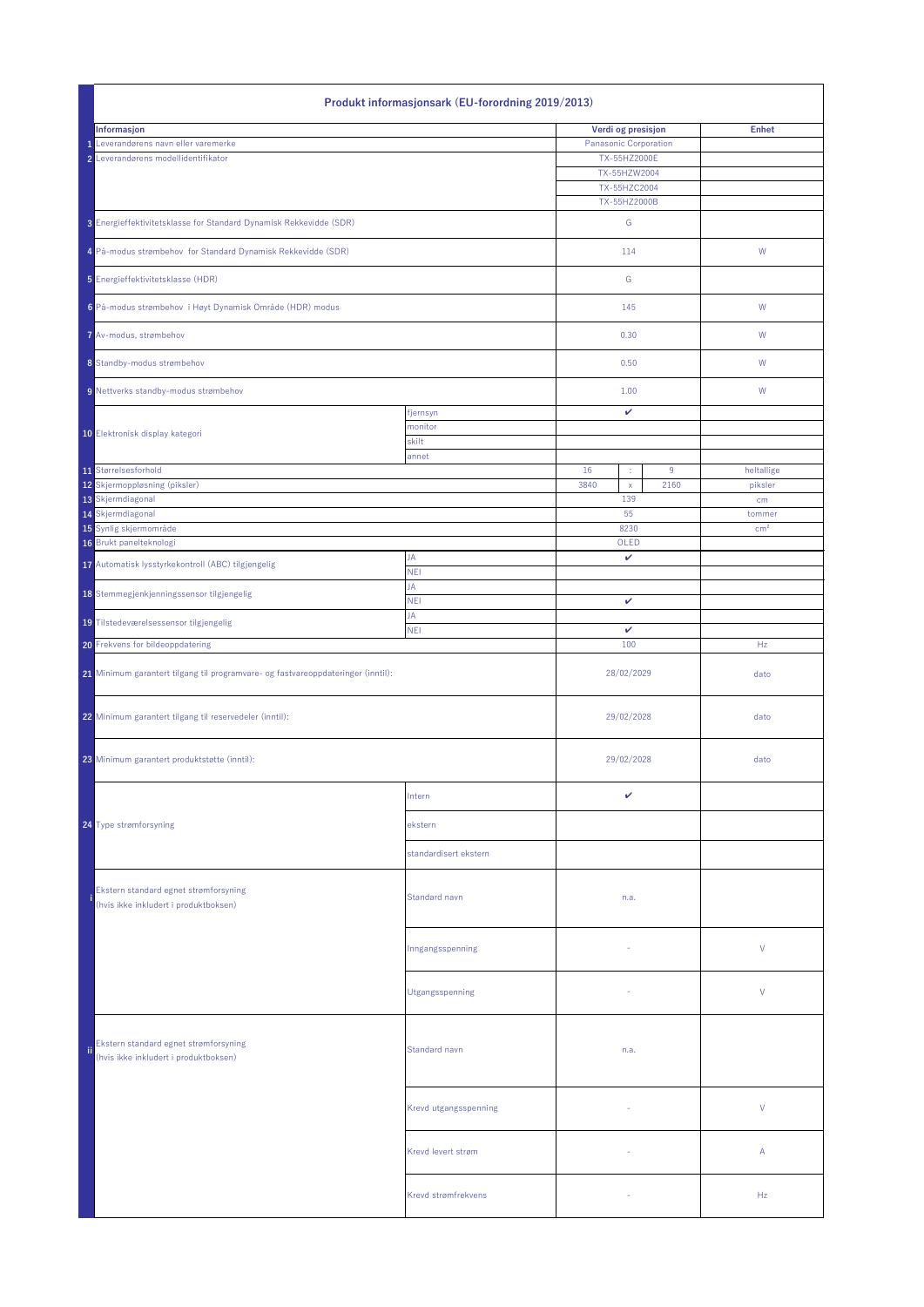|     | Tuoteseloste (KOMISSION DELEGOITU ASETUS (EU) 2019/2013)                                            |                            |                              |                                              |      |                 |  |  |
|-----|-----------------------------------------------------------------------------------------------------|----------------------------|------------------------------|----------------------------------------------|------|-----------------|--|--|
|     | <b>Tiedot</b><br>Tavarantoimittajan nimi tai tavaramerkki<br>2 Tavarantoimittajan mallitunniste     |                            | <b>Panasonic Corporation</b> | Arvo ja tarkkuus<br>TX-55HZ2000E             |      | Yksikkö         |  |  |
|     |                                                                                                     |                            |                              | TX-55HZW2004<br>TX-55HZC2004<br>TX-55HZ2000B |      |                 |  |  |
|     | 3 Energiatehokkuusluokka vakiotason dynamiikka-alueella (SDR)                                       |                            | G                            |                                              |      |                 |  |  |
|     | 4 Tehontarve päällä-tilassa vakiotason dynamiikka-alueella (SDR)                                    |                            |                              | 114                                          |      | W               |  |  |
|     | 5 Energiatehokkuusluokka (HDR)                                                                      |                            |                              | G                                            |      |                 |  |  |
|     | 6 Tehontarve päällä-tilassa korkealla dynamiikka-alueella (HDR)                                     |                            |                              | 145                                          |      | W               |  |  |
|     | 7 Tehontarve poissa päältä -tilassa                                                                 |                            |                              | 0.30                                         |      | W               |  |  |
|     | 8 Tehontarve valmiustilassa                                                                         |                            | 0.50                         |                                              |      | W               |  |  |
|     | 9 Tehontarve verkkovalmiustilassa                                                                   |                            | 1.00                         |                                              |      | W               |  |  |
|     |                                                                                                     | televisio<br>monitori      |                              | $\mathbf{v}$                                 |      |                 |  |  |
|     | 10 Elektronisen näytön luokka                                                                       | ilmoitusnäyttö<br>muu      |                              |                                              |      |                 |  |  |
|     | 11 Kokosuhde                                                                                        |                            | 16                           |                                              | 9    | kokonaisluku    |  |  |
|     | 12 Näyttöruudun resoluutio (pikseliä)                                                               |                            | 3840                         | $\mathsf{X}$                                 | 2160 | pikseliä        |  |  |
|     | 13 Näyttöruudun läpimitta                                                                           |                            |                              | 139                                          |      | cm              |  |  |
|     | 14 Näyttöruudun läpimitta                                                                           |                            |                              | 55                                           |      | tuumaa          |  |  |
|     | 15 Näkyvissä oleva näyttöruudun pinta-ala<br>16 Käytetty paneeliteknologia                          |                            |                              | 8230<br>OLED                                 |      | cm <sup>2</sup> |  |  |
|     |                                                                                                     | KYLLÄ                      |                              | $\mathbf v$                                  |      |                 |  |  |
|     | 17 Automaattinen kirkkaudensäätö käytettävissä                                                      | EI                         |                              |                                              |      |                 |  |  |
|     | 18 Puheentunnistin käytettävissä                                                                    | KYLLÄ<br>F.                | $\checkmark$                 |                                              |      |                 |  |  |
|     | 19 Läsnäolotunnistin käytettävissä                                                                  | <b>KYLLÄ</b><br>EI         |                              |                                              |      |                 |  |  |
|     | 20 Kuvan virkistystaajuus                                                                           |                            | $\mathbf v$<br>100           |                                              |      | Hz              |  |  |
|     | 21 Kiinteiden ohjelmistojen ja muiden ohjelmistojen päivitysten taattu vähimmäissaatavuus (saakka): |                            | 28/02/2029                   |                                              |      | päivämäärä      |  |  |
|     | 22 Varaosien taattu vähimmäissaatavuus (saakka):                                                    |                            | 29/02/2028                   |                                              |      | päivämäärä      |  |  |
|     | 23 Tuotetuen taattu vähimmäissaatavuus (saakka):                                                    |                            |                              | 29/02/2028                                   |      | päivämäärä      |  |  |
|     |                                                                                                     | Sisäinen                   |                              | $\checkmark$                                 |      |                 |  |  |
|     | 24 Teholähteen tyyppi:                                                                              | ulkoinen                   |                              |                                              |      |                 |  |  |
|     |                                                                                                     | standardoitu ulkoinen      |                              |                                              |      |                 |  |  |
|     | Standardoitu ulkoinen teholähde<br>(sisältyy tuotepakkaukseen)                                      | Standardin nimi            |                              | n.a.                                         |      |                 |  |  |
|     |                                                                                                     | Syöttöjännite              |                              |                                              |      | $\vee$          |  |  |
|     |                                                                                                     | Lähtöjännite               |                              |                                              |      | $\vee$          |  |  |
| ji. | Soveltuva standardoitu ulkoinen teholähde<br>(jos se ei sisälly tuotepakkaukseen)                   | Standardin nimi            | n.a.                         |                                              |      |                 |  |  |
|     |                                                                                                     | Vaadittu lähtöjännite      |                              |                                              |      | $\vee$          |  |  |
|     |                                                                                                     | Vaadittu virran voimakkuus |                              | $\sim$                                       |      | $\mathsf{A}$    |  |  |
|     |                                                                                                     | Vaadittu virran taajuus    |                              | $\overline{\phantom{a}}$                     |      | Hz              |  |  |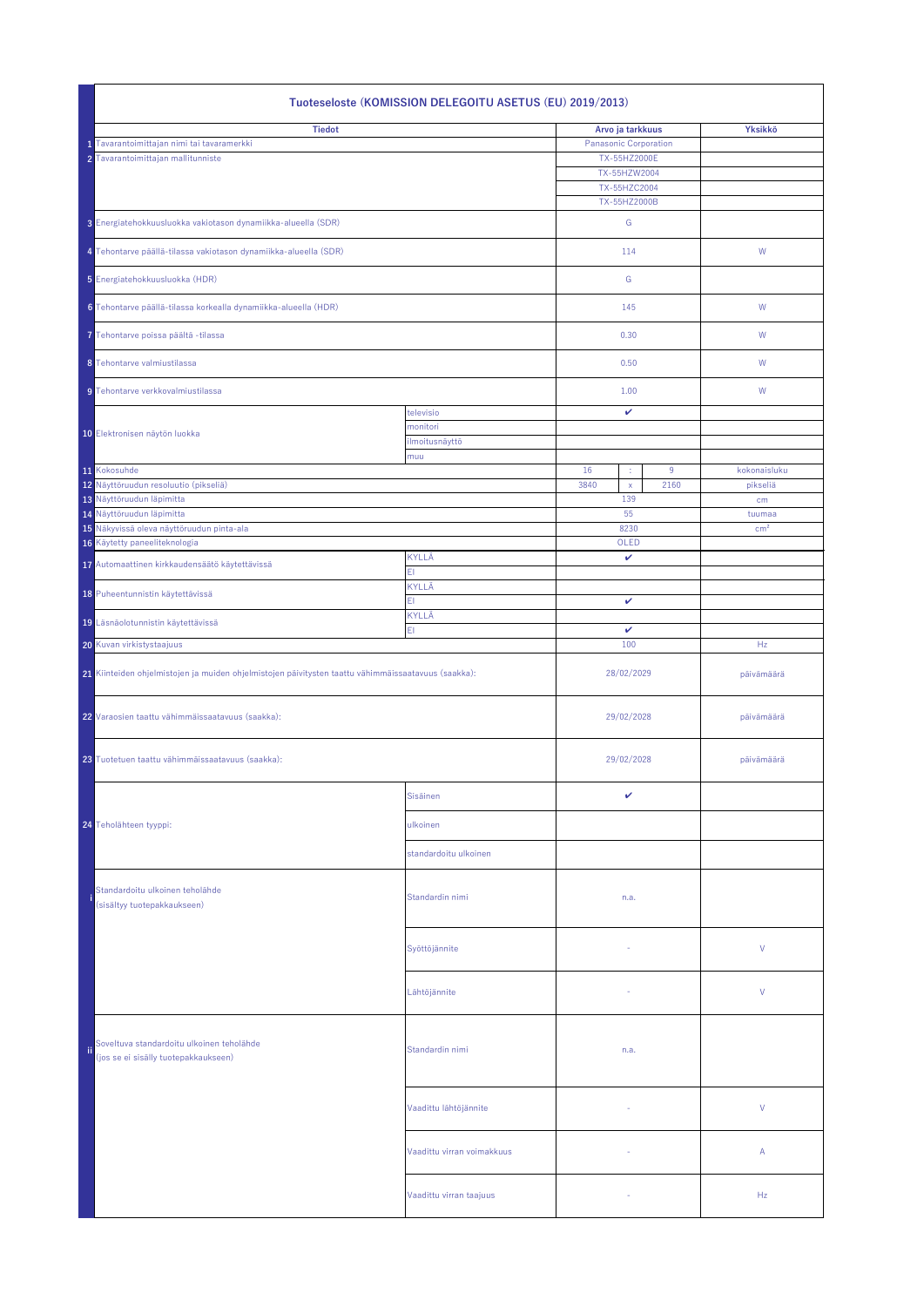| Karta informacyjna produktu (ROZPORZĄDZENIE DELEGOWANE KOMISJI (UE) 2019/2013) |                                                                                                         |                                           |                               |                              |      |                    |
|--------------------------------------------------------------------------------|---------------------------------------------------------------------------------------------------------|-------------------------------------------|-------------------------------|------------------------------|------|--------------------|
| Informacja                                                                     |                                                                                                         |                                           | Wartość i stopień dokładności |                              |      | Jednostka          |
|                                                                                | 1 Nazwa dostawcy lub znak towarowy:                                                                     |                                           | <b>Panasonic Corporation</b>  |                              |      |                    |
|                                                                                | 2 Identyfikator modelu u dostawcy                                                                       |                                           |                               | TX-55HZ2000E                 |      |                    |
|                                                                                |                                                                                                         |                                           |                               | TX-55HZW2004<br>TX-55HZC2004 |      |                    |
|                                                                                |                                                                                                         |                                           |                               | TX-55HZ2000B                 |      |                    |
|                                                                                | 3 Klasa efektywności energetycznej dla standardowego zakresu dynamicznego (SDR)                         |                                           |                               | G                            |      |                    |
|                                                                                | 4 Pobór mocy w trybie włączenia dla standardowego zakresu dynamicznego (SDR)                            |                                           |                               | 114                          |      | W                  |
| 5 Klasa efektywności energetycznej (HDR)                                       |                                                                                                         |                                           |                               | G                            |      |                    |
| 6 Pobór mocy w trybie włączenia dla szerokiego zakresu dynamicznego (HDR)      |                                                                                                         |                                           |                               | 145                          |      | W                  |
|                                                                                | 7 Pobór mocy w trybie wyłączenia                                                                        |                                           |                               | 0.30<br>0.50                 |      | W                  |
|                                                                                | 8 Pobór mocy w trybie czuwania                                                                          |                                           |                               |                              |      | W                  |
|                                                                                | 9 Pobór mocy w trybie czuwania przy podłączeniu do sieci                                                |                                           |                               | 1.00                         |      | W                  |
|                                                                                |                                                                                                         | telewizor                                 |                               | $\mathbf v$                  |      |                    |
|                                                                                | 10 Kategoria wyświetlacza elektronicznego                                                               | monitor<br>wyświetlacz do przekazu treści |                               |                              |      |                    |
|                                                                                |                                                                                                         | inny                                      |                               |                              |      |                    |
|                                                                                | 11 Format obrazu                                                                                        |                                           | 16                            | ÷                            | 9    | LICZDa<br>okkowitc |
|                                                                                | 12 Rozdzielczość ekranu (piksele)                                                                       |                                           | 3840                          | $\mathsf{X}$<br>139          | 2160 | piksele            |
|                                                                                | 13 Przekątna ekranu<br>14 Przekątna ekranu                                                              |                                           |                               | 55                           |      | cm<br>cale         |
|                                                                                | 15 Widoczna powierzchnia ekranu                                                                         |                                           |                               | 8230                         |      | cm <sup>2</sup>    |
|                                                                                | 16 Zastosowana technologia panelu                                                                       |                                           |                               | OLED                         |      |                    |
|                                                                                | 17 Dostępność funkcji automatycznej regulacji jasności (ABC)                                            | <b>TAK</b><br><b>NIE</b>                  | $\checkmark$                  |                              |      |                    |
|                                                                                |                                                                                                         | <b>TAK</b>                                |                               |                              |      |                    |
|                                                                                | 18 Dostępność czujnika rozpoznawania mowy                                                               | <b>NIE</b>                                |                               | $\checkmark$                 |      |                    |
|                                                                                | 19 Dostępność czujników obecności w pomieszczeniu                                                       | <b>TAK</b><br><b>NIE</b>                  | $\mathbf v$                   |                              |      |                    |
|                                                                                | 20 Częstotliwość odświeżania obrazu                                                                     |                                           | 100                           |                              |      | Hz                 |
|                                                                                | 21 Minimalna gwarantowana dostępność aktualizacji oprogramowania i oprogramowania układowego (do):      |                                           | 28/02/2029                    |                              | data |                    |
|                                                                                | 22 Minimalna gwarantowana dostępność części zamiennych (do):                                            |                                           | 29/02/2028                    |                              |      | data               |
|                                                                                | 23 Minimaalne garanteeritud tootetugi (kuni):                                                           |                                           |                               | 29/02/2028                   |      | data               |
|                                                                                |                                                                                                         | Wewnętrzny                                |                               | ✓                            |      |                    |
|                                                                                | 24 Typ zasilacza:                                                                                       | zewnętrzny                                |                               |                              |      |                    |
|                                                                                |                                                                                                         | znormalizowany zewnętrzny                 |                               |                              |      |                    |
|                                                                                | Znormalizowany zasilacz zewnętrzny<br>(dostarczony w opakowaniu z produktem)                            | Tytuł normy                               |                               | n.a.                         |      |                    |
|                                                                                |                                                                                                         | Napięcie wejściowe                        |                               |                              |      | $\vee$             |
|                                                                                |                                                                                                         | Napięcie wyjściowe                        |                               |                              |      | V                  |
| ii.                                                                            | Odpowiedni znormalizowany zasilacz zewnętrzny<br>(jeżeli nie jest dostarczony w opakowaniu z produktem) | Tytuł normy                               |                               | n.a.                         |      |                    |
|                                                                                |                                                                                                         | Wymagane napięcie wyjściowe               |                               |                              |      | $\vee$             |
|                                                                                |                                                                                                         | Wymagane natężenie prądu                  |                               |                              |      | $\mathsf{A}$       |
|                                                                                |                                                                                                         | Wymagana częstotliwość prądu              |                               | $\sim$                       |      | Hz                 |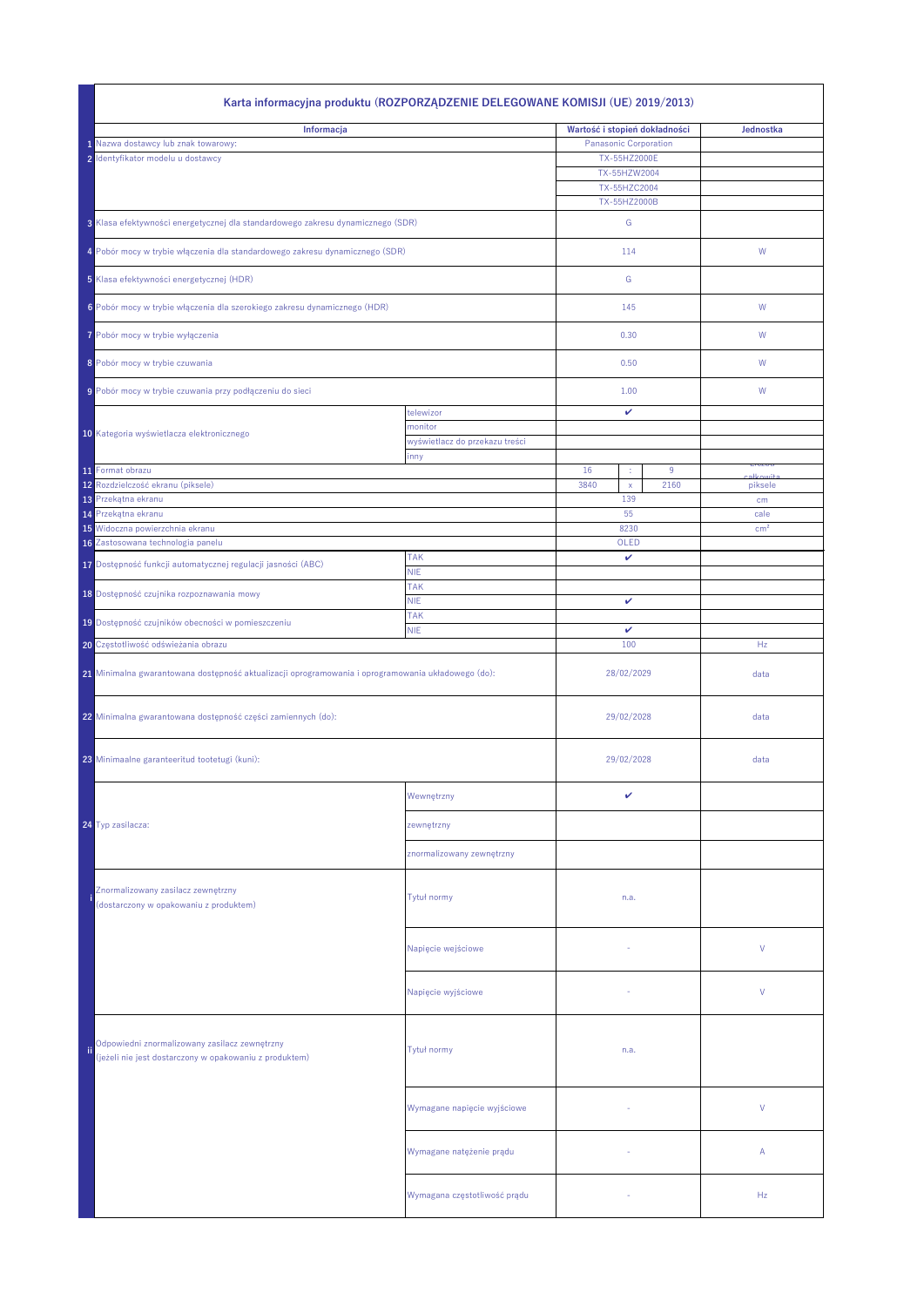| Toote teabeleht (KOMISJONI DELEGEERITUD MÄÄRUS (EL) 2019/2013)                    |                     |                              |                          |  |  |  |
|-----------------------------------------------------------------------------------|---------------------|------------------------------|--------------------------|--|--|--|
| <b>Teave</b>                                                                      |                     | Väärtus ja täpsus            | Ühik                     |  |  |  |
| Tarnija nimi või kaubamärk                                                        |                     | <b>Panasonic Corporation</b> |                          |  |  |  |
| 2 Tarnija mudelitähis                                                             |                     | TX-55HZ2000E                 |                          |  |  |  |
|                                                                                   |                     | TX-55HZW2004<br>TX-55HZC2004 |                          |  |  |  |
|                                                                                   |                     | TX-55HZ2000B                 |                          |  |  |  |
|                                                                                   |                     |                              |                          |  |  |  |
| 3 Energiaklass standardse heledusvahemiku (SDR) puhul                             |                     | G                            |                          |  |  |  |
| 4 Sisselülitatud seisundi energiatarbimine standardse heledusvahemiku (SDR) puhul |                     | 114                          | W                        |  |  |  |
|                                                                                   |                     |                              |                          |  |  |  |
| 5 Energiatõhususe klass (HDR)                                                     |                     | G                            |                          |  |  |  |
| 6 Sisselülitatud seisundi energiatarbimine laiendatud heledusvahemiku (HDR) puhul |                     | 145                          | W                        |  |  |  |
|                                                                                   |                     |                              |                          |  |  |  |
| 7 Energiatarbimine väljalülitatud seisundis                                       |                     | 0.30                         | W                        |  |  |  |
| 8 Energiatarbimine ooteseisundis                                                  |                     | 0.50                         | W                        |  |  |  |
|                                                                                   |                     |                              |                          |  |  |  |
| 9 Energiatarbimine võrguühendusega ooteseisundis                                  |                     | 1.00                         | W                        |  |  |  |
|                                                                                   | televiisor          | $\checkmark$                 |                          |  |  |  |
| 10 Kuvari liik                                                                    | arvutikuvar         |                              |                          |  |  |  |
|                                                                                   | infoekraan<br>muu   |                              |                          |  |  |  |
| 11 Suuruste suhe                                                                  |                     | 16<br>9<br>¢                 | täisarv                  |  |  |  |
| 12 Eraldusteravus (pikslites)                                                     |                     | 3840<br>2160<br>$\mathsf{X}$ | piksel                   |  |  |  |
| 13 Ekraani diagonaal                                                              |                     | 139                          | cm                       |  |  |  |
| 14 Ekraani diagonaal<br>15 Ekraani nähtava osa pindala                            |                     | 55<br>8230                   | tolli<br>cm <sup>2</sup> |  |  |  |
| 16 Kasutatud ekraanitehnoloogia                                                   |                     | OLED                         |                          |  |  |  |
| 17 Heleduse automaatne reguleerimine (Automatic Brightness Control, ABC)          | <b>JAH</b>          | $\mathbf v$                  |                          |  |  |  |
|                                                                                   | EI                  |                              |                          |  |  |  |
| 18 Häältuvastuse andur                                                            | <b>JAH</b>          | $\mathbf v$                  |                          |  |  |  |
|                                                                                   | EI<br><b>JAH</b>    |                              |                          |  |  |  |
| 19 Liikumisandur                                                                  | EI                  | $\checkmark$                 |                          |  |  |  |
| 20 Kujutise värskendussagedus                                                     |                     | 100                          | Hz                       |  |  |  |
|                                                                                   |                     |                              |                          |  |  |  |
| 21 Tarkvara ja püsivara uuenduste minimaalne tagatud kättesaadavus (kuni):        |                     | 28/02/2029                   | kuupäev                  |  |  |  |
|                                                                                   |                     |                              |                          |  |  |  |
| 22 Varuosade minimaalne tagatud kättesaadavus (kuni):                             |                     | 29/02/2028                   | kuupäev                  |  |  |  |
|                                                                                   |                     |                              |                          |  |  |  |
| 23 Minimaalne garanteeritud tootetugi (kuni):                                     |                     | 29/02/2028                   | kuupäev                  |  |  |  |
|                                                                                   |                     |                              |                          |  |  |  |
|                                                                                   | Sisemine            | $\checkmark$                 |                          |  |  |  |
|                                                                                   |                     |                              |                          |  |  |  |
| 24 Toiteallika liik:                                                              | väline              |                              |                          |  |  |  |
|                                                                                   | standardne väline   |                              |                          |  |  |  |
|                                                                                   |                     |                              |                          |  |  |  |
| Standardne välistoiteallikas                                                      |                     |                              |                          |  |  |  |
| (lisatud toote kasti)                                                             | Standardi nimetus   | n.a.                         |                          |  |  |  |
|                                                                                   |                     |                              |                          |  |  |  |
|                                                                                   | Sisendpinge         | $\overline{\phantom{a}}$     | V                        |  |  |  |
|                                                                                   |                     |                              |                          |  |  |  |
|                                                                                   |                     |                              |                          |  |  |  |
|                                                                                   | Väljundpinge        | $\overline{\phantom{a}}$     | $\vee$                   |  |  |  |
|                                                                                   |                     |                              |                          |  |  |  |
|                                                                                   |                     |                              |                          |  |  |  |
| Sobiv standardne välistoiteallikas<br>(kui ei ole lisatud toote kasti)            | Standardi nimetus   | n.a.                         |                          |  |  |  |
|                                                                                   |                     |                              |                          |  |  |  |
|                                                                                   |                     |                              |                          |  |  |  |
|                                                                                   | Nõutav väljundpinge | $\sim$                       | V                        |  |  |  |
|                                                                                   |                     |                              |                          |  |  |  |
|                                                                                   |                     |                              |                          |  |  |  |
|                                                                                   | Nõutav voolutugevus | $\sim$                       | A                        |  |  |  |
|                                                                                   |                     |                              |                          |  |  |  |
|                                                                                   | Nõutav voolusagedus |                              | Hz                       |  |  |  |
|                                                                                   |                     |                              |                          |  |  |  |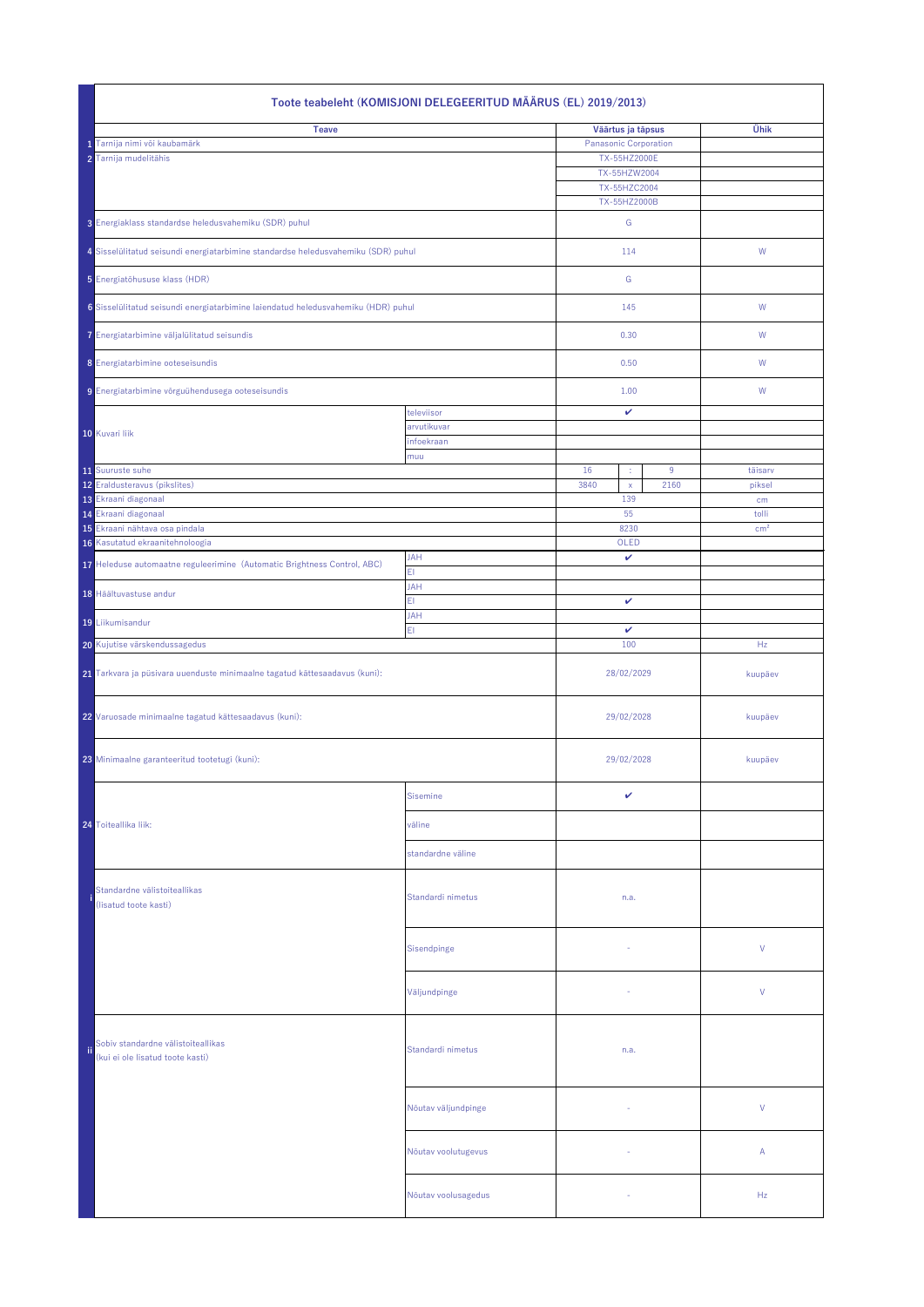|             | Ražojuma informācijas lapa (KOMISIJAS DELEĢĒTĀ REGULA (ES) 2019/2013)                        |                                |                              |                           |  |  |  |
|-------------|----------------------------------------------------------------------------------------------|--------------------------------|------------------------------|---------------------------|--|--|--|
| Informācija |                                                                                              |                                | Vērtība un precizitāte       | <b>Mērvienība</b>         |  |  |  |
|             | 1 Piegādātāja nosaukums vai preču zīme                                                       |                                | <b>Panasonic Corporation</b> |                           |  |  |  |
|             | 2 Piegādātāja modeļa identifikators                                                          |                                | TX-55HZ2000E                 |                           |  |  |  |
|             |                                                                                              |                                | TX-55HZW2004<br>TX-55HZC2004 |                           |  |  |  |
|             |                                                                                              |                                | TX-55HZ2000B                 |                           |  |  |  |
|             | 3 Energoefektivitātes klase SDR (standarta dinamiskais diapazons)                            |                                | G                            |                           |  |  |  |
|             | 4 Aktīvā režīmā pieprasītā jauda SDR (standarta dinamiskais diapazons)                       |                                | 114                          | W                         |  |  |  |
|             | 5 Energoefektivitātes klase (HDR)                                                            |                                | G                            |                           |  |  |  |
|             | 6 Aktīvā režīmā pieprasītā jauda HDR (plašs dinamiskais diapazons) režīmam                   |                                | 145                          | W                         |  |  |  |
|             | 7 Pieprasītā jauda izslēgtā režīmā (W)                                                       |                                | 0.30                         | W                         |  |  |  |
|             | 8 Pieprasītā jauda gaidstāves režīmā (W)                                                     |                                | 0.50                         | W                         |  |  |  |
|             | 9 Pieprasītā jauda tīklierosas gaidstāves režīmā (W)                                         |                                | 1.00                         | W                         |  |  |  |
|             |                                                                                              | televizors                     | $\checkmark$                 |                           |  |  |  |
|             | 10 Elektroniskā displeja kategorija                                                          | monitors                       |                              |                           |  |  |  |
|             |                                                                                              | informatīvais displejs<br>cits |                              |                           |  |  |  |
|             | 11 Platuma/augstuma samērs                                                                   |                                | 16<br>9<br>÷                 | <u>Nepels</u><br>عنائفهاه |  |  |  |
|             | 12 Ekrāna izšķirtspēja (pikseļos)                                                            |                                | 3840<br>2160<br>$\mathsf{X}$ | pikseļi                   |  |  |  |
|             | 13 Ekrāna izmērs pa diagonāli                                                                |                                | 139<br>55                    | cm                        |  |  |  |
|             | 14 Ekrāna izmērs pa diagonāli<br>15 Ekrāna redzamais laukums                                 |                                | 8230                         | collas<br>cm <sup>2</sup> |  |  |  |
|             | 16 Izmantotā paneļu tehnoloģija                                                              |                                | OLED                         |                           |  |  |  |
|             | 17 Ir pieejama spilgtuma automātiska regulēšana (ABC)                                        | JĀ                             | $\checkmark$                 |                           |  |  |  |
|             |                                                                                              | ΝĒ                             |                              |                           |  |  |  |
|             | 18 r pieejams balss atpazīšanas sensors                                                      | JĀ<br>NĒ                       | $\mathbf v$                  |                           |  |  |  |
|             | 19 Ir pieejams klātbūtnes telpā sensors                                                      | ۱Ā<br>NĒ                       | $\mathbf v$                  |                           |  |  |  |
|             | 20 Attēla atsvaidzes intensitāte                                                             |                                | 100                          | Hz                        |  |  |  |
|             | 21 Programmatūras un aparātprogrammatūras atjauninājumu minimālā garantētā pieejamība (līdz) |                                | 28/02/2029                   | datums                    |  |  |  |
|             |                                                                                              |                                |                              |                           |  |  |  |
|             | 22 Rezerves daļu minimālā garantētā pieejamība (līdz):                                       |                                | 29/02/2028                   | datums                    |  |  |  |
|             | 23 Ražojumu atbalsta minimālā garantētā pieejamība (līdz):                                   |                                | 29/02/2028                   | datums                    |  |  |  |
|             |                                                                                              | lekšējais                      | $\checkmark$                 |                           |  |  |  |
|             |                                                                                              |                                |                              |                           |  |  |  |
|             | 24 Barošanas avota tips                                                                      | ārējais                        |                              |                           |  |  |  |
|             |                                                                                              | standartizēts ārējais          |                              |                           |  |  |  |
|             | Standartizēts ārējais barošanas avots<br>(iekļauts ražojuma komplektācijā)                   | Standarta nosaukums            | n.a.                         |                           |  |  |  |
|             |                                                                                              | leejas spriegums               | $\sim$                       | $\vee$                    |  |  |  |
|             |                                                                                              | Izejas spriegums               |                              | $\vee$                    |  |  |  |
| <b>ii</b>   | Standartizēts ārējais barošanas avots<br>(ja nav iekļauts ražojuma komplektācijā)            | Standarta nosaukums            | n.a.                         |                           |  |  |  |
|             |                                                                                              | Vajadzīgais izejas spriegums   |                              | $\vee$                    |  |  |  |
|             |                                                                                              | Vajadzīgais strāvas stiprums   |                              | $\mathsf{A}$              |  |  |  |
|             |                                                                                              | Vajadzīgā strāvas frekvence    |                              | Hz                        |  |  |  |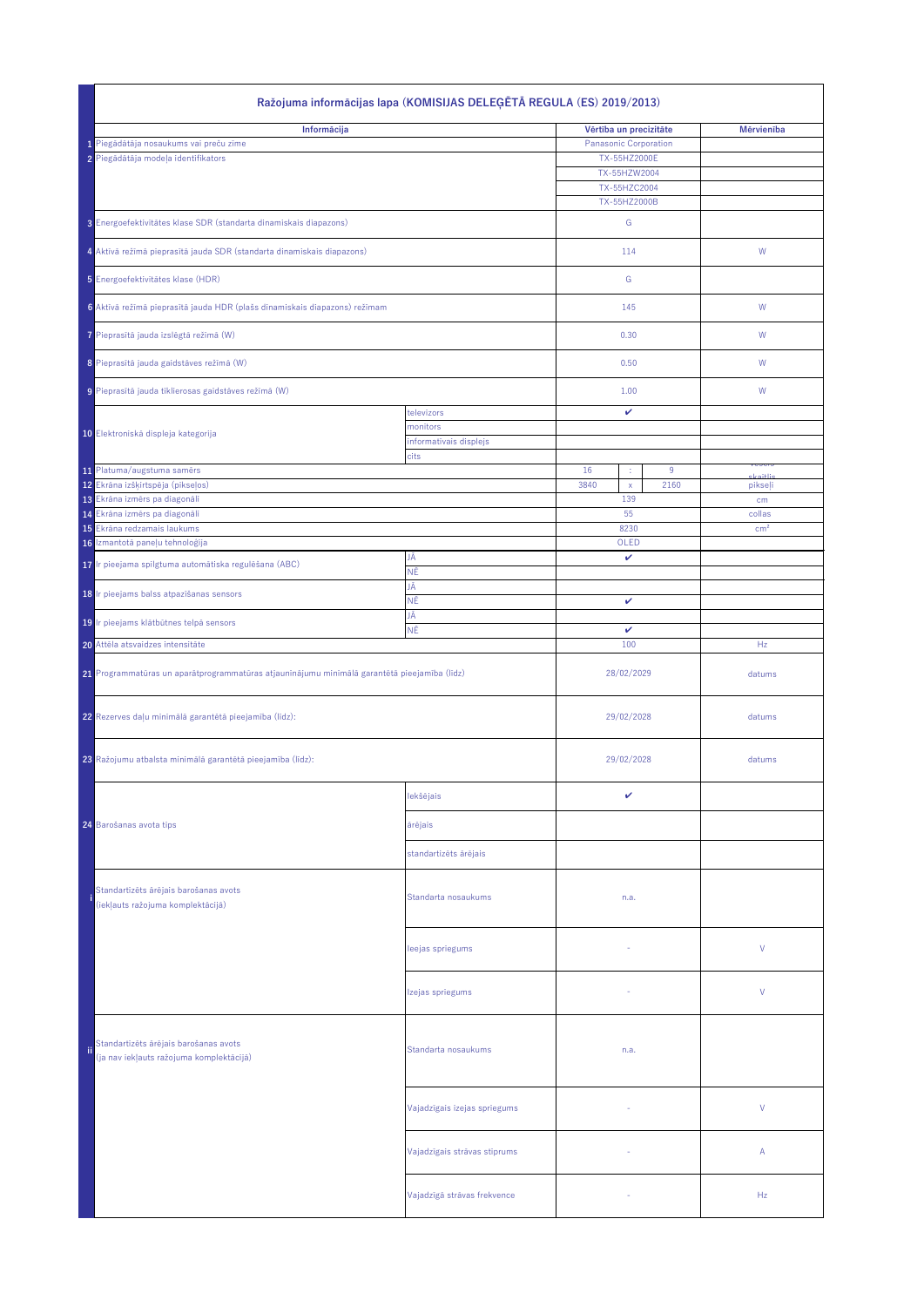|                                                                                                                                              | Gaminio informacijos lapas (KOMISIJOS DELEGUOTASIS REGLAMENTAS (ES) 2019/2013)                                            |                                        |                              |                             |  |  |  |
|----------------------------------------------------------------------------------------------------------------------------------------------|---------------------------------------------------------------------------------------------------------------------------|----------------------------------------|------------------------------|-----------------------------|--|--|--|
| Informacija                                                                                                                                  |                                                                                                                           |                                        | Vertė ir tikslumas           | <b>Vienetas</b>             |  |  |  |
|                                                                                                                                              | 1 Tiekėjo pavadinimas arba prekės ženklas                                                                                 |                                        | <b>Panasonic Corporation</b> |                             |  |  |  |
|                                                                                                                                              | 2 Tiekėjo modelio žymuo                                                                                                   |                                        | TX-55HZ2000E                 |                             |  |  |  |
|                                                                                                                                              |                                                                                                                           |                                        | TX-55HZW2004<br>TX-55HZC2004 |                             |  |  |  |
|                                                                                                                                              |                                                                                                                           |                                        | TX-55HZ2000B                 |                             |  |  |  |
|                                                                                                                                              |                                                                                                                           |                                        |                              |                             |  |  |  |
|                                                                                                                                              | 3 Energijos vartojimo efektyvumo klasė veikiant standartinės dinaminės srities (SDR) veiksena                             |                                        | G                            |                             |  |  |  |
| 4 Jjungties veiksenos galios poreikis veikiant standartinės dinaminės srities (SDR) veiksena<br>5 Energijos vartojimo efektyvumo klasė (HDR) |                                                                                                                           |                                        | 114                          | W                           |  |  |  |
| 6 ljungties veiksenos galios poreikis veikiant didelės dinaminės srities (HDR) veiksena                                                      |                                                                                                                           |                                        | G                            |                             |  |  |  |
|                                                                                                                                              |                                                                                                                           |                                        | 145                          | W                           |  |  |  |
|                                                                                                                                              | 7 lšjungties veiksenos galios poreikis                                                                                    |                                        | 0.30                         | W                           |  |  |  |
|                                                                                                                                              | 8 Budėjimo veiksenos galios poreikis                                                                                      |                                        | 0.50                         | W                           |  |  |  |
|                                                                                                                                              | 9 Tinklinės budėjimo veiksenos galios poreikis                                                                            |                                        | 1.00                         | W                           |  |  |  |
|                                                                                                                                              |                                                                                                                           | televizorius                           | $\checkmark$                 |                             |  |  |  |
|                                                                                                                                              | 10 Elektroninio vaizduoklio kategorija                                                                                    | monitorius<br>informacinis vaizduoklis |                              |                             |  |  |  |
|                                                                                                                                              |                                                                                                                           | kita                                   |                              |                             |  |  |  |
|                                                                                                                                              | 11 Dydžio santykis                                                                                                        |                                        | 16<br>9<br>÷                 | <u>sveinasi:</u><br>سنۆزمەك |  |  |  |
|                                                                                                                                              | 12 Ekrano skyra (pikseliais)                                                                                              |                                        | 3840<br>2160<br>$\mathsf{X}$ | pikseliai                   |  |  |  |
|                                                                                                                                              | 13 Ekrano įstrižainė                                                                                                      |                                        | 139                          | cm                          |  |  |  |
|                                                                                                                                              | 14 Ekrano įstrižainė<br>15 Matomas ekrano plotas                                                                          |                                        | 55<br>8230                   | coliai<br>cm <sup>2</sup>   |  |  |  |
|                                                                                                                                              | 16 Naudojama ekrano technologija                                                                                          |                                        | OLED                         |                             |  |  |  |
|                                                                                                                                              | 17 Yra automatinio skaisčio reguliavimo (ABC) funkcija                                                                    | <b>TAIP</b>                            | $\mathbf{v}$                 |                             |  |  |  |
|                                                                                                                                              |                                                                                                                           | <b>NE</b><br><b>TAIP</b>               |                              |                             |  |  |  |
|                                                                                                                                              | 18 Yra balso atpažinimo jutiklis                                                                                          | <b>NE</b>                              | $\checkmark$                 |                             |  |  |  |
|                                                                                                                                              | 19 Yra buvimo patalpoje jutiklis                                                                                          | <b>TAIP</b>                            |                              |                             |  |  |  |
|                                                                                                                                              | 20 Vaizdo atnaujinimo dažnis                                                                                              | <b>NE</b>                              | $\checkmark$<br>100          | Hz                          |  |  |  |
|                                                                                                                                              |                                                                                                                           |                                        |                              |                             |  |  |  |
| 21                                                                                                                                           | Minimalus garantuotas programinės įrangos ir programinės aparatinės įrangos<br>atnaujinimų prieinamumo laikotarpis (iki): |                                        | 28/02/2029                   | Data                        |  |  |  |
| 22                                                                                                                                           | Minimalus garantuotas galimybės gauti<br>atsarginių dalių laikotarpis (iki):                                              |                                        | 29/02/2028                   | Data                        |  |  |  |
| 23                                                                                                                                           | Minimalus garantuotas su gaminiu susijusios<br>pagalbos teikimo laikotarpis (iki):                                        |                                        | 29/02/2028                   | Data                        |  |  |  |
|                                                                                                                                              |                                                                                                                           | <b>Vidinis</b>                         | V                            |                             |  |  |  |
|                                                                                                                                              | 24 Maitinimo šaltinio tipas                                                                                               | išorinis                               |                              |                             |  |  |  |
|                                                                                                                                              |                                                                                                                           | standartizuotas išorinis               |                              |                             |  |  |  |
|                                                                                                                                              | Išorinis standartizuotas maitinimo šaltinis<br>(įdėtas į gaminio dėžę)                                                    | Standartinis pavadinimas               | n.a.                         |                             |  |  |  |
|                                                                                                                                              |                                                                                                                           | Įėjimo įtampa                          |                              | $\vee$                      |  |  |  |
|                                                                                                                                              |                                                                                                                           | Išėjimo įtampa                         |                              | $\vee$                      |  |  |  |
| ii.                                                                                                                                          | Išorinis standartizuotas tinkamas maitinimo šaltinis<br>(jei neįdėtas į gaminio dėžę)                                     | Standartinis pavadinimas               | n.a.                         |                             |  |  |  |
|                                                                                                                                              |                                                                                                                           | Reikiama išėjimo įtampa                | $\sim$                       | V                           |  |  |  |
|                                                                                                                                              |                                                                                                                           | Reikiama tiekiama srovė                | $\sim$                       | $\mathsf{A}$                |  |  |  |
|                                                                                                                                              |                                                                                                                           | Reikiamas srovės dažnis                |                              | Hz                          |  |  |  |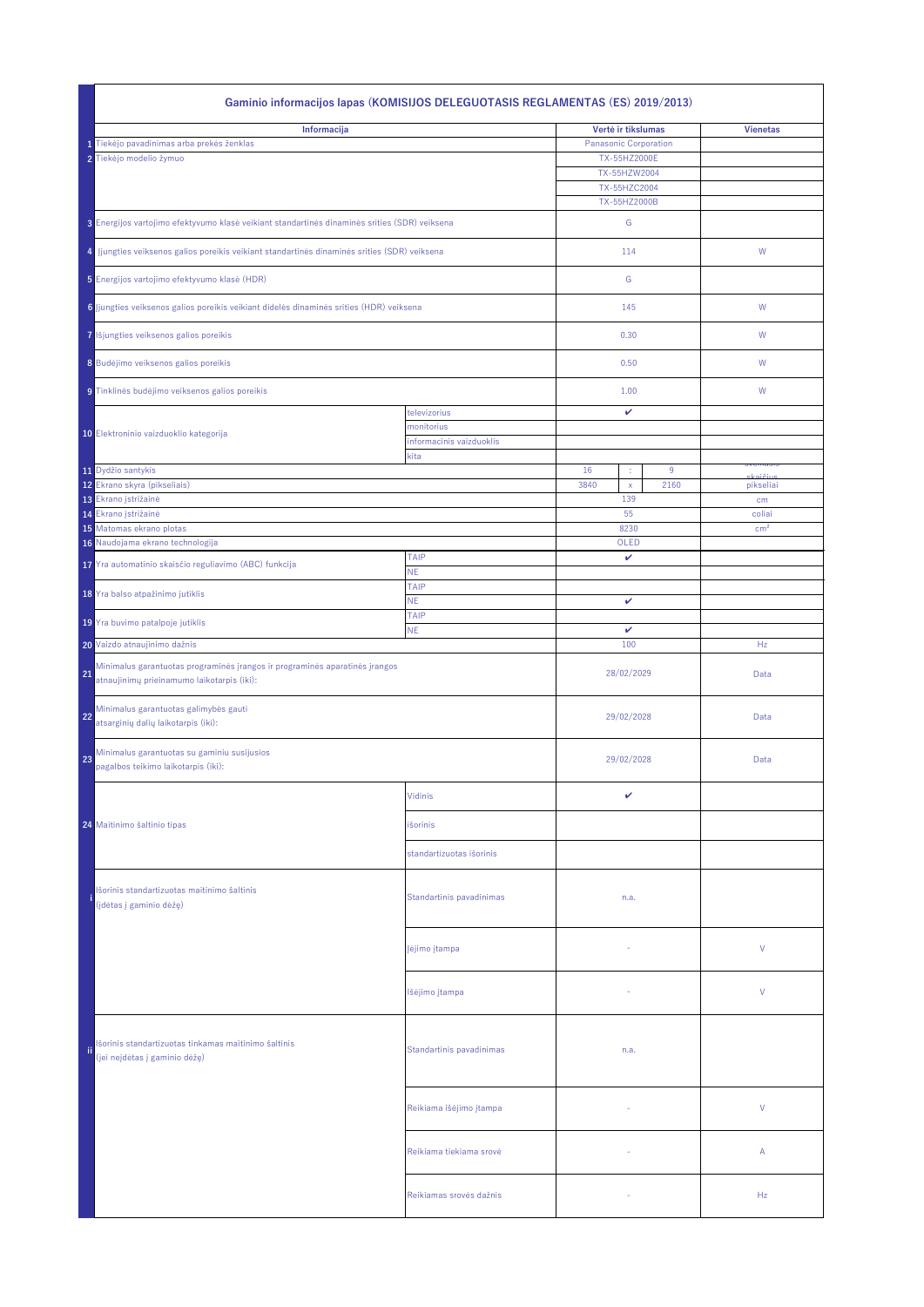| Informační list výrobku (NAŘÍZENÍ KOMISE V PŘENESENÉ PRAVOMOCI (EU) 2019/2013) |                                                                                    |                               |                              |                              |                    |                      |
|--------------------------------------------------------------------------------|------------------------------------------------------------------------------------|-------------------------------|------------------------------|------------------------------|--------------------|----------------------|
|                                                                                | <b>Informace</b>                                                                   |                               |                              |                              | Hodnota a přesnost | Jednotka             |
|                                                                                | Název nebo ochranná známka dodavatele                                              |                               | <b>Panasonic Corporation</b> |                              |                    |                      |
|                                                                                | 2 Identifikační značka modelu dodavatele                                           |                               |                              | TX-55HZ2000E                 |                    |                      |
|                                                                                |                                                                                    |                               |                              | TX-55HZW2004                 |                    |                      |
|                                                                                |                                                                                    |                               |                              | TX-55HZC2004<br>TX-55HZ2000B |                    |                      |
|                                                                                | 3 Třída energetické účinnosti u standardního dynamického rozsahu (SDR)             |                               |                              | G                            |                    |                      |
|                                                                                | 4 Příkon v zapnutém stavu u standardního dynamického rozsahu (SDR)                 |                               |                              | 114                          |                    | W                    |
|                                                                                | 5 Třída energetické účinnosti (HDR)                                                |                               |                              | G                            |                    |                      |
|                                                                                | 6 Příkon v zapnutém stavu v režimu vysoce dynamického rozsahu (HDR)                |                               |                              | 145                          |                    | W                    |
|                                                                                | 7 Vypnutý stav, příkon                                                             |                               |                              | 0.30                         |                    | W                    |
|                                                                                | 8 Příkon v pohotovostním režimu                                                    |                               |                              | 0.50                         |                    | W                    |
|                                                                                |                                                                                    |                               |                              |                              |                    |                      |
|                                                                                | 9 Příkon v síťovém pohotovostním režimu                                            |                               |                              | 1.00                         |                    | W                    |
|                                                                                |                                                                                    | televizor                     |                              | $\checkmark$                 |                    |                      |
|                                                                                | 10 Kategorie elektronického displeje                                               | monitor<br>informační displej |                              |                              |                    |                      |
|                                                                                |                                                                                    | jiné                          |                              |                              |                    |                      |
|                                                                                | 11 Poměr stran<br>12 Rozlišení obrazovky (v pixelech)                              |                               | 16<br>3840                   | ÷                            | 9<br>2160          | celé číslo<br>pixely |
|                                                                                | 13 Úhlopříčka obrazovky                                                            |                               |                              | $\mathsf{X}$<br>139          |                    | cm                   |
|                                                                                | 14 Úhlopříčka obrazovky                                                            |                               |                              | 55                           |                    | palce                |
|                                                                                | 15 Viditelná plocha obrazovky                                                      |                               |                              | 8230                         |                    | cm <sup>2</sup>      |
|                                                                                | 16 Použitá technologie panelů                                                      |                               |                              | OLED                         |                    |                      |
|                                                                                | 17 Dostupné automatické ovládání jasu (ABC)                                        | ANO<br><b>NE</b>              | $\checkmark$                 |                              |                    |                      |
|                                                                                | 18 Dostupný snímač pro rozpoznávání hlasu                                          | <b>ANO</b><br><b>NE</b>       | $\checkmark$                 |                              |                    |                      |
|                                                                                | 19 Dostupný detektor přítomnosti v místnosti                                       | ANO                           |                              |                              |                    |                      |
|                                                                                | 20 Obnovovací frekvence obrazu                                                     | <b>NE</b>                     | $\mathbf v$<br>100           |                              |                    | Hz                   |
|                                                                                | 21 Minimální zaručená dostupnost aktualizací softwaru a firmwaru (do):             |                               | 28/02/2029                   |                              |                    | datum                |
|                                                                                | 22 Minimální zaručená dostupnost náhradních dílů (do):                             |                               | 29/02/2028                   |                              |                    | datum                |
|                                                                                | 23 Minimální garantovaná podpora výrobku (do):                                     |                               |                              | 29/02/2028                   |                    | datum                |
|                                                                                |                                                                                    | Vnitřní                       |                              | $\checkmark$                 |                    |                      |
|                                                                                | 24 Typ napájení:                                                                   | Vnější                        |                              |                              |                    |                      |
|                                                                                |                                                                                    | Normalizované vnější          |                              |                              |                    |                      |
|                                                                                | Normalizovaný vnější napájecí zdroj<br>(jako součást balení výrobku)               | Standardní název              |                              | n.a.                         |                    |                      |
|                                                                                |                                                                                    | Vstupní napětí                |                              |                              |                    | $\vee$               |
|                                                                                |                                                                                    | Výstupní napětí               |                              |                              | V                  |                      |
|                                                                                | Vhodný normalizovaný vnější napájecí zdroj<br>(pokud není součástí balení výrobku) | Standardní název              | n.a.                         |                              |                    |                      |
|                                                                                |                                                                                    | Požadované výstupní napětí    |                              |                              |                    | V                    |
|                                                                                |                                                                                    | Požadovaný dodávaný proud     |                              |                              |                    | $\mathsf{A}$         |
|                                                                                |                                                                                    | Požadovaný kmitočet proudu    |                              |                              |                    | Hz                   |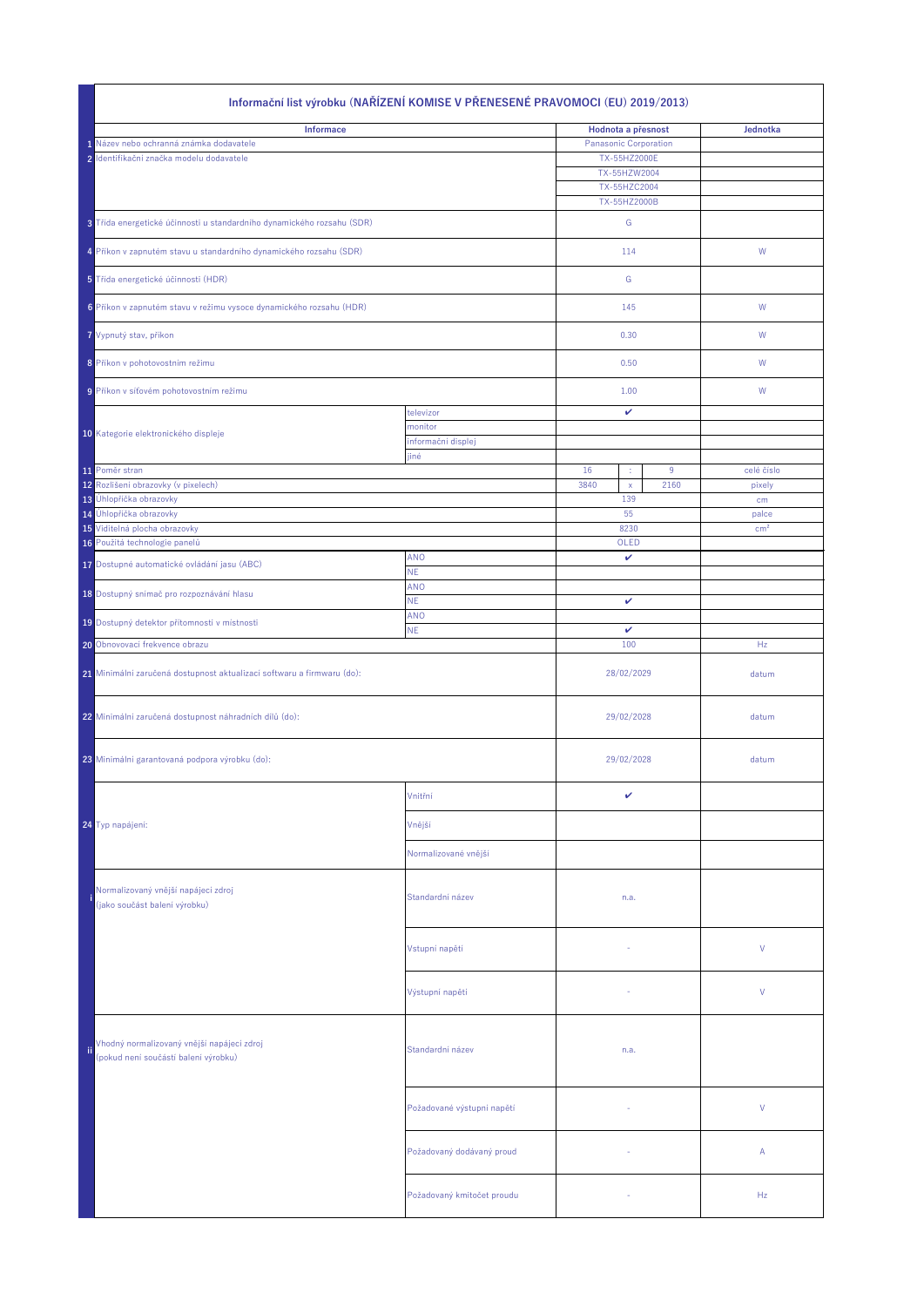|                                                                                               | Termékismertető adatlap (A BIZOTTSÁG (EU) 2019/2013 FELHATALMAZÁSON ALAPULÓ RENDELETE) |                                                |                                                                                                                    |           |                            |  |  |
|-----------------------------------------------------------------------------------------------|----------------------------------------------------------------------------------------|------------------------------------------------|--------------------------------------------------------------------------------------------------------------------|-----------|----------------------------|--|--|
| Információk<br>1 A szállító neve vagy védjegye<br>2 A szállító által megadott modellazonosító |                                                                                        |                                                | Érték és pontosság<br><b>Panasonic Corporation</b><br>TX-55HZ2000E<br>TX-55HZW2004<br>TX-55HZC2004<br>TX-55HZ2000B |           | Mértékegység               |  |  |
|                                                                                               | 3 Energiahatékonysági osztály szabványos dinamikatartomány (SDR) esetén                |                                                | G                                                                                                                  |           |                            |  |  |
|                                                                                               | 4 Bekapcsolt üzemmód energiaigénye szabványos dinamikatartomány (SDR) esetén           |                                                | 114                                                                                                                |           | W                          |  |  |
|                                                                                               | 5 Energiahatékonysági osztály (HDR)                                                    |                                                | G                                                                                                                  |           |                            |  |  |
|                                                                                               | 6 Bekapcsolt üzemmód energiaigénye nagy dinamikatartomány (HDR) esetén                 |                                                | 145                                                                                                                |           | W                          |  |  |
|                                                                                               | 7 Kikapcsolt üzemmód, energiaigény                                                     |                                                | 0.30                                                                                                               |           | W                          |  |  |
|                                                                                               | 8 Készenléti üzemmód, energiaigény                                                     |                                                | 0.50                                                                                                               |           | W                          |  |  |
|                                                                                               | 9 Hálózatvezérelt készenléti üzemmód, energiaigény                                     |                                                | 1.00                                                                                                               |           | W                          |  |  |
|                                                                                               | 10 Elektronikus kijelző kategóriája                                                    | televízió<br>monitor<br>reklámkijelző<br>egyéb | $\checkmark$                                                                                                       |           |                            |  |  |
|                                                                                               | 11 Oldalarány<br>12 Képernyőfelbontás (képpontok)                                      |                                                | 16<br>÷,<br>3840<br>$\mathsf{X}$                                                                                   | 9<br>2160 | cgcoz<br>képpont           |  |  |
|                                                                                               | 13 Képátló                                                                             |                                                | 139                                                                                                                |           | cm                         |  |  |
|                                                                                               | 14 Képátló<br>15 Látható képernyőterület                                               |                                                | 55<br>8230                                                                                                         |           | hüvelyk<br>cm <sup>2</sup> |  |  |
|                                                                                               | 16 Alkalmazott paneltechnológia                                                        |                                                | OLED                                                                                                               |           |                            |  |  |
|                                                                                               | 17 Automatikus fényerő-szabályozó (ABC) rendelkezésre áll                              | <b>IGEN</b><br><b>NEM</b>                      | $\checkmark$                                                                                                       |           |                            |  |  |
|                                                                                               | 18 Hangfelismerő érzékelő rendelkezésre áll                                            | <b>IGEN</b><br><b>NEM</b>                      | $\checkmark$                                                                                                       |           |                            |  |  |
|                                                                                               | 19 Jelenlétérzékelő rendelkezésre áll                                                  | <b>IGEN</b>                                    | $\checkmark$                                                                                                       |           |                            |  |  |
|                                                                                               | <b>20</b> Képfrissítési frekvencia                                                     | <b>NEM</b>                                     | 100                                                                                                                |           | Hz                         |  |  |
| 21 A szoftver- és firmware-frissítések garantált rendelkezésre állása legalább eddig (dátum): |                                                                                        |                                                | 28/02/2029                                                                                                         |           | dátum                      |  |  |
|                                                                                               | 22 A tartalék alkatrészek garantált rendelkezésre állása legalább eddig (dátum):       |                                                | 29/02/2028                                                                                                         |           | dátum                      |  |  |
|                                                                                               | 23 Garantált terméktámogatás legalább eddig (dátum):                                   |                                                | 29/02/2028                                                                                                         |           | dátum                      |  |  |
|                                                                                               |                                                                                        | Belső                                          | $\boldsymbol{\mathcal{U}}$                                                                                         |           |                            |  |  |
|                                                                                               | 24 A tápegység típusa:                                                                 | külső                                          |                                                                                                                    |           |                            |  |  |
|                                                                                               |                                                                                        | szabványos külső                               |                                                                                                                    |           |                            |  |  |
|                                                                                               | Szabványos külső áramforrás<br>(a termékdobozban)                                      | Szabvány neve                                  | n.a.                                                                                                               |           |                            |  |  |
|                                                                                               |                                                                                        | Bemeneti feszültség                            |                                                                                                                    |           | $\vee$                     |  |  |
|                                                                                               |                                                                                        | Kimeneti feszültség                            |                                                                                                                    |           | $\vee$                     |  |  |
| ïi                                                                                            | Külső, szabványos megfelelő áramforrás<br>(ha a termékdoboznak nem része)              | Szabvány neve                                  | n.a.                                                                                                               |           |                            |  |  |
|                                                                                               |                                                                                        | Előírt kimeneti feszültség                     |                                                                                                                    |           | V                          |  |  |
|                                                                                               |                                                                                        | Előírt szállított áram                         |                                                                                                                    |           | $\mathsf{A}$               |  |  |
|                                                                                               |                                                                                        | Előírt áramfrekvencia                          |                                                                                                                    |           | Hz                         |  |  |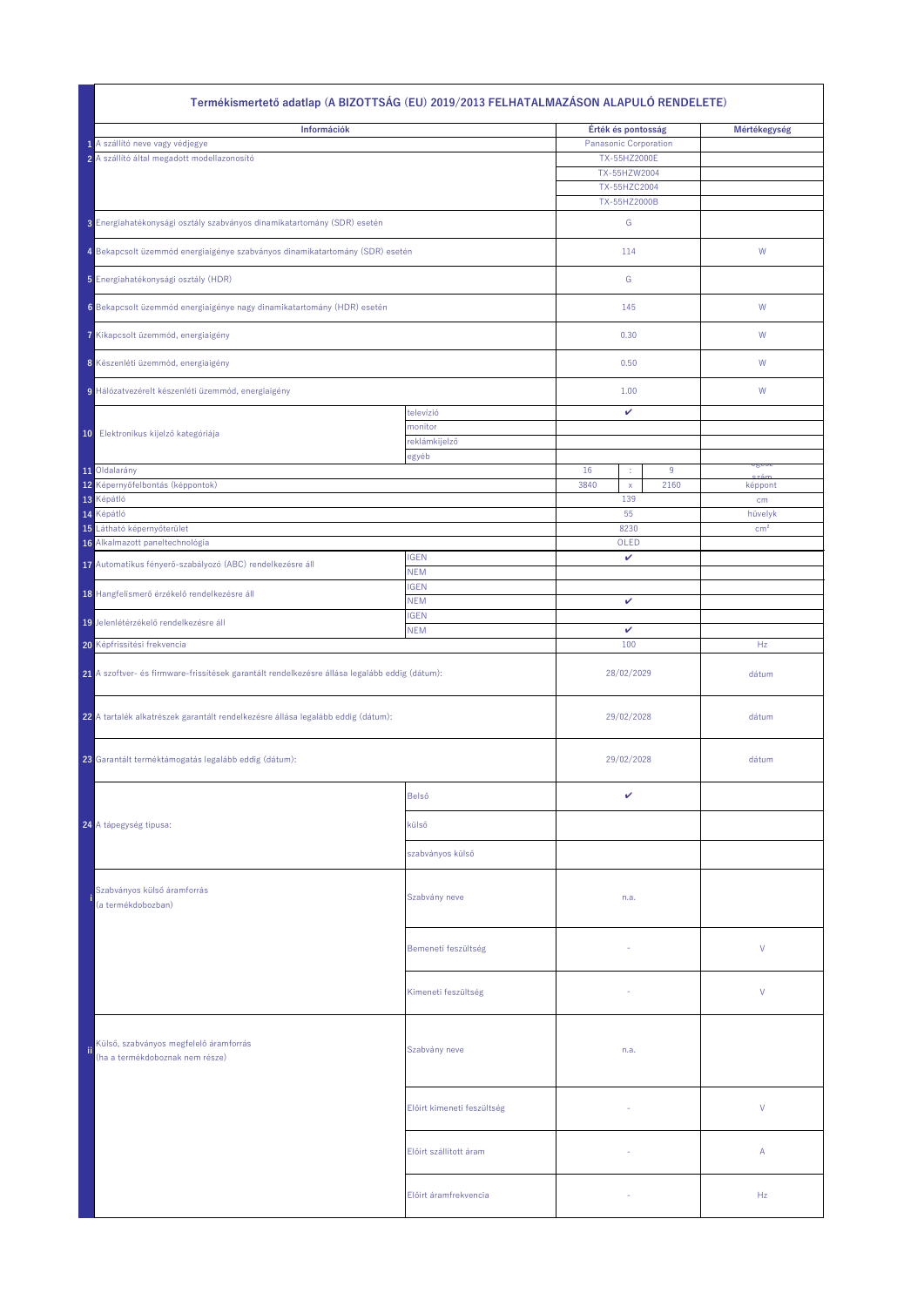| Informačný list výrobku (DELEGOVANÉ NARIADENIE KOMISIE (EÚ) 2019/2013)  |                                                                                      |                               |                              |                                     |       |                 |  |
|-------------------------------------------------------------------------|--------------------------------------------------------------------------------------|-------------------------------|------------------------------|-------------------------------------|-------|-----------------|--|
|                                                                         | Informácie                                                                           |                               | Hodnota a presnosť           |                                     |       | Jednotka        |  |
|                                                                         | 1 Názov dodávateľa alebo jeho ochranná známka                                        |                               | <b>Panasonic Corporation</b> |                                     |       |                 |  |
|                                                                         | 2 Identifikačný kód modelu dodávateľa                                                |                               |                              | TX-55HZ2000E                        |       |                 |  |
|                                                                         |                                                                                      |                               |                              | TX-55HZW2004                        |       |                 |  |
|                                                                         |                                                                                      |                               |                              | <b>TX-55HZC2004</b><br>TX-55HZ2000B |       |                 |  |
|                                                                         | 3 Trieda energetickej účinnosti pre štandardný dynamický rozsah (SDR)                |                               |                              | G                                   |       |                 |  |
|                                                                         | 4 Príkon v režime zapnutia pre štandardný dynamický rozsah (SDR)                     |                               |                              | 114                                 |       | W               |  |
|                                                                         | 5 Trieda energetickej účinnosti (HDR)                                                |                               |                              | G                                   |       |                 |  |
|                                                                         | 6 Príkon v režime zapnutia pre vysoký dynamický rozsah (HDR)                         |                               |                              | 145                                 |       | W               |  |
|                                                                         | 7 Príkon v režime vypnutia                                                           |                               |                              | 0.30                                |       | W               |  |
|                                                                         | 8 Príkon v režime pohotovosti                                                        |                               |                              | 0.50                                |       | W               |  |
|                                                                         | 9 Príkon v režime pohotovosti pri zapojení v sieti                                   |                               |                              | 1.00                                |       | W               |  |
|                                                                         |                                                                                      |                               |                              |                                     |       |                 |  |
|                                                                         |                                                                                      | televízor                     |                              | V                                   |       |                 |  |
|                                                                         | 10 Kategória elektronického displeja                                                 | monitor<br>informačný displej |                              |                                     |       |                 |  |
|                                                                         |                                                                                      | iné                           |                              |                                     |       |                 |  |
|                                                                         | 11 Pomer strán                                                                       |                               | 16                           | ÷                                   | 9     | celé číslo      |  |
|                                                                         | 12 Rozlíšenie zobrazovacej jednotky (pixely)                                         |                               | 3840                         | $\mathsf{X}$                        | 2160  | pixely          |  |
|                                                                         | 13 Uhlopriečka zobrazovacej jednotky<br>14 Uhlopriečka zobrazovacej jednotky         |                               |                              | 139<br>55                           |       | cm<br>palce     |  |
|                                                                         | 15 Viditeľná plocha zobrazovacej jednotky                                            |                               |                              | 8230                                |       | cm <sup>2</sup> |  |
|                                                                         | 16 Použitá technológia panelu                                                        |                               |                              | OLED                                |       |                 |  |
|                                                                         | 17 K dispozícii je automatická regulácia jasu (ABC)                                  | ÁNO                           |                              | $\checkmark$                        |       |                 |  |
|                                                                         |                                                                                      | <b>NIE</b><br>ÁNO             |                              |                                     |       |                 |  |
|                                                                         | 18 K dispozícii je snímač rozpoznávania reči                                         | <b>NIE</b>                    | $\mathbf v$                  |                                     |       |                 |  |
|                                                                         | 19 K dispozícii je snímač prítomnosti v miestnosti                                   | ÁNO<br><b>NIE</b>             | $\checkmark$                 |                                     |       |                 |  |
|                                                                         | 20 Obnovovací kmitočet obrazovky                                                     |                               | 100                          |                                     | Hz    |                 |  |
| 21 Minimálna zaručená dostupnosť aktualizácií softvéru a firmvéru (do): |                                                                                      |                               | 28/02/2029                   |                                     |       | Dátum           |  |
|                                                                         | 22 Minimálna zaručená dostupnosť náhradných dielov (do):                             |                               | 29/02/2028                   |                                     | Dátum |                 |  |
|                                                                         | 23 Minimálna zaručená podpora výrobkov (do):                                         |                               |                              | 29/02/2028                          |       | Dátum           |  |
|                                                                         |                                                                                      | interný                       |                              | V                                   |       |                 |  |
|                                                                         | 24 Typ zdroja napájania:                                                             | externý                       |                              |                                     |       |                 |  |
|                                                                         |                                                                                      | normalizovaný externý         |                              |                                     |       |                 |  |
|                                                                         | Externý normalizovaný zdroj napájania<br>(ktorý je súčasťou balenia výrobku)         | Štandardný názov              |                              | n.a.                                |       |                 |  |
|                                                                         |                                                                                      | Vstupné napätie               |                              |                                     |       | $\vee$          |  |
|                                                                         |                                                                                      | Výstupné napätie              |                              |                                     |       | $\vee$          |  |
| ï                                                                       | Externý normalizovaný vhodný zdroj napájania<br>(ak nie je súčasťou balenia výrobku) | Štandardný názov              | n.a.                         |                                     |       |                 |  |
|                                                                         |                                                                                      | Požadované výstupné napätie   |                              |                                     |       | $\vee$          |  |
|                                                                         |                                                                                      | Požadovaný prúd               |                              | $\overline{\phantom{a}}$            |       | $\mathsf{A}$    |  |
|                                                                         |                                                                                      | Požadovaná frekvencia prúdu   |                              |                                     |       | Hz              |  |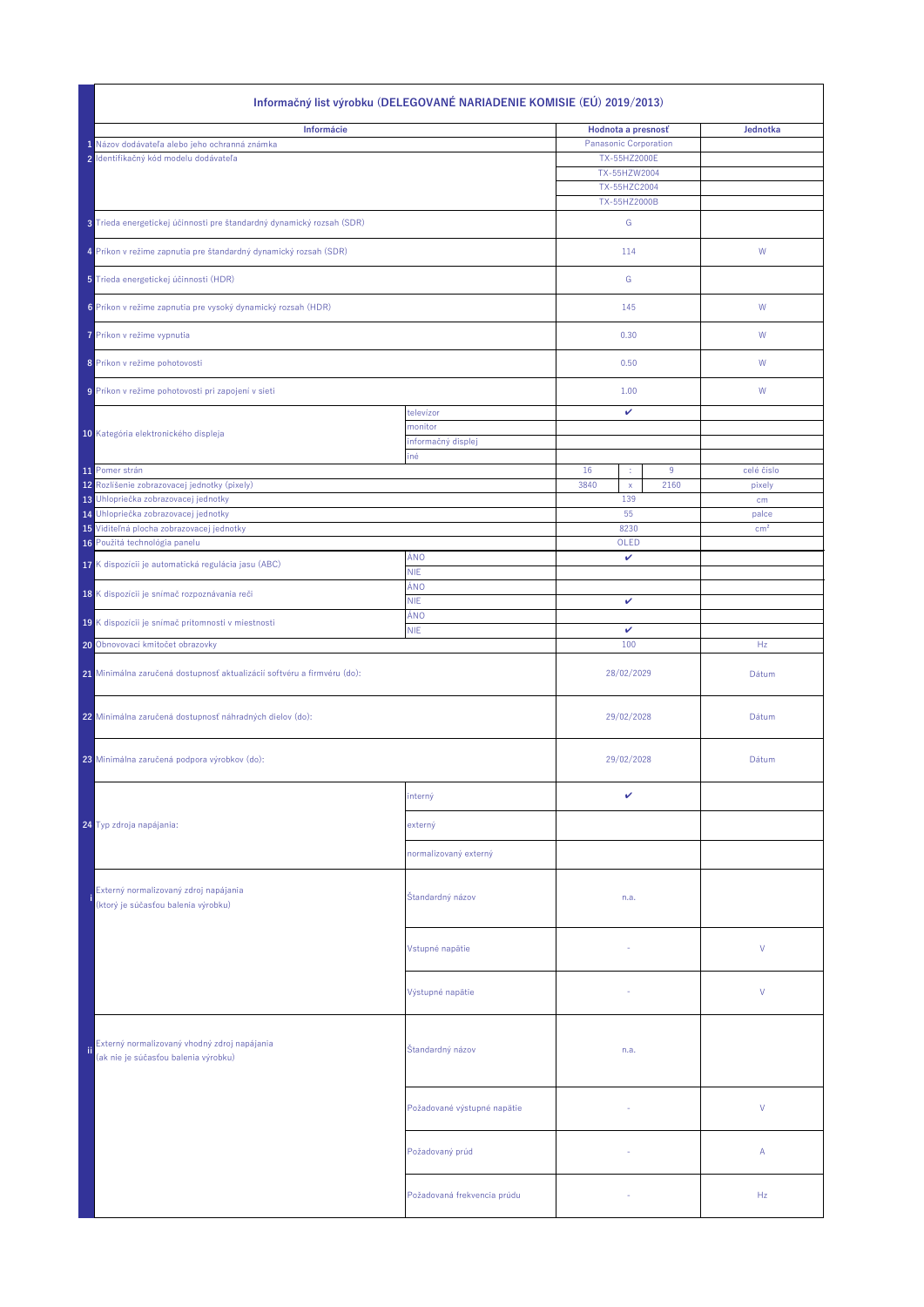|                                                                                                            | Informacijski list izdelka (DELEGIRANA UREDBA KOMISIJE (EU) 2019/2013)                   |                                        |                                                                                                        |      |                                 |  |
|------------------------------------------------------------------------------------------------------------|------------------------------------------------------------------------------------------|----------------------------------------|--------------------------------------------------------------------------------------------------------|------|---------------------------------|--|
| Informacije<br>1 Dobaviteljevo ime ali blagovna znamka;<br>2 Dobaviteljeva identifikacijska oznaka modela; |                                                                                          |                                        | Vrednost in natančnost<br><b>Panasonic Corporation</b><br>TX-55HZ2000E<br>TX-55HZW2004<br>TX-55HZC2004 |      | <b>Enota</b>                    |  |
|                                                                                                            | 3 Razred energijske učinkovitosti za standardno dinamično območje (SDR)                  |                                        | TX-55HZ2000B<br>G                                                                                      |      |                                 |  |
|                                                                                                            | 4 Zahtevana moč v stanju delovanja za standardno dinamično območje (SDR)                 |                                        | 114                                                                                                    |      | W                               |  |
|                                                                                                            | 5 Razred energijske učinkovitosti (HDR)                                                  |                                        | G                                                                                                      |      |                                 |  |
|                                                                                                            | 6 Zahtevana moč v stanju delovanja v načinu visokega dinamičnega območja (HDR)           |                                        | 145                                                                                                    |      | W                               |  |
|                                                                                                            | 7 Zahtevana moč v stanju izključenosti                                                   |                                        | 0.30                                                                                                   |      | W                               |  |
|                                                                                                            | 8 Zahtevana moč v stanju pripravljenosti                                                 |                                        | 0.50                                                                                                   |      | W                               |  |
|                                                                                                            | 9 Zahtevana moč v omrežnem stanju pripravljenosti                                        |                                        | 1.00                                                                                                   |      | W                               |  |
|                                                                                                            |                                                                                          | televizor                              | $\checkmark$                                                                                           |      |                                 |  |
|                                                                                                            | 10 Kategorija elektronskega prikazovalnika                                               | monitor<br>informacijski prikazovalnik |                                                                                                        |      |                                 |  |
|                                                                                                            | 11 Razmerje velikosti                                                                    | drugo                                  | 16<br>÷,                                                                                               | 9    | <u>ceir</u>                     |  |
|                                                                                                            | 12 Ločljivost zaslona (v pikslih)                                                        |                                        | 3840<br>$\mathsf{X}$                                                                                   | 2160 | $\lambda$ + $\sim$ il<br>piksli |  |
|                                                                                                            | 13 Diagonala zaslona<br>14 Diagonala zaslona                                             |                                        | 139<br>55                                                                                              |      | cm<br>v palcih                  |  |
|                                                                                                            | 15 Vidna površina zaslona                                                                |                                        | 8230                                                                                                   |      | cm <sup>2</sup>                 |  |
|                                                                                                            | 16 Uporabljena tehnologija panelov                                                       | <b>DA</b>                              | OLED<br>$\mathbf v$                                                                                    |      |                                 |  |
|                                                                                                            | 17 Samodejno prilagajanje svetlosti (ABC)                                                | <b>NE</b><br><b>DA</b>                 |                                                                                                        |      |                                 |  |
|                                                                                                            | 18 Tipalo za prepoznavanje govora                                                        | <b>NE</b>                              | $\checkmark$                                                                                           |      |                                 |  |
|                                                                                                            | 19 Tipalo prisotnosti v prostoru                                                         | <b>DA</b><br><b>NE</b>                 | $\checkmark$                                                                                           |      |                                 |  |
|                                                                                                            | 20 Stopnja pogostosti osveževanja slike                                                  |                                        | 100                                                                                                    |      | Hz                              |  |
|                                                                                                            | 21 Najmanjša zagotovljena razpoložljivost posodobitev programske in strojne opreme (do): |                                        | 28/02/2029                                                                                             |      | datum                           |  |
|                                                                                                            | 22 Najmanjša zagotovljena razpoložljivost rezervnih delov (do):                          |                                        | 29/02/2028                                                                                             |      | datum                           |  |
|                                                                                                            | 23 Najmanjša zagotovljena razpoložljivost podpore za izdelek (do):                       |                                        | 29/02/2028                                                                                             |      | datum                           |  |
|                                                                                                            |                                                                                          | notranji                               | $\checkmark$                                                                                           |      |                                 |  |
|                                                                                                            | 24 Tip napajalnika:                                                                      | zunanji                                |                                                                                                        |      |                                 |  |
|                                                                                                            |                                                                                          | standardiziran zunanji                 |                                                                                                        |      |                                 |  |
|                                                                                                            | Zunanji standardizirani napajalnik<br>(priložen v embalaži izdelka)                      | Standardno ime                         | n.a.                                                                                                   |      |                                 |  |
|                                                                                                            |                                                                                          | Vhodna napetost                        |                                                                                                        |      | $\vee$                          |  |
|                                                                                                            |                                                                                          | Izhodna napetost                       |                                                                                                        |      | $\vee$                          |  |
| ïi                                                                                                         | Ustrezen zunanji standardiziran napajalnik<br>(če ni priložen v embalaži izdelka)        | Standardno ime                         | n.a.                                                                                                   |      |                                 |  |
|                                                                                                            |                                                                                          | Zahtevana izhodna napetost             | $\sim$                                                                                                 |      | $\vee$                          |  |
|                                                                                                            |                                                                                          | Potrebna jakost toka                   |                                                                                                        |      | $\mathsf{A}$                    |  |
|                                                                                                            |                                                                                          | Potrebna frekvenca toka                |                                                                                                        |      | Hz                              |  |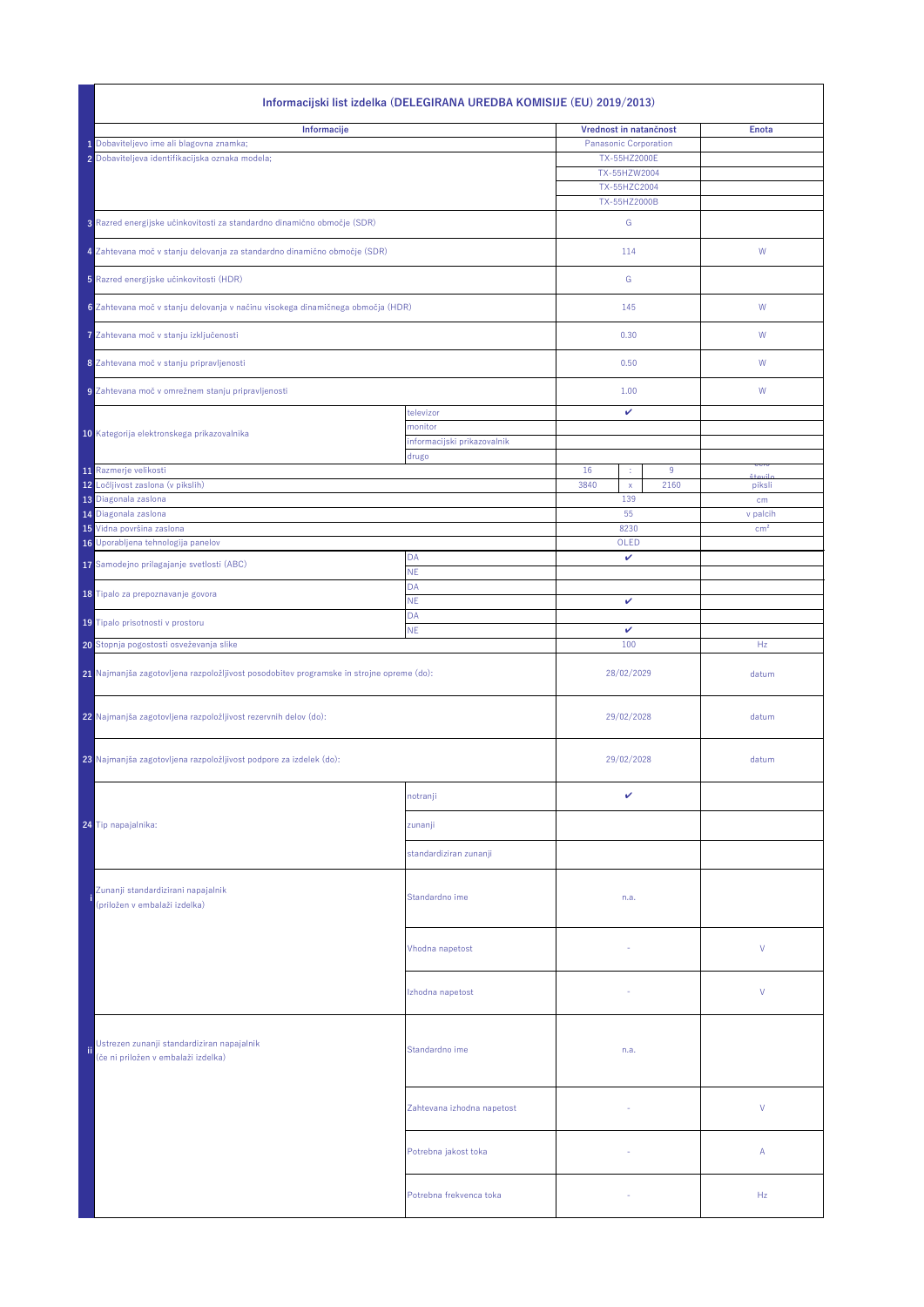|     | Fișa cu informații despre produs (REGULAMENTUL DELEGAT (UE) 2019/2013 AL COMISIEI)          |                               |                              |                   |  |  |
|-----|---------------------------------------------------------------------------------------------|-------------------------------|------------------------------|-------------------|--|--|
|     | Informații                                                                                  | Valoare și precizie           | <b>Unitate</b>               |                   |  |  |
|     | 1 Denumirea sau marca comercială a furnizorului                                             |                               | <b>Panasonic Corporation</b> |                   |  |  |
|     | 2 Identificatorul de model al furnizorului                                                  |                               | TX-55HZ2000E                 |                   |  |  |
|     |                                                                                             |                               | TX-55HZW2004                 |                   |  |  |
|     |                                                                                             |                               | TX-55HZC2004<br>TX-55HZ2000B |                   |  |  |
|     | 3 Clasa de eficiență energetică pentru intervalul dinamic standard (SDR)                    |                               | G                            |                   |  |  |
|     | 4 Consumul de putere în modul pornit pentru intervalul dinamic standard (SDR)               |                               | 114                          | W                 |  |  |
|     | 5 Clasa de eficiență energetică (HDR)                                                       |                               | G                            |                   |  |  |
|     | 6 Consumul de putere în modul pornit pentru intervalul dinamic ridicat (HDR)                |                               | 145                          | W                 |  |  |
|     | 7 Consumul de putere în modul oprit                                                         |                               | 0.30                         | W                 |  |  |
|     | 8 Consumul de putere în modul standby                                                       |                               | 0.50                         | W                 |  |  |
|     | 9 Consumul de putere în modul standby în rețea                                              |                               | 1.00                         | W                 |  |  |
|     |                                                                                             | televizor                     | $\checkmark$                 |                   |  |  |
|     | 10 Categoria de afișaj electronic                                                           | monitor                       |                              |                   |  |  |
|     |                                                                                             | semnalizare<br>altele         |                              |                   |  |  |
|     | 11 Raportul de aspect                                                                       |                               | 16<br>9<br>÷                 | пишо              |  |  |
|     | 12 Rezoluția ecranului (pixeli)                                                             |                               | 2160<br>3840<br>$\mathsf{X}$ | $int =$<br>pixeli |  |  |
|     | 13 Diagonala ecranului                                                                      |                               | 139                          | cm                |  |  |
|     | 14 Diagonala ecranului                                                                      |                               | 55                           | țoli              |  |  |
|     | 15 Aria suprafeței vizibile a ecranului                                                     |                               | 8230                         | cm <sup>2</sup>   |  |  |
|     | 16 Tehnologia de afișare utilizată                                                          | <b>DA</b>                     | OLED<br>$\checkmark$         |                   |  |  |
|     | 17 Reglarea automată a luminozității (ABC) disponibilă                                      | <b>NU</b>                     |                              |                   |  |  |
|     | 18 Senzor pentru recunoaștere vocală disponibil                                             | <b>DA</b>                     |                              |                   |  |  |
|     |                                                                                             | <b>NU</b>                     | $\mathbf{v}$                 |                   |  |  |
|     | 19 Senzor pentru prezența în încăpere disponibil                                            | <b>DA</b>                     | $\checkmark$                 |                   |  |  |
|     | 20 Frecvența de reîmprospătare a imaginii                                                   | <b>NU</b>                     | 100                          | Hz                |  |  |
|     |                                                                                             |                               |                              |                   |  |  |
|     | 21 Disponibilitatea minimă garantată a actualizărilor de software și firmware (până la):    |                               | 28/02/2029                   | data              |  |  |
|     | 22 Disponibilitatea minimă garantată a pieselor de schimb (până la):                        |                               | 29/02/2028                   | data              |  |  |
|     | 23 Asistență minimă garantat pentru produs (până la):                                       |                               | 29/02/2028                   | data              |  |  |
|     |                                                                                             | Internă                       | ✓                            |                   |  |  |
|     | 24 Tipul sursei de alimentare:                                                              | externă                       |                              |                   |  |  |
|     |                                                                                             | standardizată externă         |                              |                   |  |  |
|     | Sursa de alimentare externă standardizată<br>(inclusă în ambalajul produsului)              | Denumirea standardului        | n.a.                         |                   |  |  |
|     |                                                                                             | Tensiunea de intrare          | $\sim$                       | $\vee$            |  |  |
|     |                                                                                             | Tensiunea de ieșire           |                              | $\vee$            |  |  |
| ii. | Sursa de alimentare externă standardizată<br>(dacă nu este inclusă în ambalajul produsului) | Denumirea standardului        | n.a.                         |                   |  |  |
|     |                                                                                             | Tensiunea de ieșire necesară  |                              | $\vee$            |  |  |
|     |                                                                                             | Curentul furnizat necesar     | $\sim$                       | $\mathsf{A}$      |  |  |
|     |                                                                                             | Frecvența curentului necesară |                              | Hz                |  |  |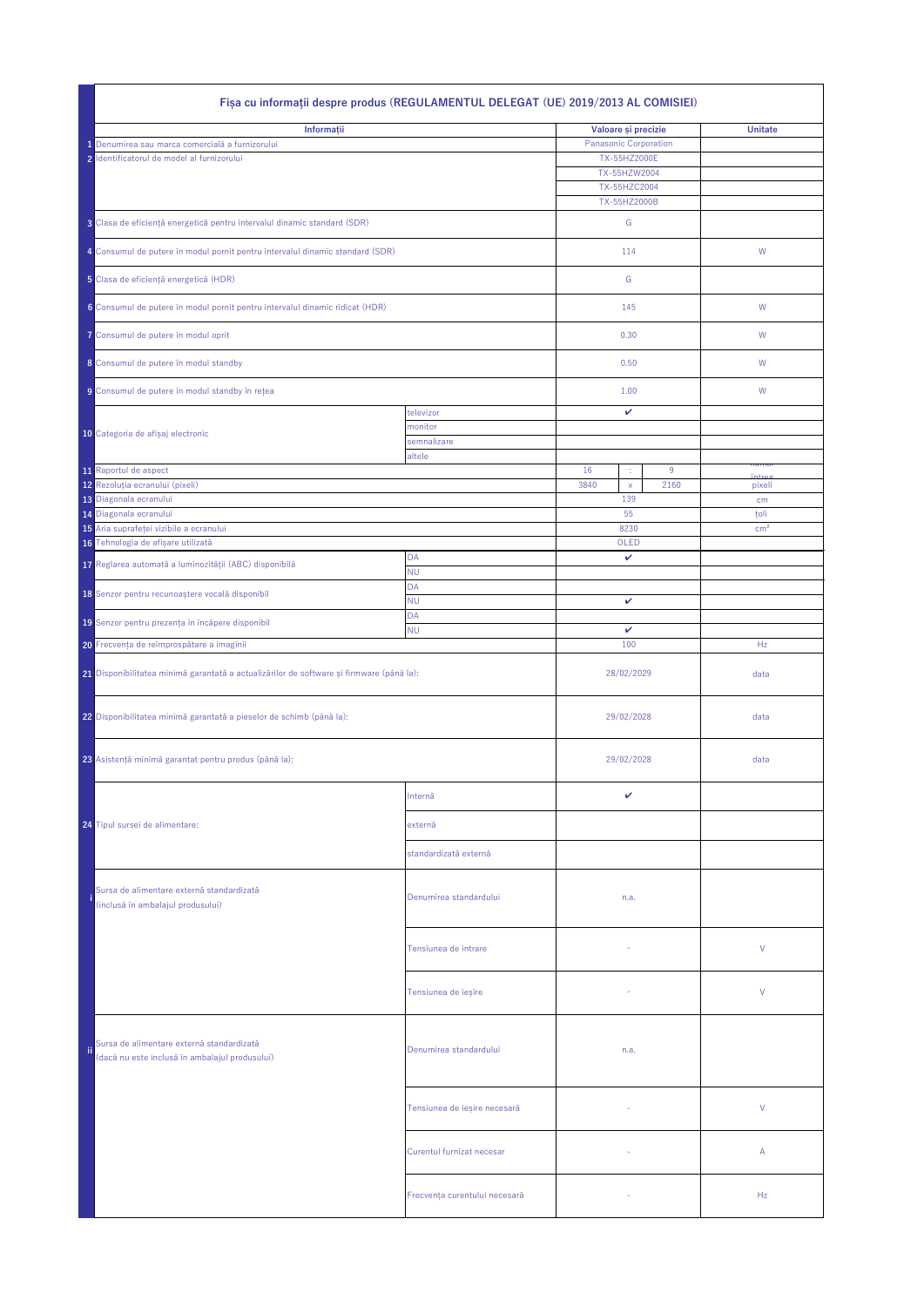| Продуктов информационен лист<br>$(AEJ)$ (ДЕЛЕГИРАН РЕГЛАМЕНТ (EC) 2019/2013 НА КОМИСИЯТА)                                               |                                       |                                                                                                   |                          |               |                                |
|-----------------------------------------------------------------------------------------------------------------------------------------|---------------------------------------|---------------------------------------------------------------------------------------------------|--------------------------|---------------|--------------------------------|
| Информация<br>1 Наименование или търговска марка на доставчика;<br>2 Идентификатор на модела, предлаган от доставчика                   |                                       | Стойности точност<br><b>Panasonic Corporation</b><br>TX-55HZ2000E<br>TX-55HZW2004<br>TX-55HZC2004 |                          | Мерна единица |                                |
| Клас на енергийна ефективност при стандартен динамичен обхв<br>$\overline{3}$                                                           |                                       |                                                                                                   | TX-55HZ2000B             |               |                                |
| ат (SDR)<br>Консумирана мощност в режим "включен"                                                                                       |                                       |                                                                                                   | G                        |               |                                |
| при стандартен динамичен обхват (SDR)                                                                                                   |                                       |                                                                                                   | 114                      |               | W                              |
| Клас на енергийна ефективност при голям<br>$5\phantom{1}$<br>динамичен обхват (HDR)                                                     |                                       |                                                                                                   | G                        |               |                                |
| Консумирана мощност в режим "включен"<br>$6\phantom{1}6$<br>при голям динамичен обхват (HDR)                                            |                                       |                                                                                                   | 145                      |               | W                              |
| 7 Консумирана мощност в режим "изключен"                                                                                                |                                       |                                                                                                   | 0.30                     |               | W                              |
| 8 Консумирана мощност в режим "в готовност"                                                                                             |                                       |                                                                                                   | 0.50                     |               | W                              |
| 9 Консумирана мощност в мрежови режим "в готовност"                                                                                     |                                       |                                                                                                   | 1.00                     |               | W                              |
|                                                                                                                                         | телевизор<br><b>МОНИТОР</b>           |                                                                                                   | $\mathbf{v}$             |               |                                |
| 10 Категория на електронния екран                                                                                                       |                                       |                                                                                                   |                          |               |                                |
| 11 Съотношение на размерите                                                                                                             | други                                 | 16                                                                                                | ÷.                       | 9             | ц л л с                        |
| 12 Разделителна способност на екрана (пиксели)                                                                                          |                                       | 3840                                                                                              | $\mathsf{X}$<br>139      | 2160          | пиксели                        |
| 13 Диагонал на екрана<br>14 Диагонал на екрана                                                                                          |                                       |                                                                                                   | 55                       |               | $\mathsf{cm}$<br><b>ИНЧОВЕ</b> |
| 15 Видима площ на екрана                                                                                                                |                                       |                                                                                                   | 8230                     |               | $\text{cm}^2$                  |
| 16 Използвана технология на панела<br>Наличие на автоматично регулиране на                                                              | ДА                                    |                                                                                                   | OLED<br>$\mathbf{v}$     |               |                                |
| 17<br>яркостта (ABC)                                                                                                                    | HE.                                   |                                                                                                   |                          |               |                                |
| 18 Наличие на датчик за гласово разпознаванс                                                                                            | ДА<br>HE.                             |                                                                                                   |                          |               |                                |
| Наличие на датчик за присъствие<br>19                                                                                                   | ДА                                    | $\checkmark$                                                                                      |                          |               |                                |
| в помещението<br>20 Честота на обновяване на изображението                                                                              | HE.                                   |                                                                                                   | $\mathbf{v}$<br>100      |               | Hz                             |
| Минимална гарантирана наличност на<br><mark>21</mark> актуализации на програмното осигуряване<br>и базовото програмно осигуряване (до): |                                       | 28/02/2029                                                                                        |                          |               | дата                           |
| Минимална гарантирана наличност на<br>22<br>резервни части (до):                                                                        |                                       | 29/02/2028                                                                                        |                          |               | дата                           |
| Минимална гарантирана поддръжка за<br>23<br>продукта (до):                                                                              |                                       | 29/02/2028                                                                                        |                          |               | дата                           |
|                                                                                                                                         | Вътрешно                              |                                                                                                   | $\mathbf v$              |               |                                |
| <mark>24</mark> Тип на електрозахранващото устройство                                                                                   | <b>B b</b> H W H O                    |                                                                                                   |                          |               |                                |
|                                                                                                                                         | стандартизирано                       |                                                                                                   |                          |               |                                |
| Стандартизирано външно<br>захранващо устройство<br>(включено в опаковката<br>заедно с продукта)                                         | Стандартно<br>наименование            |                                                                                                   | n.a.                     |               |                                |
|                                                                                                                                         | Напрежение на<br>в хода               |                                                                                                   | $\sim$ $^{-1}$           |               | $\vee$                         |
|                                                                                                                                         | Напрежение на<br>изхода               |                                                                                                   | $\sim$                   |               | $\vee$                         |
| Подходящо стандартизирано външно захра<br>нващо устройство<br>ïi<br>(ако не е включено в опаковката<br>заедно с продукта)               | Стандартно<br>наименование            |                                                                                                   | n.a.                     |               |                                |
|                                                                                                                                         | Необходимо<br>напрежение на<br>изхода |                                                                                                   |                          |               | $\vee$                         |
|                                                                                                                                         | Необходим<br>подаван ток              |                                                                                                   | <b>Contract Contract</b> |               | $\mathsf{A}$                   |
|                                                                                                                                         | Необходима честота<br>на тока         |                                                                                                   | $\sim$                   |               | Hz                             |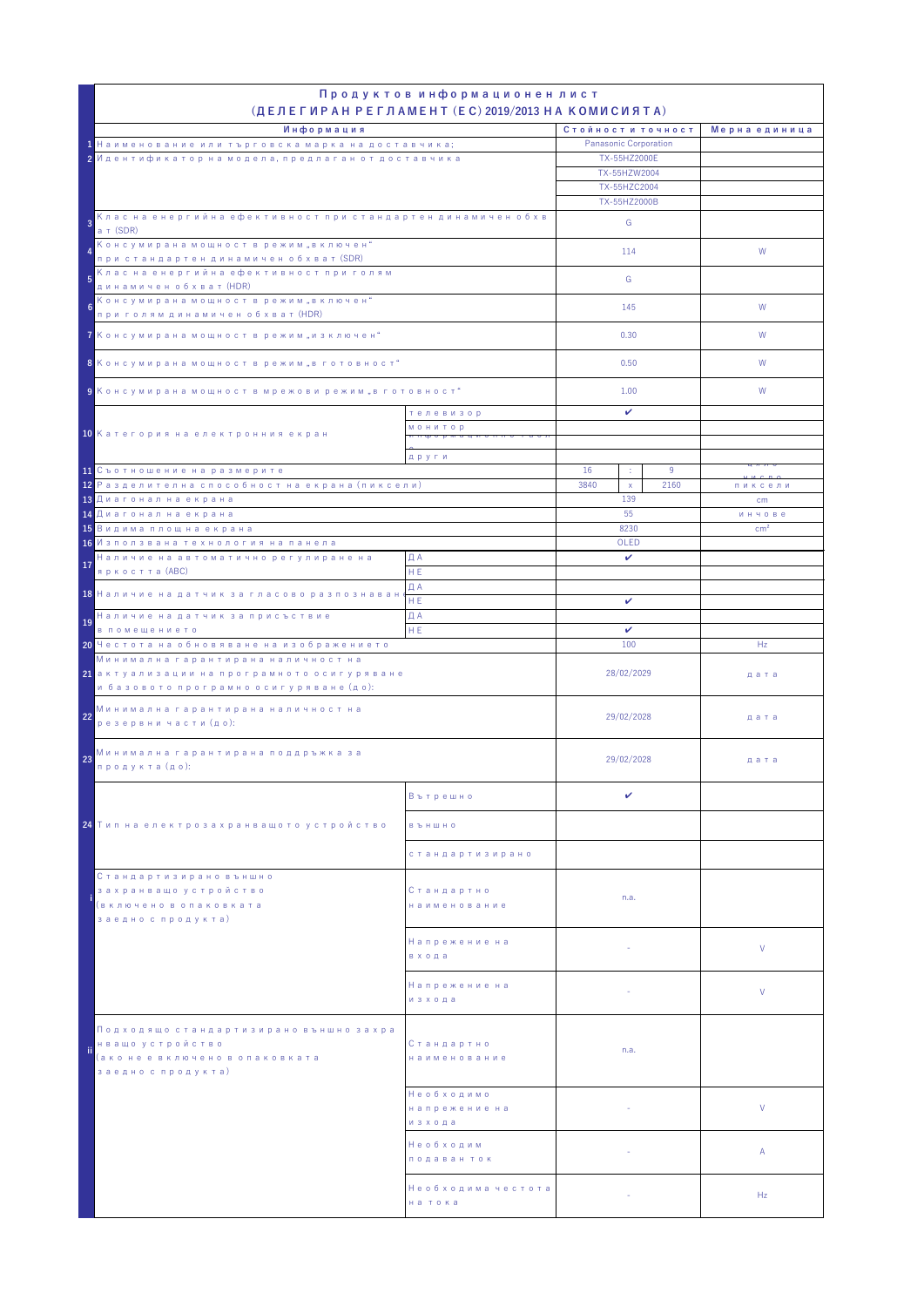|                                                                                             | Informacijski list proizvoda (DELEGIRANA UREDBA KOMISIJE (EU) 2019/2013)     |                             |                              |                         |  |  |
|---------------------------------------------------------------------------------------------|------------------------------------------------------------------------------|-----------------------------|------------------------------|-------------------------|--|--|
| Informacija                                                                                 |                                                                              |                             | Vrijednost i preciznost      | Jedinica                |  |  |
|                                                                                             | 1 Ime ili zaštitni znak dobavljača                                           |                             |                              |                         |  |  |
|                                                                                             | 2 Dobavljačeva identifikacijska oznaka modela                                |                             | TX-55HZ2000E                 |                         |  |  |
|                                                                                             |                                                                              |                             | TX-55HZW2004<br>TX-55HZC2004 |                         |  |  |
|                                                                                             | TX-55HZ2000B                                                                 |                             |                              |                         |  |  |
|                                                                                             | 3 Razred energetske učinkovitosti za standardni dinamički raspon (SDR)       |                             | G                            |                         |  |  |
|                                                                                             | 4 Snaga u uključenom stanju za standardni dinamički raspon (SDR)             |                             | 114                          | W                       |  |  |
|                                                                                             | 5 Razred energetske učinkovitosti (HDR)                                      |                             | G                            |                         |  |  |
|                                                                                             | 6 Snaga u uključenom stanju za način velikog dinamičkog raspona (HDR)        |                             | 145                          | W                       |  |  |
|                                                                                             | 7 Snaga u isključenom stanju                                                 |                             | 0.30                         | W                       |  |  |
|                                                                                             | 8 Snaga u stanju pripravnosti                                                |                             | 0.50                         | W                       |  |  |
|                                                                                             | 9 Snaga u umreženom stanju pripravnosti                                      |                             | 1.00                         | W                       |  |  |
|                                                                                             |                                                                              | televizor                   | $\checkmark$                 |                         |  |  |
|                                                                                             | 10 Kategorija elektroničkog zaslona                                          | monitor<br>znakovni zaslon  |                              |                         |  |  |
|                                                                                             |                                                                              | drugo                       |                              |                         |  |  |
|                                                                                             | 11 Omjer veličine                                                            |                             | 16<br>9<br>÷,                | cijeli broj             |  |  |
|                                                                                             | 12 Razlučivost zaslona (u pikselima)                                         |                             | 2160<br>3840<br>$\mathsf{X}$ | pikseli                 |  |  |
|                                                                                             | 13 Dijagonala zaslona<br>14 Dijagonala zaslona                               |                             | 139<br>55                    | cm                      |  |  |
|                                                                                             | 15 Vidljivo područje zaslona                                                 |                             | 8230                         | inča<br>cm <sup>2</sup> |  |  |
|                                                                                             | 16 Tehnologija panela koja se koristi                                        |                             | OLED                         |                         |  |  |
|                                                                                             | 17 Automatska regulacija svjetline (ABC) je dostupna                         | <b>DA</b>                   | $\checkmark$                 |                         |  |  |
|                                                                                             |                                                                              | <b>NE</b>                   |                              |                         |  |  |
|                                                                                             | 18 Senzor za prepoznavanje glasa je dostupan                                 | <b>DA</b><br><b>NE</b>      | $\mathbf v$                  |                         |  |  |
|                                                                                             |                                                                              | <b>DA</b>                   |                              |                         |  |  |
|                                                                                             | 19 Senzor prisutnosti u prostoriji je dostupan                               | <b>NE</b>                   | $\checkmark$                 |                         |  |  |
|                                                                                             | 20 Učestalost osvježavanja slike                                             |                             | 100                          | Hz                      |  |  |
| 21 Minimalna zajamčena dostupnost ažuriranja softvera i integriranog softvera uređaja (do): |                                                                              |                             | 28/02/2029                   | datum                   |  |  |
|                                                                                             | 22 Minimalna zajamčena dostupnost rezervnih dijelova (do):                   |                             | 29/02/2028                   | datum                   |  |  |
|                                                                                             | 23 Minimalna zajamčena potpora proizvodu (do):                               |                             | 29/02/2028                   | datum                   |  |  |
|                                                                                             |                                                                              | unutarnje                   | $\checkmark$                 |                         |  |  |
|                                                                                             | 24 Vrsta napajanja:                                                          | vanjsko                     |                              |                         |  |  |
|                                                                                             |                                                                              | vanjsko normirano           |                              |                         |  |  |
|                                                                                             | Vanjsko normirano napajanje<br>(priloženo uz proizvod)                       | Naslov norme                | n.a.                         |                         |  |  |
|                                                                                             |                                                                              | Ulazni napon                |                              | $\vee$                  |  |  |
|                                                                                             |                                                                              | Izlazni napon               |                              | $\vee$                  |  |  |
| ii.                                                                                         | Odgovarajuće vanjsko normirano napajanje<br>(ako nije priloženo uz proizvod) | Naslov norme                | n.a.                         |                         |  |  |
|                                                                                             |                                                                              | Potreban izlazni napon      | $\sim$                       | $\vee$                  |  |  |
|                                                                                             |                                                                              | Potrebna jakost struje      |                              | $\mathsf{A}$            |  |  |
|                                                                                             |                                                                              | Potrebna frekvencija struje |                              | Hz                      |  |  |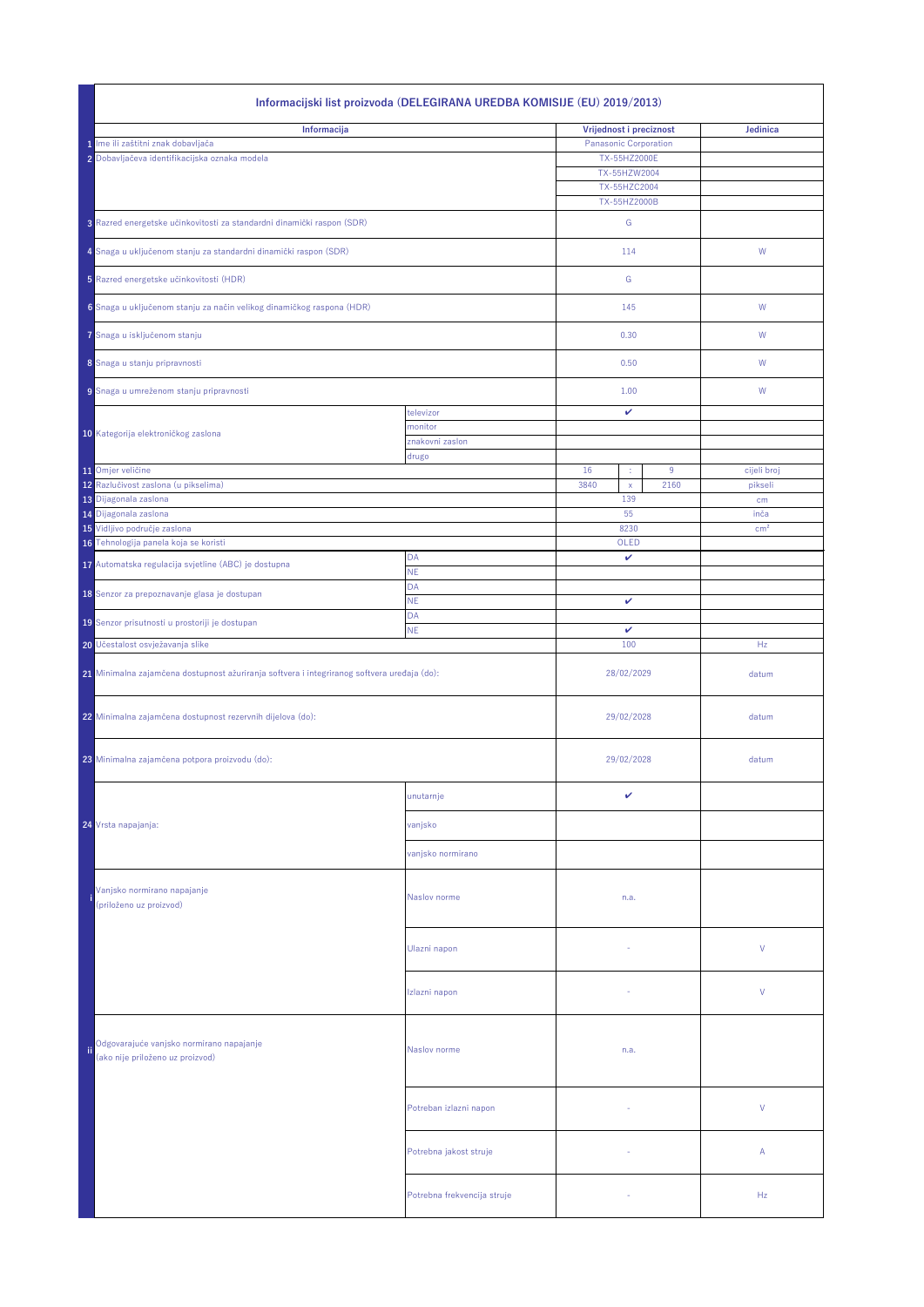|                                                                                                      | Ürün Bilgi Formu (AB Tüzüğü 2019/2013)                                |                             |                              |                                              |      |                 |  |
|------------------------------------------------------------------------------------------------------|-----------------------------------------------------------------------|-----------------------------|------------------------------|----------------------------------------------|------|-----------------|--|
|                                                                                                      | <b>Bilgi</b>                                                          |                             |                              | Değer ve Kesinlik                            |      | <b>Birim</b>    |  |
|                                                                                                      | 1 Tedarikçinin adı veya markası<br>2 Tedarikçinin model tanımlayıcısı |                             | <b>Panasonic Corporation</b> | TX-55HZ2000E<br>TX-55HZW2004<br>TX-55HZC2004 |      |                 |  |
|                                                                                                      | 3 Standart Dinamik Aralık için enerji verimlilik sınıfı (SDR)         |                             | TX-55HZ2000B<br>G            |                                              |      |                 |  |
|                                                                                                      | 4 Standart Dinamik Aralık (SDR) için açık modda güç talebi            |                             |                              | 114                                          |      | W               |  |
|                                                                                                      | 5 Enerji verimlilik sınıfı (HDR)                                      |                             |                              | G                                            |      |                 |  |
|                                                                                                      | 6 Yüksek Dinamik Aralık (HDR) modunda açık mod güç talebi             |                             |                              | 145                                          |      | W               |  |
|                                                                                                      | 7 Kapalı mod, güç talebi                                              |                             |                              | 0.30                                         |      | W               |  |
|                                                                                                      | 8 Bekleme modu güç talebi                                             |                             |                              | 0.50                                         |      | W               |  |
|                                                                                                      | 9 Ağ Tabanlı Bekleme modu güç talebi                                  |                             |                              | 1.00                                         |      | W               |  |
|                                                                                                      |                                                                       | televizyon                  |                              | V                                            |      |                 |  |
|                                                                                                      | 10 Elektronik ekran kategorisi                                        | monitör                     |                              |                                              |      |                 |  |
|                                                                                                      |                                                                       | işaretler<br>diğer          |                              |                                              |      |                 |  |
|                                                                                                      | 11 Boyut oranı                                                        |                             | 16                           | ÷                                            | 9    | tamsayı         |  |
|                                                                                                      | 12 Ekran çözünürlüğü (piksel)                                         |                             | 3840                         | $\mathsf{X}$                                 | 2160 | piksel          |  |
|                                                                                                      | 13 Ekran çapraz                                                       |                             |                              | 139                                          |      | cm              |  |
|                                                                                                      | 14 Ekran çapraz                                                       |                             |                              | 55                                           |      | inç             |  |
|                                                                                                      | 15 Görünür ekran alanı<br>16 Kullanılan panel teknolojisi             |                             |                              | 8230<br>OLED                                 |      | cm <sup>2</sup> |  |
|                                                                                                      |                                                                       | <b>EVET</b>                 |                              | $\checkmark$                                 |      |                 |  |
|                                                                                                      | 17 Otomatik Parlaklık Kontrolü (ABC) mevcut                           | <b>HAYIR</b><br><b>EVET</b> |                              |                                              |      |                 |  |
|                                                                                                      | 18 Ses tanıma sensörü mevcut                                          | <b>HAYIR</b>                | $\checkmark$                 |                                              |      |                 |  |
|                                                                                                      | 19 Oda varlık sensörü mevcut                                          | <b>EVET</b><br><b>HAYIR</b> | $\mathbf{v}$                 |                                              |      |                 |  |
|                                                                                                      | 20 Görüntü yenileme sıklık oranı                                      |                             | 100                          |                                              |      | Hz              |  |
| 21 Yazılım ve ürün yazılımı güncellemelerinin minimum garantili kullanılabilirliği (tarihine kadar): |                                                                       |                             | 28/02/2029                   |                                              |      | tarih           |  |
|                                                                                                      | 22 Minimum garantili yedek parça bulunabilirliği (tarihine kadar):    |                             | 29/02/2028                   |                                              |      | tarih           |  |
|                                                                                                      | 23 Minimum garantili ürün desteği (tarihine kadar):                   |                             | 29/02/2028                   |                                              |      | tarih           |  |
|                                                                                                      |                                                                       | Dahili                      |                              | V                                            |      |                 |  |
|                                                                                                      | 24 Güç kaynağı tipi                                                   | Harici                      |                              |                                              |      |                 |  |
|                                                                                                      |                                                                       | Standartlaştırılmış harici  |                              |                                              |      |                 |  |
|                                                                                                      | Harici standart uygun güç kaynağı<br>(ürün kutusuna dahil değilse)    | Standart İsim               |                              | n.a.                                         |      |                 |  |
|                                                                                                      |                                                                       | Giriş Voltajı               |                              | $\overline{\phantom{a}}$                     |      | $\mathsf{V}$    |  |
|                                                                                                      |                                                                       | Çıkış Voltajı               |                              |                                              |      | $\vee$          |  |
| ii.                                                                                                  | Harici standart uygun güç kaynağı<br>(ürün kutusuna dahil değilse)    | Standart İsim               | n.a.                         |                                              |      |                 |  |
|                                                                                                      |                                                                       | Gerekli çıkış voltajı       |                              | $\sim$                                       |      | V               |  |
|                                                                                                      |                                                                       | Gerekli iletilen akım       |                              | $\sim$                                       |      | $\mathsf{A}$    |  |
|                                                                                                      |                                                                       | Gerekli akım sıklığı        |                              | $\sim$                                       |      | Hz              |  |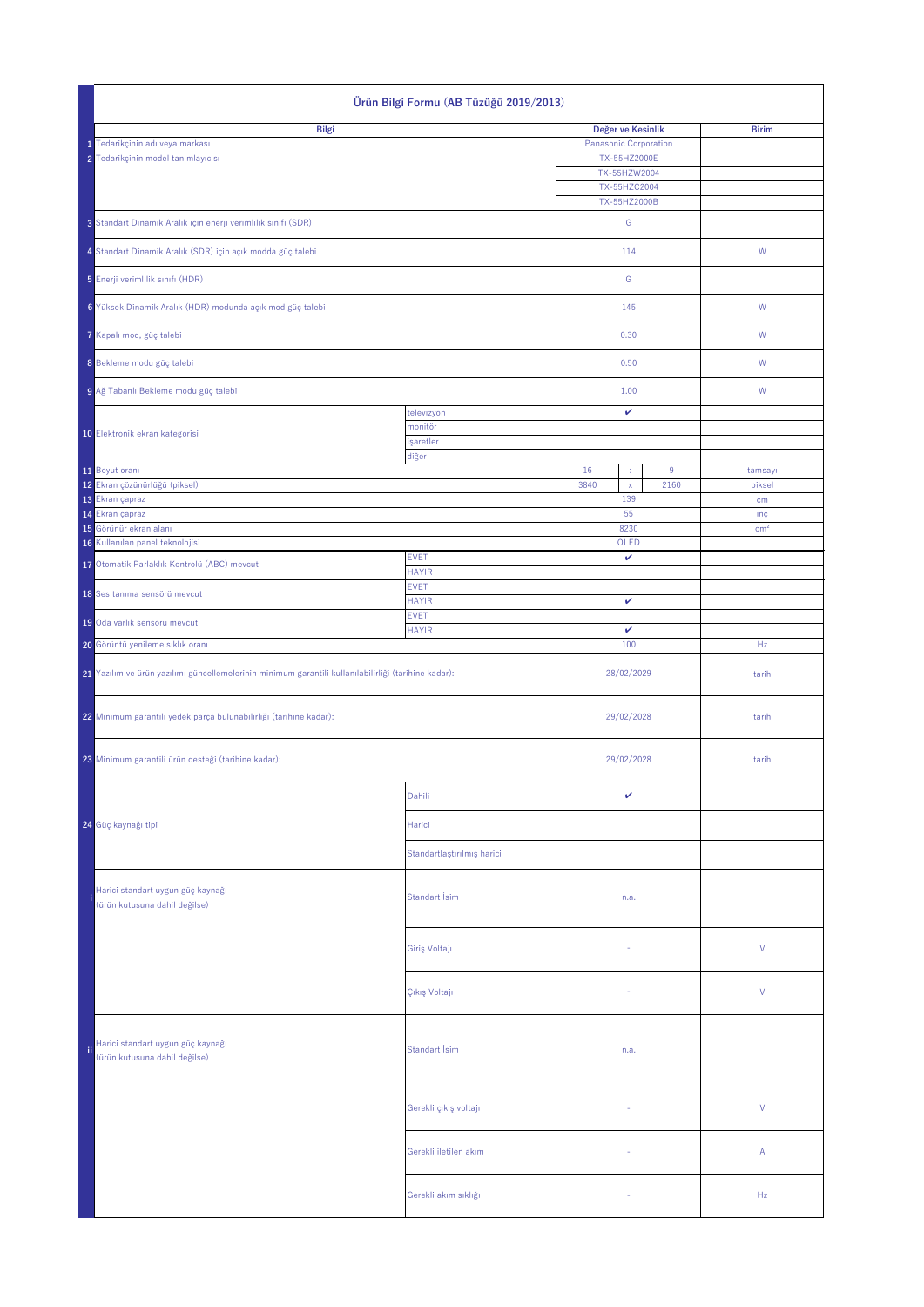|                                     | Informacije o proizvodu (Uredba EU 2019/2013)                                                         |                             |                                     |                 |  |  |  |
|-------------------------------------|-------------------------------------------------------------------------------------------------------|-----------------------------|-------------------------------------|-----------------|--|--|--|
| Informacije                         |                                                                                                       |                             | Vrednost i preciznost               | <b>Jedinica</b> |  |  |  |
| 1 Ime ili trgovački znak dobavljača |                                                                                                       |                             | <b>Panasonic Corporation</b>        |                 |  |  |  |
|                                     | 2 Identifikator modela dobavljača                                                                     |                             | TX-55HZ2000E                        |                 |  |  |  |
|                                     |                                                                                                       |                             | TX-55HZW2004                        |                 |  |  |  |
|                                     |                                                                                                       |                             | TX-55HZC2004<br>TX-55HZ2000B        |                 |  |  |  |
|                                     |                                                                                                       |                             |                                     |                 |  |  |  |
|                                     | 3 Klasa energetske efikasnosti za standardni dinamički raspon (SDR)                                   |                             | G                                   |                 |  |  |  |
|                                     | 4 Potrošnja energije u režimu standardnog dinamičkog raspona (SDR)                                    |                             | 114                                 | W               |  |  |  |
|                                     |                                                                                                       |                             |                                     |                 |  |  |  |
|                                     | 5 Klasa energetske efikasnosti (HDR)                                                                  |                             | G                                   |                 |  |  |  |
|                                     | 6 Potrošnja energije u režimu za visoki dinamički raspon (HDR)                                        |                             | 145                                 | W               |  |  |  |
|                                     |                                                                                                       |                             |                                     |                 |  |  |  |
|                                     | 7 Isključen režim, potrošnja električne energije                                                      |                             | 0.30                                | W               |  |  |  |
|                                     |                                                                                                       |                             |                                     |                 |  |  |  |
|                                     | 8 Potrošnja električne energije u stanju pripravnosti                                                 |                             | 0.50                                | W               |  |  |  |
|                                     | 9 Potrošnja električne energije u stanju mrežne pripravnosti                                          |                             | 1.00                                | W               |  |  |  |
|                                     |                                                                                                       | televizija                  | $\checkmark$                        |                 |  |  |  |
|                                     |                                                                                                       | monitor                     |                                     |                 |  |  |  |
|                                     | 10 Kategorija elektronskog prikaza                                                                    | signalizacija               |                                     |                 |  |  |  |
|                                     |                                                                                                       | ostalo                      |                                     |                 |  |  |  |
|                                     | 11 Odnos veličine                                                                                     |                             | 16<br>9<br>÷                        | celi broj       |  |  |  |
|                                     | 12 Rezolucija ekrana (piksela)                                                                        |                             | 3840<br>2160<br>$\mathsf{X}$<br>139 | piksela         |  |  |  |
|                                     | 13 Dijagonala ekrana<br>14 Dijagonala ekrana                                                          |                             | 55                                  | cm<br>inča      |  |  |  |
|                                     | 15 Vidljivo područje ekrana                                                                           |                             | 8230                                | cm <sup>2</sup> |  |  |  |
|                                     | 16 Korišćena tehnologija ploče                                                                        |                             | OLED                                |                 |  |  |  |
|                                     | 17 Dostupna je automatska kontrola osvetljenja (ABC)                                                  | DA                          | $\checkmark$                        |                 |  |  |  |
|                                     |                                                                                                       | <b>NE</b>                   |                                     |                 |  |  |  |
|                                     | 18 Dostupan je senzor za prepoznavanje glasa                                                          | <b>DA</b><br><b>NE</b>      | $\checkmark$                        |                 |  |  |  |
|                                     |                                                                                                       | <b>DA</b>                   |                                     |                 |  |  |  |
|                                     | 19 Dostupan je senzor prisutnosti u sobi                                                              | <b>NE</b>                   | $\mathbf v$                         |                 |  |  |  |
|                                     | 20 Brzina osvežavanja slike                                                                           |                             | 100                                 | Hz              |  |  |  |
|                                     |                                                                                                       |                             |                                     |                 |  |  |  |
|                                     | 21 Minimalna zagarantovana dostupnost ažuriranja softvera I upravljačkog softvera (do):               |                             | 28/02/2029                          | datum           |  |  |  |
|                                     |                                                                                                       |                             |                                     |                 |  |  |  |
|                                     | 22 Minimalna zagarantovana dostupnost rezervnih delova (do):                                          |                             | 29/02/2028                          | datum           |  |  |  |
|                                     |                                                                                                       |                             |                                     |                 |  |  |  |
|                                     |                                                                                                       |                             | 29/02/2028                          |                 |  |  |  |
|                                     | 23 Minimalna zagarantovana podrška za proizvod (do):                                                  |                             |                                     | datum           |  |  |  |
|                                     |                                                                                                       |                             |                                     |                 |  |  |  |
|                                     |                                                                                                       | Unutrašnje                  | $\checkmark$                        |                 |  |  |  |
|                                     | 24 Vrsta napajanja                                                                                    | eksterno                    |                                     |                 |  |  |  |
|                                     |                                                                                                       |                             |                                     |                 |  |  |  |
|                                     |                                                                                                       | standardizovano eksterno    |                                     |                 |  |  |  |
|                                     |                                                                                                       |                             |                                     |                 |  |  |  |
|                                     | Prikladno vanjsko standardno napajanje                                                                | Standardni naziv            | n.a.                                |                 |  |  |  |
|                                     | (ako nije sadržano u paketu proizvoda)                                                                |                             |                                     |                 |  |  |  |
|                                     |                                                                                                       |                             |                                     |                 |  |  |  |
|                                     |                                                                                                       | Ulazni napon                | $\sim$                              | $\vee$          |  |  |  |
|                                     |                                                                                                       |                             |                                     |                 |  |  |  |
|                                     |                                                                                                       |                             |                                     |                 |  |  |  |
|                                     |                                                                                                       | Izlazni napon               |                                     | $\vee$          |  |  |  |
|                                     |                                                                                                       |                             |                                     |                 |  |  |  |
|                                     |                                                                                                       |                             |                                     |                 |  |  |  |
| fii.                                | Prikladno vanjsko standardno napajanje<br>Standardni naziv<br>(ako nije uključeno u kutiju proizvoda) |                             | n.a.                                |                 |  |  |  |
|                                     |                                                                                                       |                             |                                     |                 |  |  |  |
|                                     |                                                                                                       |                             |                                     |                 |  |  |  |
|                                     |                                                                                                       | Potrebni izlazni napon      | $\sim$                              | $\vee$          |  |  |  |
|                                     |                                                                                                       |                             |                                     |                 |  |  |  |
|                                     |                                                                                                       |                             |                                     |                 |  |  |  |
|                                     |                                                                                                       | Potrebna isporučena struja  | $\sim$                              | $\mathsf{A}$    |  |  |  |
|                                     |                                                                                                       |                             |                                     |                 |  |  |  |
|                                     |                                                                                                       | Potrebna frekvencija struje |                                     | Hz              |  |  |  |
|                                     |                                                                                                       |                             |                                     |                 |  |  |  |